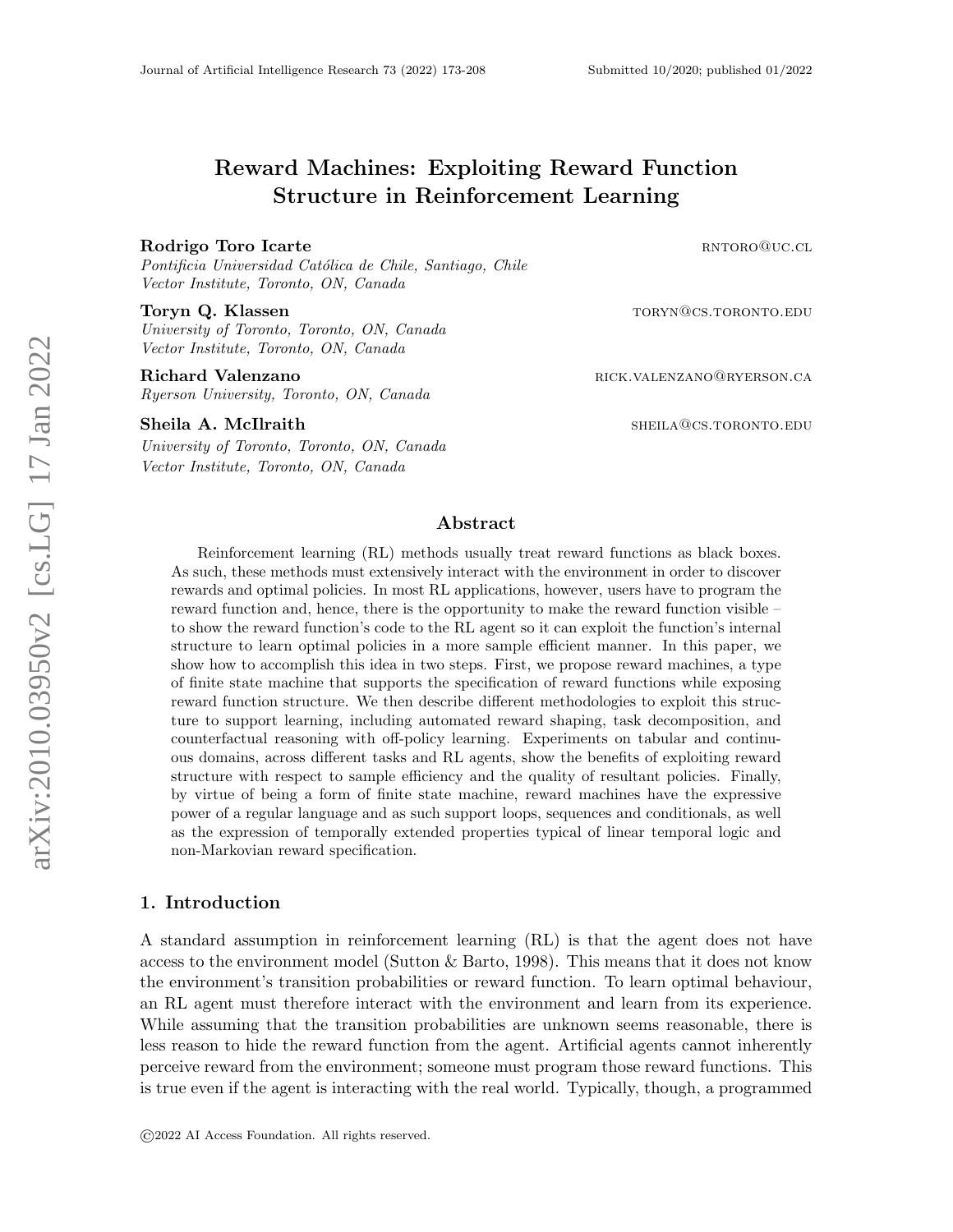reward function is given as a black box to the agent. The agent can query the function for the reward in the current situation, but does not have access to whatever structures or high-level ideas the programmer may have used in defining it. However, an agent that had access to the specification of the reward function might be able to use such information to learn optimal policies faster. We consider different ways to do so in this work.

Previous work on giving an agent knowledge about the reward function focused on defining a task specification language – usually based on sub-goal sequences (Singh, 1992a, 1992b) or linear temporal logic (Li et al., 2017; Littman et al., 2017; Toro Icarte et al., 2018b; Hasanbeig et al., 2018; Camacho et al., 2019; De Giacomo et al., 2019; Shah et al., 2020) – and then generate a reward function towards fulfilling that specification. In this work, we instead directly tackle the problem of defining reward functions that expose structure to the agent. As such, our approach is able to reward behaviours to varying degrees in manners that cannot be expressed by previous approaches.

There are two main contributions of this work. First, we introduce a type of finite state machine, called a *reward machine*, which we use in defining rewards. A reward machine allows for composing different reward functions in flexible ways, including concatenation, loops, and conditional rules. As an agent acts in the environment, moving from state to state, it also moves from state to state within a reward machine (as determined by highlevel events detected within the environment). After every transition, the reward machine outputs the reward function the agent should use at that time. For example, we might construct a reward machine for "delivering coffee to an office" using two states. In the first state, the agent does not receive any rewards, but it moves to the second state whenever it gets the coffee. In the second state, the agent gets rewards after delivering the coffee. The advantage of defining rewards this way is that the agent knows that the problem consists of two stages and might use this information to speed up learning.

Our second contribution is a collection of RL methods that can exploit a reward machine's internal structure to improve sample efficiency. These methods include using the reward machine for decomposing the problem, shaping the reward functions, and using counterfactual reasoning in conjunction with off-policy learning to learn policies in a more sample efficient manner. We also discuss conditions under which these approaches are guaranteed to converge to optimal policies and empirically demonstrate the value of exploiting reward structures in discrete and continuous domains.

Note that reward functions need not be specified as a reward machine natively to benefit from the learning methods presented in this paper. Rather, functions can be specified in a diversity of languages and automatically translated to a reward machine as argued by Camacho et al. (2019) and realized to a degree by Middleton et al. (2020). Further, reward machines can be learned from data and from demonstrations as we discuss in Section 6.

This paper builds upon our previous work (Toro Icarte et al., 2018c) – where we originally proposed reward machines and an approach, called Q-learning for reward machines (QRM), to exploit the structure exposed by a reward machine. This paper also covers an approach for automated reward shaping from a given reward machine that we later introduced (Camacho et al., 2019). Since then, we have gathered additional practical experience and theoretical understanding about reward machines that are reflected in this paper. Concretely, we provide a cleaner definition of a reward machine and propose two novel approaches to exploit its structure, called counterfactual experiences for reward machines (CRM) and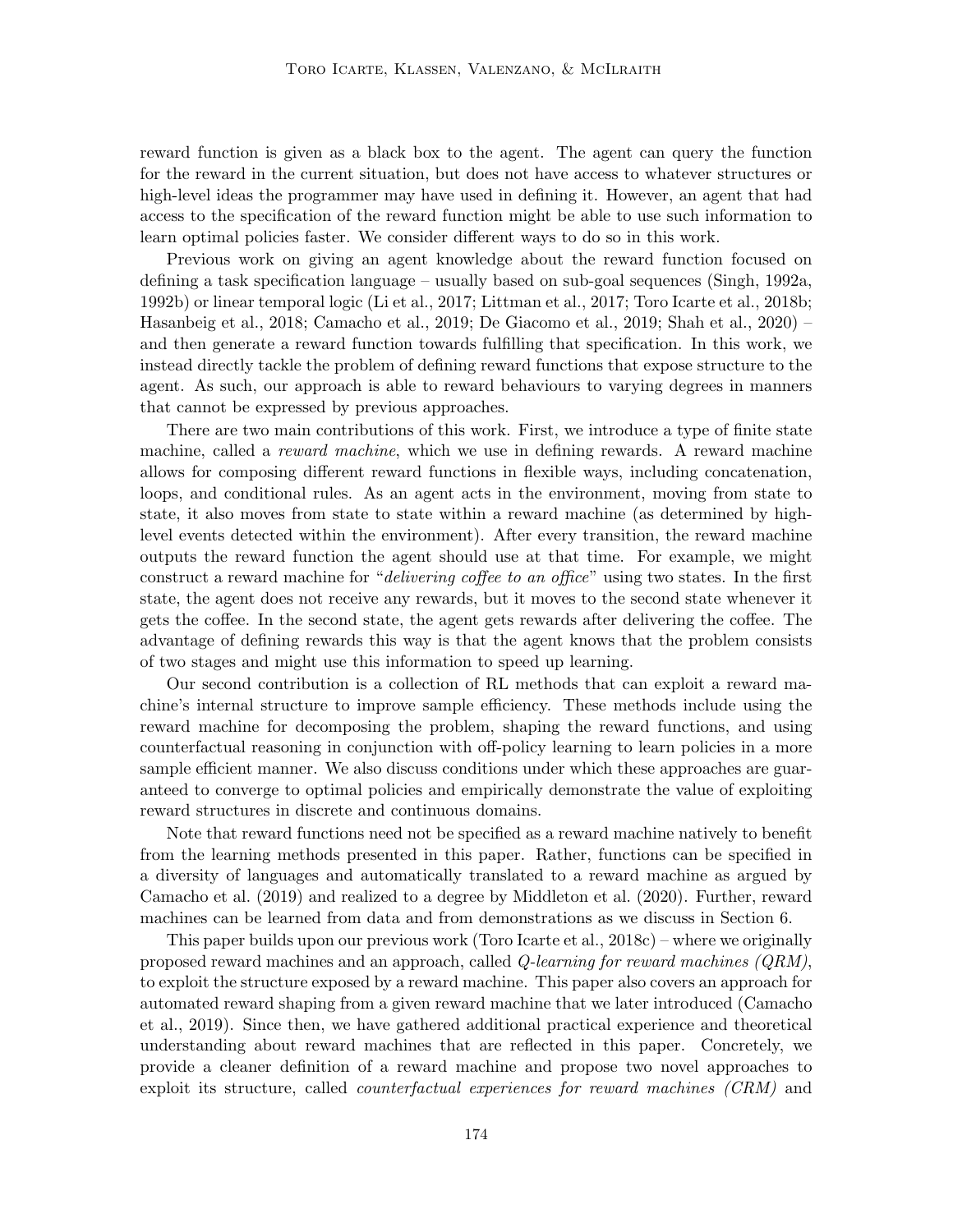hierarchical RL for reward machines (HRM). We expanded the related work discussion to include recent trends in reward machine research and included new empirical results in single task, multitask, and continuous control learning problems. Finally, we have released a new implementation of our code that is fully compatible with the OpenAI Gym API (Brockman et al., 2016). We hope that this paper and code will facilitate future research on reward machines.

# 2. Reinforcement Learning

The RL problem consists of an agent interacting with an unknown environment. Usually, the environment is modeled as a *Markov decision process (MDP)*. An MDP is a tuple  $\mathcal{M} =$  $\langle S, A, r, p, \gamma \rangle$  where S is a finite set of states, A is a finite set of actions,  $r : S \times A \times S \to \mathbb{R}$ is the reward function,  $p(s_{t+1}|s_t, a_t)$  is the transition probability distribution, and  $\gamma \in (0, 1]$ is the *discount factor*. In some cases, a subset of the states are labelled as *terminal states*.

A policy  $\pi(a|s)$  is a probability distribution over the actions  $a \in A$  given a state  $s \in S$ . At each time step t, the agent is in a particular state  $s_t \in S$ , selects an action  $a_t$  according to  $\pi(\cdot|s_t)$ , and executes  $a_t$ . The agent then receives a new state  $s_{t+1} \sim p(\cdot|s_t, a_t)$  and an immediate reward  $r(s_t, a_t, s_{t+1})$  from the environment. The process then repeats from  $s_{t+1}$ until potentially reaching a terminal state. The agent's goal is to find an *optimal policy*  $\pi^*$  that maximizes the expected discounted return  $G_t = \mathbb{E}_{\pi} \left[ \sum_{k=0}^{\infty} \gamma^k r_{t+k} \middle| S_t = s \right]$  when starting from any state  $s \in S$  and time step t.

The Q-function  $q^{\pi}(s, a)$  under a policy  $\pi$  is defined as the expected discounted return of taking action a in state s and then following policy  $\pi$ . It is known that every optimal policy  $\pi^*$  satisfies the *Bellman optimality* equations (where  $q^* = q^{\pi^*}$ ):

$$
q^*(s, a) = \sum_{s' \in S} p(s'|s, a) \left( r(s, a, s') + \gamma \max_{a' \in A} q^*(s', a') \right) , \qquad (1)
$$

for every state  $s \in S$  and action  $a \in A$ . Note that, if  $q^*$  is known, then an optimal policy can be computed by always selecting the action a with the highest value of  $q^*(s, a)$ .

### 2.1 Tabular Q-Learning

Tabular Q-learning (Watkins & Dayan, 1992) is a well-known approach for RL. This algorithm works by using the agent's experience to estimate the optimal Q-function. We denote this Q-value estimate as  $\tilde{q}(s, a)$ . On every iteration, the agent observes the current state s and chooses an action a according to some exploratory policy. One common exploratory policy is the  $\epsilon$ -greedy policy, which selects a random action with probability e, and  $\arg \max_a \tilde{q}(s, a)$  with probability  $1 - \epsilon$ . Given the resulting state s' and immediate reward  $r(s, a, s')$ , this experience is used to update  $\tilde{q}(s, a)$  as follows:

$$
\tilde{q}(s,a) \stackrel{\alpha}{\leftarrow} r(s,a,s') + \gamma \max_{a'} \tilde{q}(s',a') , \qquad (2)
$$

where  $\alpha$  is an hyperparameter called the *learning rate*, and we use  $x \stackrel{\alpha}{\leftarrow} y$  as shorthand notation for  $x \leftarrow x + \alpha \cdot (y - x)$ . Note that  $\tilde{q}(s, a) \stackrel{\alpha}{\leftarrow} r(s, a, s')$  when s' is a terminal state.

Tabular Q-learning is guaranteed to converge to an optimal policy in the limit as long as each state-action pair is visited infinitely often. This algorithm is an *off-policy* learning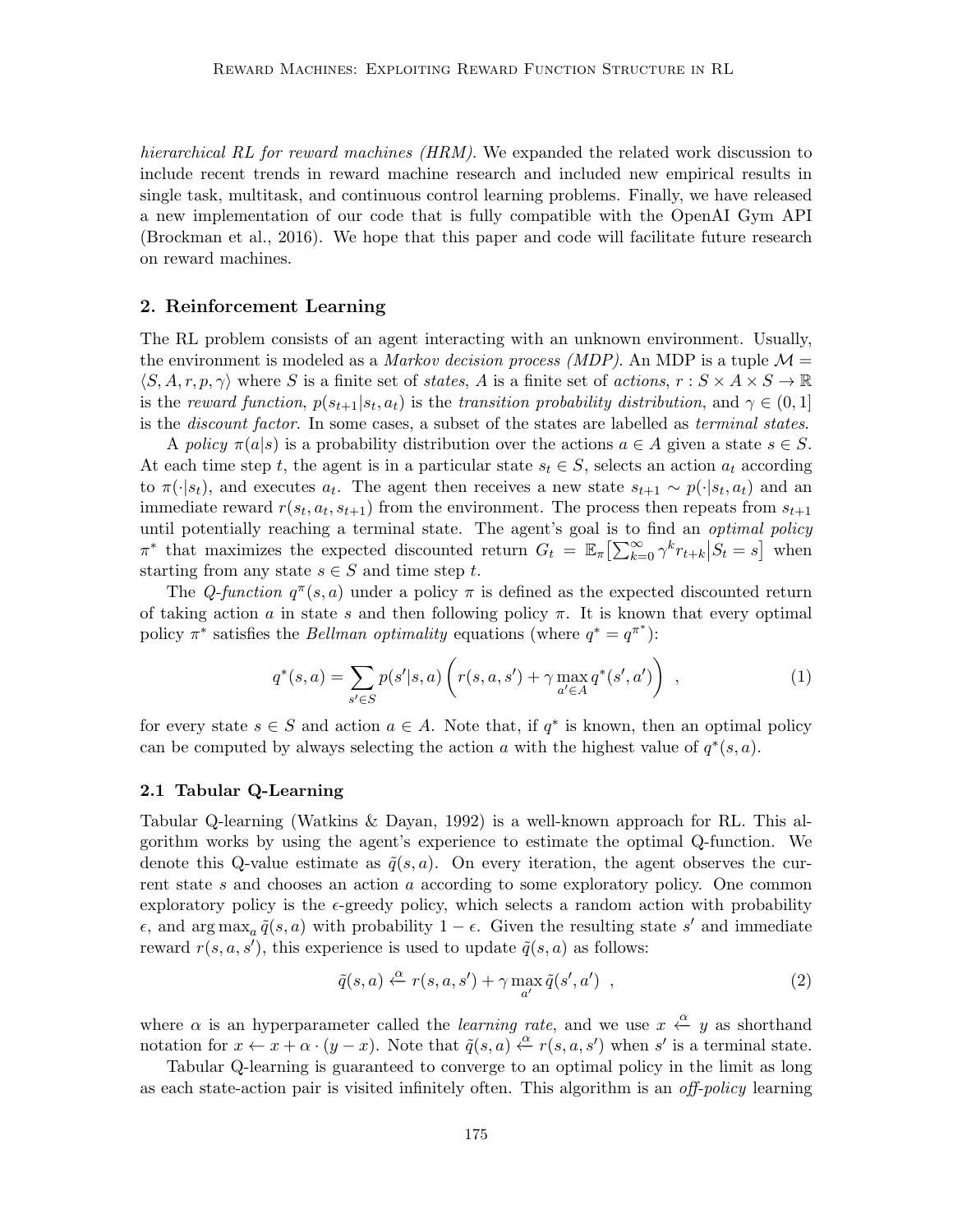method since it can learn from the experience generated by any policy. Unfortunately, tabular Q-learning is impractical when solving problems with large state spaces. In such cases, function approximation methods like DQN are often used.

# 2.2 Deep Q-Networks (DQN)

*Deep Q-Network (DQN)*, proposed by Mnih et al. (2015), is a method which approximates the Q-function with an estimate  $\tilde{q}_{\theta}(s, a)$  using a deep neural network with parameters  $\theta$ . To train the network, mini-batches of experiences  $(s, a, r, s')$  are randomly sampled from an experience replay buffer and used to minimize the square error between  $\tilde{q}_{\theta}(s, a)$  and the Bellman estimate  $r + \gamma \max_{a'} \tilde{q}_{\theta'}(s', a')$ . The updates are made with respect to a target network with parameters  $\theta'$ . The parameters  $\theta'$  are held fixed when minimizing the square error, but updated to  $\theta$  after a certain number of training updates. The role of the target network is to stabilize learning. DQN inherits the off-policy behaviour from tabular Qlearning, but is no longer guaranteed to converge to an optimal policy.

Since its original publication, several improvements have been proposed to DQN. We consider one of them in this paper: Double DQN (Van Hasselt et al., 2016). Double DQN uses two neural networks, parameterized by  $\theta$  and  $\theta'$ , to decouple action selection from value estimation, and thereby decrease the overestimation bias that DQN is known to suffer from. As such, double DQN usually outperforms DQN while preserving its off-policy nature.

#### 2.3 Deep Deterministic Policy Gradient (DDPG)

DQN cannot solve continuous control problems because DQN's network has one output unit per possible action and the space of possible actions is infinite in continuous control problems. For those cases, actor-critic approaches such as *Deep Deterministic Policy Gradient* (DDPG) (Lillicrap et al., 2016) are preferred. DDPG is an off-policy actor-critic approach that also uses neural networks for approximating the Q-value  $\tilde{q}_{\theta}(s, a)$ . However, in this case the action can take continuous values. To decide which action to take in a given state s, an actor network  $\pi_{\mu}(s)$  is learned. The actor network receives the current state and outputs a (possibly continuous) action to execute in the environment.

Training  $\tilde{q}_{\theta}(s, a)$  is done by minimizing the Bellman error and letting the actor policy select the next action. Given a set of experiences  $(s, a, r, s')$  sampled from the experience replay buffer,  $\theta$  is updated towards minimizing the square error between  $\tilde{q}_{\theta}(s, a)$  and  $r + \gamma \tilde{q}_{\theta'}(s', \pi_{\mu'}(s'))$ , where  $\theta'$  and  $\mu'$  are the parameters of target networks for the Q-value estimate and the actor policy. Training the actor policy  $\pi_{\mu}(s)$  is done by moving its output towards  $\arg \max_a \tilde{q}_{\theta}(s, a)$ . To do so,  $\pi_{\mu}(s)$  is updated using the expected gradient of  $\tilde{q}_{\theta}(s, a)$  when  $a = \pi_{\mu}(s)$ :  $\nabla_{\mu}[\tilde{q}_{\theta}(s, a)|s = s_t, a = \pi_{\mu}(s_t)].$  This gradient is approximated using sampled mini-batches from the experience replay buffer. Finally, the target network's parameters are periodically updated as follows:  $\theta' \stackrel{\tau}{\leftarrow} \theta$  and  $\mu' \stackrel{\tau}{\leftarrow} \mu$ , where  $\tau \in (0,1)$ .

#### 3. Reward Machines

In this section, we introduce a novel type of finite state machine, called a *reward machine* (RM). An RM takes abstracted descriptions of the environment as input, and outputs reward functions. The intuition is that the agent will be rewarded by different reward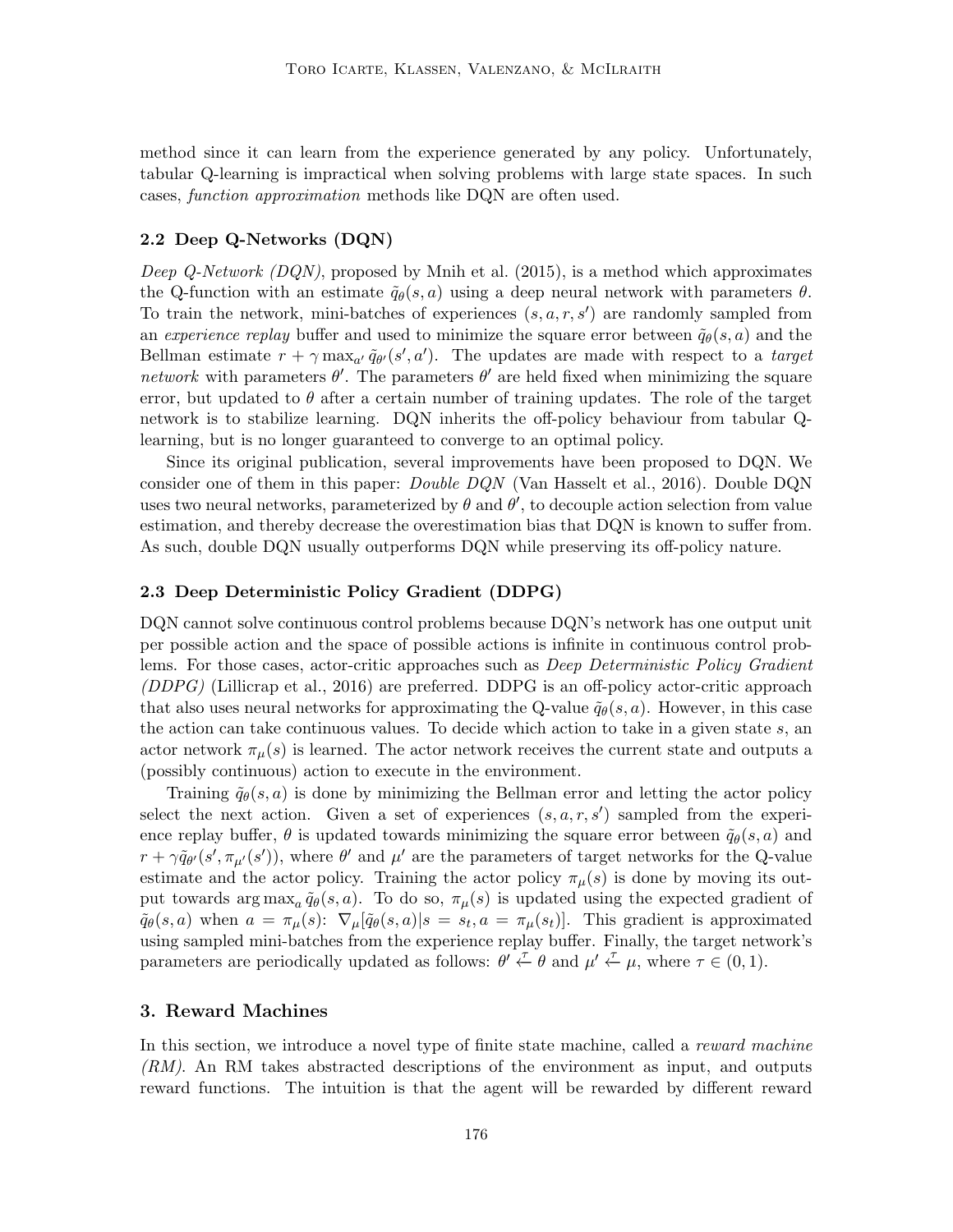

Figure 1: An example environment and one reward machine for it

functions at different times, depending on the state in the RM. Hence, an RM can be used to define temporally extended (and as such, non-Markovian) tasks and behaviours. We then show that an RM can be interpreted as specifying a single reward function over a larger state space, and consider types of reward functions that can be expressed using RMs.

As a running example, consider the office gridworld presented in Figure 1a. In this environment, the agent can move in the four cardinal directions. It picks up coffee if at location  $\blacktriangleright$ , picks up the mail if at location  $\boxtimes$ , and delivers the coffee and mail to an office if at location o. The building contains decorations ✻, which the agent breaks if it steps on them. Finally, there are four marked locations:  $A, B, C$ , and  $D$ . In the rest of this section, we will show how to define tasks for an RL agent in this environment using RMs.

A reward machine is defined over a set of propositional symbols  $P$ . Intuitively,  $P$  is a set of relevant high-level events from the environment that the agent can detect. In the office gridworld, we can define  $\mathcal{P} = \{\clubsuit, \boxtimes, o, *, A, B, C, D\}$ , where event  $e \in \mathcal{P}$  occurs when the agent is at location e. We can now formally define a reward machine as follows:

**Definition 3.1** (reward machine). Given a set of propositional symbols  $P$ , a set of (environment) states S, and a set of actions A, a reward machine (RM) is a tuple  $\mathcal{R}_{PSA} =$  $\langle U, u_0, F, \delta_u, \delta_r \rangle$  where U is a finite set of states,  $u_0 \in U$  is an initial state, F is a finite set of terminal states (where  $U \cap F = \emptyset$ ),  $\delta_u$  is the state-transition function,  $\delta_u : U \times 2^{\mathcal{P}} \to U \cup F$ , and  $\delta_r$  is the state-reward function,  $\delta_r : U \to [S \times A \times S \to \mathbb{R}]$ .

A reward machine  $\mathcal{R}_{PSA}$  starts in state  $u_0$ , and at each subsequent time is in some state  $u_t \in U \cup F$ . At every step t, the machine receives as input a truth assignment  $\sigma_t$ , which is a set that contains exactly those propositions in  $P$  that are currently true in the environment. For example, in the office gridworld,  $\sigma_t = \{e\}$  if the agent is at a location marked as e. Then the machine moves to the next state  $u_{t+1} = \delta_u(u_t, \sigma_t)$  according to the state-transition function, and outputs a reward function  $r_t = \delta_r(u_t)$  according to the state-reward function. This process repeats until the machine reaches a terminal state. Note that reward machines can model never-ending tasks by defining  $F = \emptyset$ .

In our examples, we will be considering simple reward machines (which we later prove are a particular case of reward machines), defined as follows: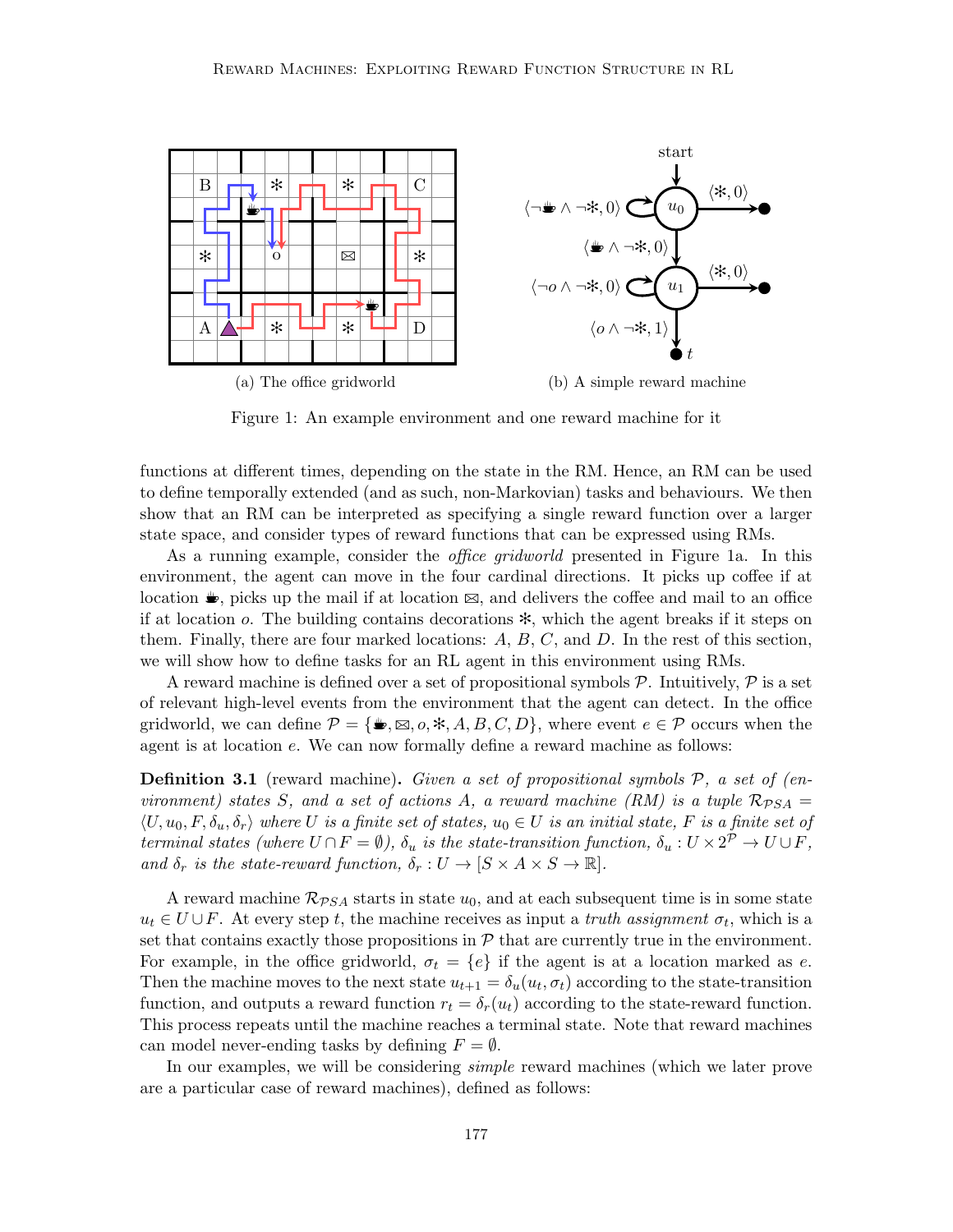**Definition 3.2** (simple reward machine). Given a set of propositional symbols  $P$ , a simple reward machine is a tuple  $\mathcal{R}_{\mathcal{P}} = \langle U, u_0, F, \delta_u, \delta_r \rangle$  where U,  $u_0, F,$  and  $\delta_u$  are defined as in a standard reward machine, but the state-reward function  $\delta_r : U \times 2^{\mathcal{P}} \to \mathbb{R}$  depends on  $2^{\mathcal{P}}$ and returns a number instead of a function.

Figure 1b shows a graphical representation of a simple reward machine for the office gridworld. Every node in the graph is a state of the machine,  $u_0$  being the initial state. Terminal states are represented by black circles. Each edge is labelled by a tuple  $\langle \varphi, c \rangle$ , where  $\varphi$  is a propositional logic formula over  $\mathcal P$  and c is a real number. An edge between  $u_i$  and  $u_j$  labelled by  $\langle \varphi, c \rangle$  means that  $\delta_u(u_i, \sigma) = u_j$  whenever  $\sigma \models \varphi$  (i.e., the truth assignment  $\sigma$  satisfies  $\varphi$ ), and  $\delta_r(u_i, \sigma)$  returns a reward of c. For instance, the edge between the state  $u_1$  and the terminal state t labelled by  $\langle o \wedge \neg * , 1 \rangle$  means that the machine will transition from  $u_1$  to t if the proposition o becomes true and  $*$  is false, and output a reward of one. Intuitively, this machine outputs a reward of one if and only if the agent delivers coffee to the office while not breaking any of the decorations. The blue path in Figure 1a shows an optimal way to complete this task, and the red path shows a sub-optimal way.

Now that we have defined a reward machine, we can use it to reward an agent. To do so, we require a *labelling function*  $L : S \times A \times S \to 2^{\mathcal{P}}$ . L assigns truth values to symbols in P given an environment experience  $e = (s, a, s')$ , where s' is the resulting state after executing action a from state s. The labelling function plays the key role of producing the truth assignments that are input to the reward machine, as discussed below.

**Definition 3.3.** A Markov decision process with a reward machine (MDPRM) is a tuple  $\mathcal{T} = \langle S, A, p, \gamma, \mathcal{P}, L, U, u_0, F, \delta_u, \delta_r \rangle$ , where  $S, A, p$ , and  $\gamma$  are defined as in an MDP,  $\mathcal{P}$  is a set of propositional symbols, L is a labelling function  $L : S \times A \times S \to 2^{\mathcal{P}}$ , and  $U, u_0, F, \delta_u$ , and  $\delta_r$  are defined as in a reward machine.

The RM in an MDPRM  $\mathcal T$  is updated at every step of the agent in the environment. If the RM is in state  $u$  and the agent performs action  $a$  to move from state  $s$  to  $s'$  in the MDP, then the RM moves to state  $u' = \delta_u(u, L(s, a, s'))$  and the agent receives a reward of  $r(s, a, s')$ , where  $r = \delta_r(u)$ . For a simple reward machine, the reward is  $\delta_r(u, L(s, a, s'))$ .

In the running example (Figure 1), for instance, the reward machine starts in  $u_0$  and stays there until the agent reaches a location marked with  $\ast$  or  $\ast$ . If  $\ast$  is reached (i.e., a decoration is broken), the machine moves to a terminal state, ending the episode and providing no reward to the agent. In contrast, if  $\bullet$  is reached, the machine moves to  $u_1$ . While the machine is in  $u_1$ , two outcomes might occur. The agent might reach a  $\ast$ , moving the machine to a terminal state and returning no reward, or it might reach the office o, also moving the machine to a terminal state but giving the agent a reward of 1.

Note that the rewards the agent gets may be non-Markovian relative to the environment (the states of S), though they are Markovian relative to the elements in  $S \times U$ . As such, when making decisions on what action to take in an MDPRM, the agent should consider not just the current environment state  $s_t \in S$  but also the current RM state  $u_t \in U$ .

A policy  $\pi(a|\langle s, u \rangle)$  for an MDPRM is a probability distribution over actions  $a \in A$ given a pair  $\langle s, u \rangle \in S \times U$ . We can think of an MDPRM as defining an MDP with state set  $S \times U$ , as described in the following observation.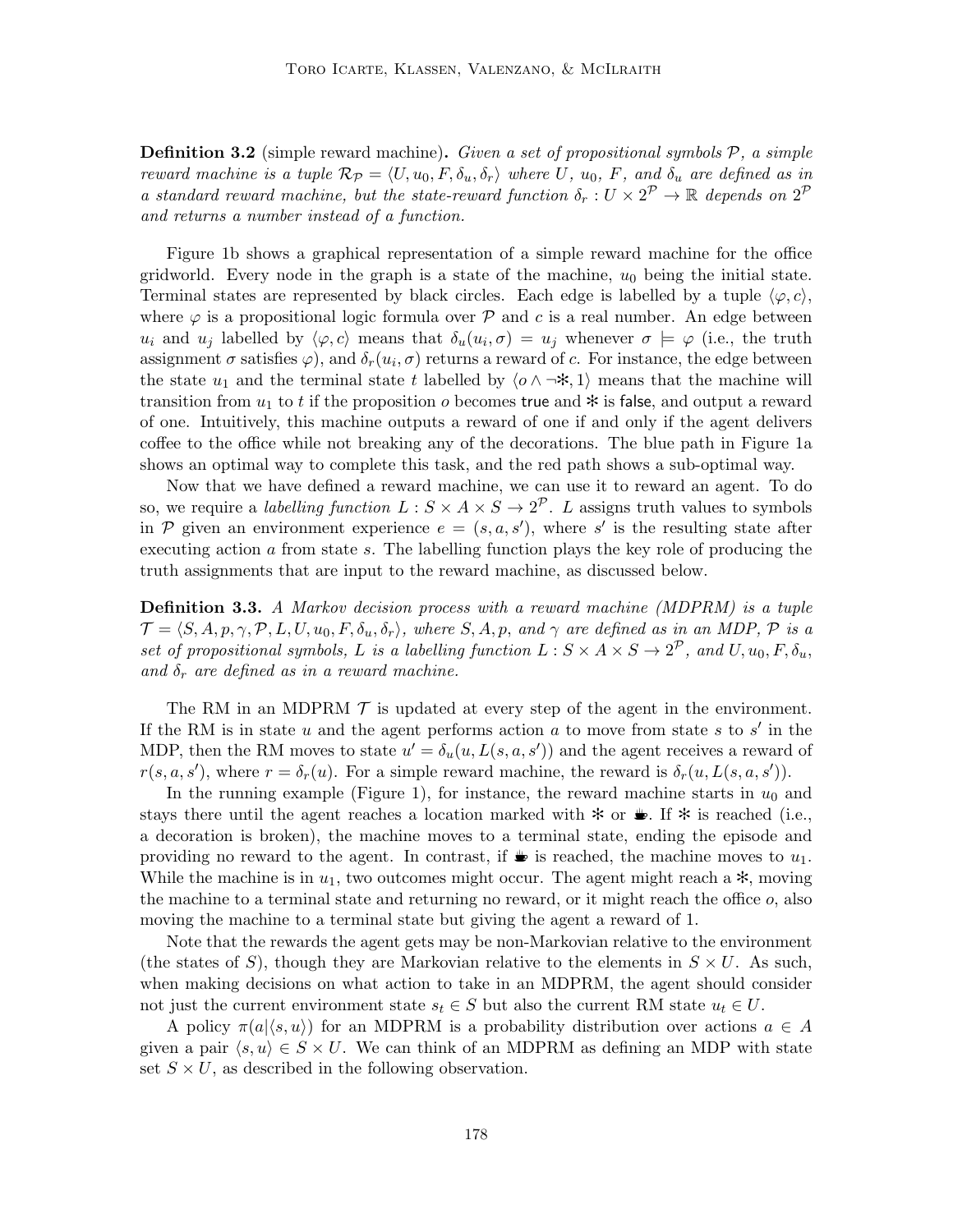**Observation 1.** Given an MDPRM  $\mathcal{T} = \langle S, A, p, \gamma, \mathcal{P}, L, U, u_0, F, \delta_u, \delta_r \rangle$ , let  $\mathcal{M}_{\mathcal{T}}$  be the MDP  $\langle S', A', r', p', \gamma' \rangle$  defined such that  $S' = S \times (U \cup F)$ ,  $A' = A$ ,  $\gamma' = \gamma$ ,

$$
p'(\langle s', u' \rangle | \langle s, u \rangle, a) = \begin{cases} p(s' | s, a) & \text{if } u \in F \text{ and } u' = u \\ p(s' | s, a) & \text{if } u \in U \text{ and } u' = \delta_u(u, L(s, a, s')) \\ 0 & \text{otherwise} \end{cases}
$$

and  $r'(\langle s, u \rangle, a, \langle s', u' \rangle) = \delta_r(u)(s, a, s')$  if  $u \notin F$  (zero otherwise). Then any policy for  $\mathcal{M}_{\mathcal{I}}$ achieves the same expected discounted return in  $\mathcal{T}$ , and vice versa.

We can now see why simple reward machines are a particular case of reward machines. Basically, for any labelling function, we can set the Markovian reward functions in a reward machine to mimic the reward given by a simple reward machine, as shown below.

**Observation 2.** Given any labelling function  $L : S \times A \times S \rightarrow 2^{\mathcal{P}}$ , a simple reward machine  $\mathcal{R}_{\mathcal{P}} = \langle U, u_0, F, \delta_u, \delta_r \rangle$  is equivalent to a reward machine  $\mathcal{R}_{\mathcal{P}SA} = \langle U, u_0, F, \delta_u, \delta'_r \rangle$ where  $\delta'_r(u)(s, a, s') = \delta_r(u, L(s, a, s'))$  for all  $u \in U$ ,  $s \in S$ ,  $a \in A$ , and  $s' \in S$ . That is, both  $\mathcal{R}_{\mathcal{P}}$  and  $\mathcal{R}_{\mathcal{P}SA}$  will be at the same RM state and output the same reward for every possible sequence of environment state-action pairs.

Finally, we note that RMs can express any Markovian and some non-Markovian reward functions. In particular, given a set of states  $S$  and actions  $A$ , the following properties hold:

- 1. Any Markovian reward function  $R : S \times A \times S \to \mathbb{R}$  can be expressed by a reward machine with one state.
- 2. A non-Markovian reward function  $R: (S \times A)^* \to \mathbb{R}$  can be expressed using a reward machine if the reward depends on the state and action history  $(S \times A)^*$  only to the extent of distinguishing among those histories that are described by different elements of a finite set of regular expressions over elements in  $S \times A \times S$ .
- 3. Non-Markovian reward functions  $R : (S \times A)^* \to \mathbb{R}$  that distinguish between histories via properties not expressible as regular expressions over elements in  $S \times A \times S$  (such as counting how many times a state has been reached) cannot be expressed using a reward machine.

In other words, reward machines can return different rewards for the same transition  $(s, a, s')$  in the environment, for different histories of states and actions seen by the agent, as long as the history can be represented by a regular language. This holds because regular languages are exactly those that are accepted by deterministic finite state automata (Hopcroft & Ullman, 1979). As such, RMs can specify structure in the reward function that includes loops, conditional statements, and sequence interleaving, as well as behavioral constraints, such as safety constraints. For example, the first task used in Section 5.3 has loops, task 4 in Table 3 involves sequence interleaving, and task 1 in Table 1 includes a safety constraint. To allow for structure beyond what is expressible by regular languages requires that the agent has access to an external memory, which we leave as future work.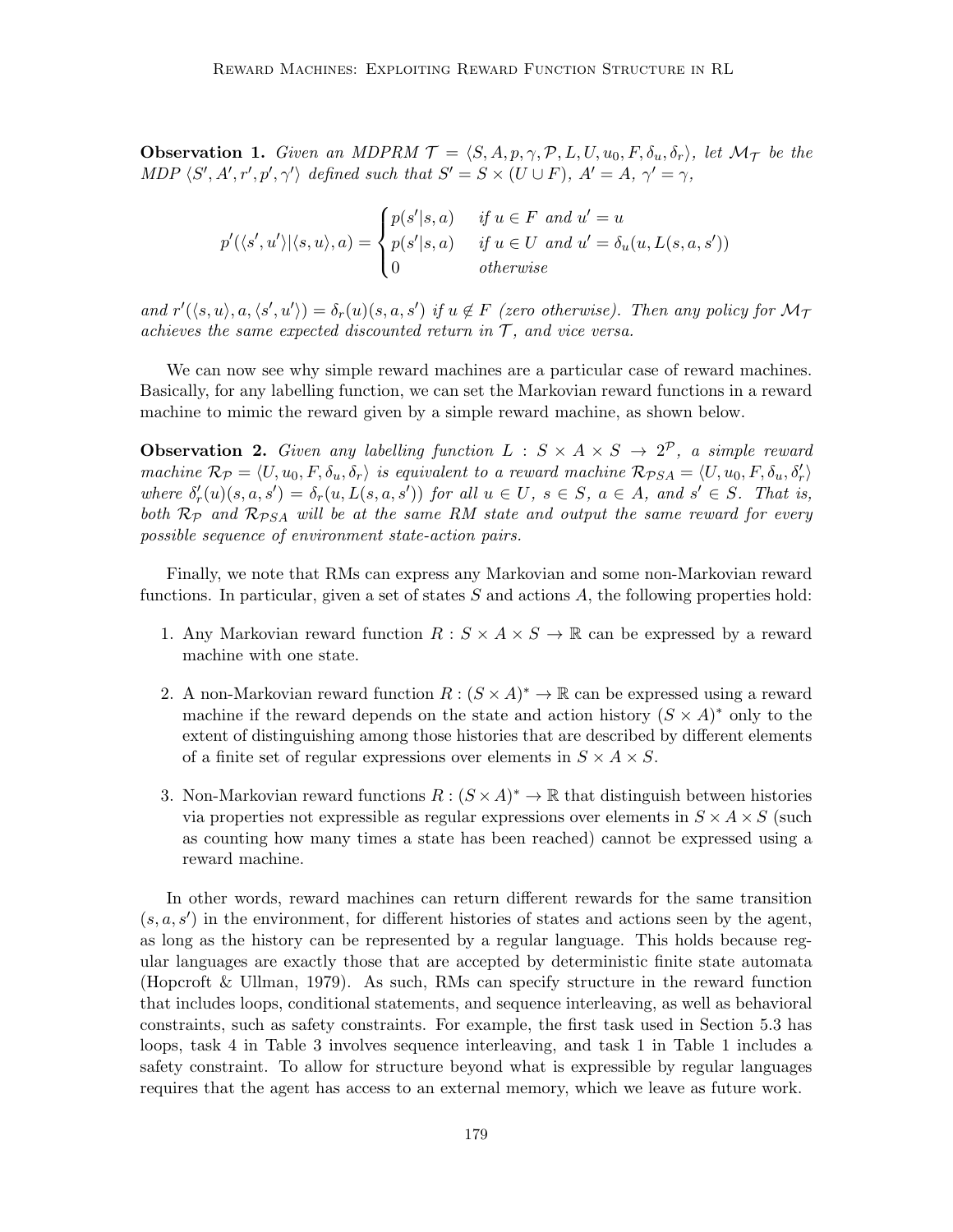|  | Algorithm 1 The cross-product baseline using tabular Q-learning. |  |  |  |
|--|------------------------------------------------------------------|--|--|--|
|--|------------------------------------------------------------------|--|--|--|

1: **Input:**  $S, A, \gamma \in (0, 1], \alpha \in (0, 1], \epsilon \in (0, 1], \mathcal{P}, L, U, u_0, F, \delta_u, \delta_r$ .

2: For all  $s \in S$ ,  $u \in U$ , and  $a \in A$ , initialize  $\tilde{q}(s, u, a)$  arbitrarily

3: for  $l \leftarrow 0$  to num episodes do

4: Initialize  $u \leftarrow u_0$  and  $s \leftarrow \text{EnvInitialState}()$ 

- 5: while s is not terminal and  $u \notin F$  do
- 6: Choose action a from  $(s, u)$  using policy derived from  $\tilde{q}$  (e.g.,  $\epsilon$ -greedy)
- 7: Take action  $a$  and observe the next state  $s'$
- 8: Compute the reward  $r \leftarrow \delta_r(u)(s, a, s')$  and next RM state  $u' \leftarrow \delta_u(u, L(s, a, s'))$
- 9: **if** s' is terminal **or**  $u' \in F$  then
- 10:  $\tilde{q}(s, u, a) \xleftarrow{\alpha} r$

11: else

12:  $\tilde{q}(s, u, a) \stackrel{\alpha}{\leftarrow} r + \gamma \max_{a' \in A} \tilde{q}(s', u', a')$ 

13: Update  $s \leftarrow s'$  and  $u \leftarrow u'$ 

Relationship to Mealy and Moore Machines A reader familiar with automata theory will recognize that, except for the terminal states, reward machines are Moore machines (with an output alphabet of reward functions) and simple reward machines are Mealy machines (with an output alphabet of numbers). As such, it seems reasonable to consider a more general form of Mealy reward machine where reward functions (and not just numbers) are output by each RM transition. That was actually our original definition of a reward machine (Toro Icarte et al., 2018c; Camacho et al., 2019). However, following the same argument from Observation 2, we can see that any such Mealy reward machine can be encoded by a (Moore) reward machine using fewer reward functions (one per node instead of per edge). For reward machines that just output numbers, on the other hand, Mealy machines have the advantage of, in some cases, requiring fewer states to represent the same reward signal (also, their first output can depend on the input, unlike for a Moore machine).

# 4. Exploiting the RM Structure in Reinforcement Learning

In this section, we describe a collection of RL approaches to learn policies for MDPRMs. We begin by describing a baseline that uses standard RL. We then discuss three approaches that exploit the information in the reward machine to facilitate learning. In all these cases, we include pseudo-code for their tabular implementation, describe how to extend them to work with deep RL, and discuss their convergence guarantees.

### 4.1 The Cross-Product Baseline

As discussed in Observation 1, MDPRMs are regular MDPs when considering the crossproduct between the environment states  $S$  and the reward machine states  $U$ . As such, any RL algorithm can be used to learn a policy  $\pi(a|s, u)$  – including tabular RL methods and deep RL methods. If the RL algorithm is guaranteed to converge to optimal policies, then it will also find optimal policies for the MDPRM.

As a concrete example, Algorithm 1 shows pseudo-code for solving MDPRMs using tabular Q-learning. The only difference with standard Q-learning is that it also keeps track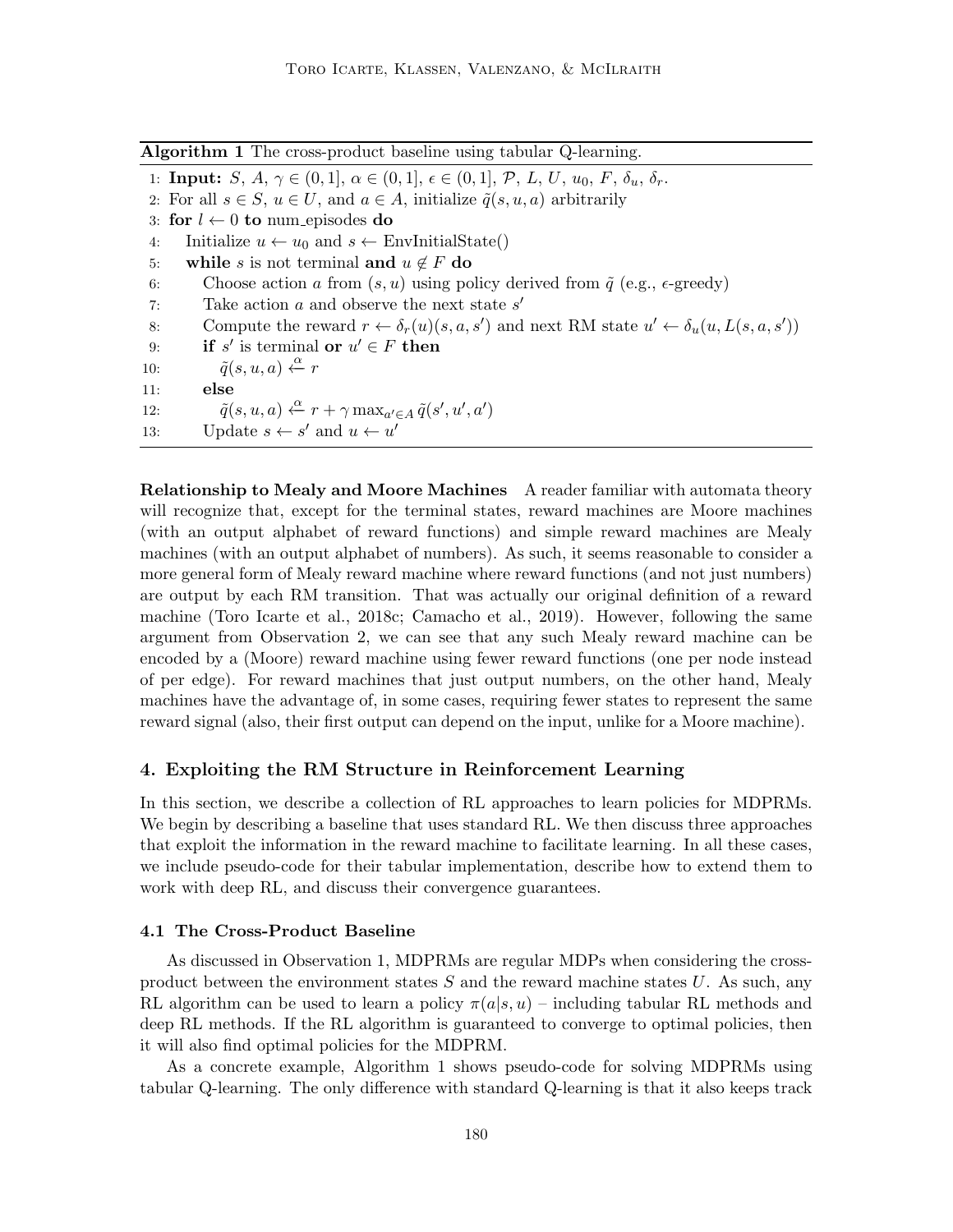Algorithm 2 Tabular Q-learning with counterfactual experiences for RMs (CRM).

1: **Input:**  $S, A, \gamma \in (0, 1], \alpha \in (0, 1], \epsilon \in (0, 1], \mathcal{P}, L, U, u_0, F, \delta_u, \delta_r$ . 2: For all  $s \in S$ ,  $u \in U$ , and  $a \in A$ , initialize  $\tilde{q}(s, u, a)$  arbitrarily 3: for  $l \leftarrow 0$  to num episodes do 4: Initialize  $u \leftarrow u_0$  and  $s \leftarrow \text{EnvInitialState}()$ 5: while s is not terminal and  $u \notin F$  do 6: Choose action a from  $(s, u)$  using policy derived from  $\tilde{q}$  (e.g.,  $\epsilon$ -greedy) 7: Take action  $a$  and observe the next state  $s'$ 8: Compute the reward  $r \leftarrow \delta_r(u)(s, a, s')$  and next RM state  $u' \leftarrow \delta_u(u, L(s, a, s'))$ 9: Set experience  $\leftarrow \{\langle s, \bar{u}, a, \delta_r(\bar{u})(s, a, s'), s', \delta_u(\bar{u}, L(s, a, s'))\rangle \mid \forall \bar{u} \in U\}$ 10: **for**  $\langle s, \bar{u}, a, \bar{r}, s', \bar{u}' \rangle \in$  experience **do** 11: **if** s' is terminal **or**  $\bar{u}' \in F$  **then** 12:  $\tilde{q}(s, \bar{u}, a) \stackrel{\alpha}{\leftarrow} \bar{r}$ 13: else 14:  $\tilde{q}(s, \bar{u}, a) \stackrel{\alpha}{\leftarrow} \bar{r} + \gamma \max_{a' \in A} \tilde{q}(s', \bar{u}', a')$ 15: Update  $s \leftarrow s'$  and  $u \leftarrow u'$ 

of the current RM state u and learns Q-values over the cross-product  $\tilde{q}(s, u, a)$ . This allows the agent to consider the current environment state  $s$  and RM state  $u$  when selecting the next action a. Given the current experience  $\langle s, u, a, r, s', u' \rangle$ , where  $\langle s', u' \rangle$  is the crossproduct state reached after executing action a in state  $\langle s, u \rangle$  and receiving a reward r, the Q-value  $\tilde{q}(s, u, a)$  is updated as follows:  $\tilde{q}(s, u, a) \stackrel{\alpha}{\leftarrow} r + \gamma \max_{a'} \tilde{q}(s', u', a')$ .

While this method has the advantage of allowing for the use of any RL method to solve MDPRMs, it does not exploit the information exposed by the RM. Below, we discuss different approaches that make use of such information to learn policies for MDPRMs faster.

#### 4.2 Counterfactual Experiences for Reward Machines (CRM)

Our first method to exploit the information from the reward machine is called counterfactual experiences for reward machines (CRM). This approach also learns policies over the cross-product  $\pi(a|s, u)$ , but uses counterfactual reasoning to generate synthetic experiences. These experiences can then be used by an off-policy learning method, such as tabular Q-learning, DQN, or DDPG, to learn a policy  $\pi(a|s, u)$  faster.

Suppose that the agent performed action a when in the cross-product state  $\langle s, u \rangle$  and then reached state  $\langle s', u' \rangle$  while receiving a reward of r. For every RM state  $\bar{u} \in U$ , we know that if the agent had been at  $\bar{u}$  when a caused the transition from s to s', then the next RM state would have been  $\bar{u}' = \delta_u(\bar{u}, L(s, a, s'))$  and the agent would have received a reward of  $\bar{r} = \delta_r(\bar{u})(s, a, s')$ . This is the key idea behind CRM. What CRM does is that, after every action, instead of feeding only the actual experience  $\langle s, u, a, r, s', u' \rangle$  to the RL agent, it feeds one experience per RM state, i.e., the following set of experiences:

$$
\{\langle s,\bar{u},a,\delta_r(\bar{u})(s,a,s'),s',\delta_u(\bar{u},L(s,a,s'))\rangle \mid \forall \bar{u}\in U\}.
$$
 (3)

Notice that incorporating CRM into an off-policy learning method is trivial. For instance, Algorithm 2 shows that CRM can be included in tabular Q-learning by adding two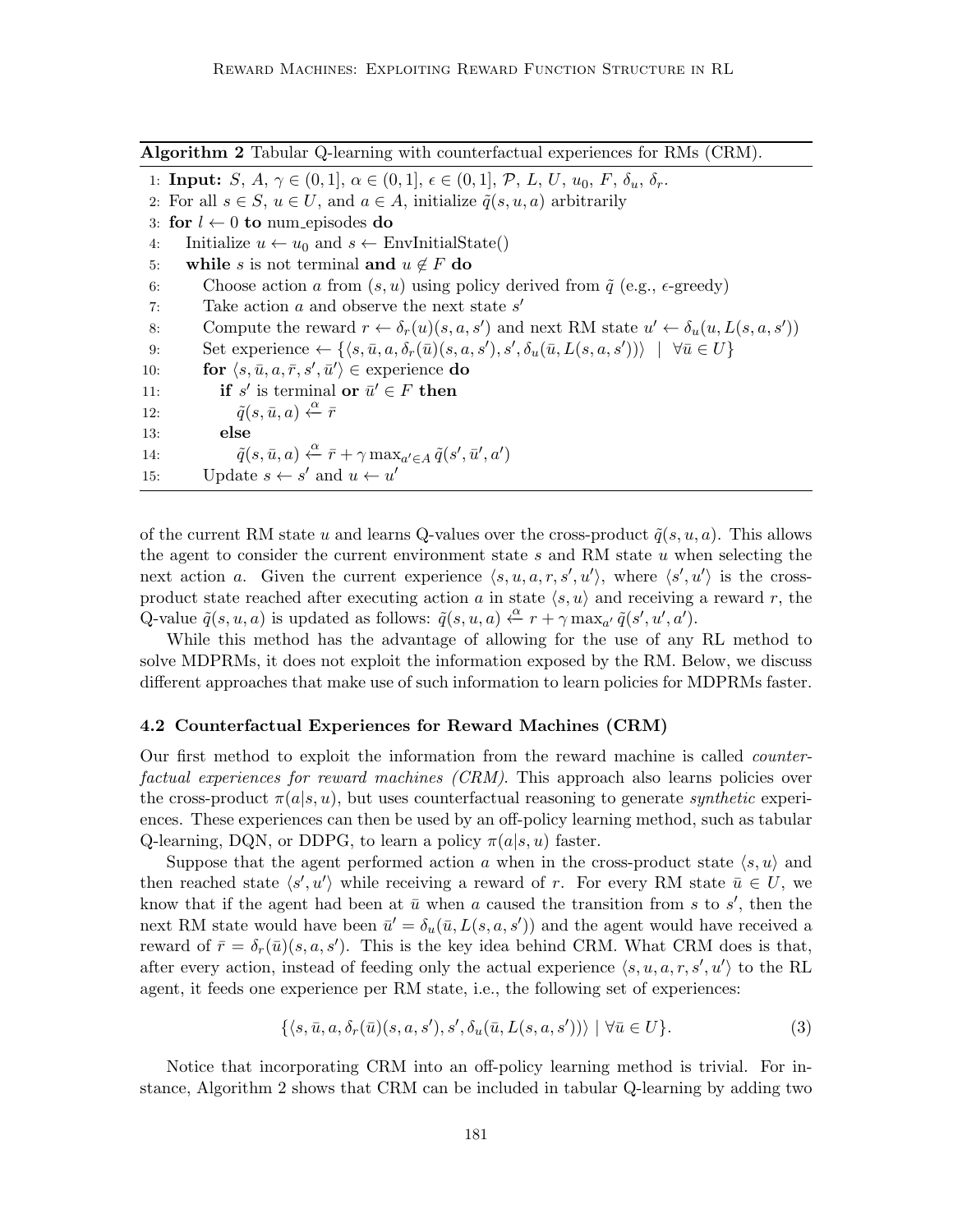lines of code (lines 9 and 10). CRM can also be easily adapted to other off-policy methods by adjusting how the generated experiences are then used for learning. For example, for both DQN and DDPG, the counterfactual experiences would simply be added to the experience replay buffer and then used for learning as is typically done with these algorithms.

In Section 5, we will show empirically that CRM can be very effective at learning policies for MDPRMs. The intuition behind its good performance is that CRM allows the agent to reuse experience to learn the right behaviour at different RM states. Consider, for instance, the RM from Figure 1b, which rewards the agent for delivering a coffee to the office. Suppose that the agent gets to the office before getting the coffee. The cross-product baseline would use that experience to learn that going to the office is not an effective way to get coffee. In contrast, CRM would also use that experience to learn how to get to the office. As such, CRM will already have made progress towards learning a policy that will finish the task as soon as it finds the coffee, since it will already have experience about how to get to the office. Importantly, CRM also converges to optimal policies when combined with Q-learning:

**Theorem 4.1.** Given an MDPRM  $\mathcal{T} = \langle S, A, p, \gamma, \mathcal{P}, L, U, u_0, F, \delta_u, \delta_r \rangle$ , CRM with tabular Q-learning converges to an optimal policy for  $\mathcal T$  in the limit (as long as every state-action pair is visited infinitely often).

Proof. The convergence proof provided by Watkins and Dayan (1992) for tabular Q-learning applies directly to the case of CRM when we consider that each experience produced by CRM is still sampled according its transition probability  $p(\langle s', u' \rangle | \langle s, u \rangle, a) = p(s' | s, a)$ .

#### 4.2.1 Q-Learning for Reward Machines (QRM)

In the original paper on reward machines (Toro Icarte et al., 2018c), we proposed Q-learning for reward machines  $(QRM)$  as a way to exploit reward machine structure. CRM and QRM are both based on the same fundamental idea: to reuse experience to simultaneously learn optimal behaviours for the different RM states. The key difference is that CRM learns a single Q-value function  $\tilde{q}(s, u, a)$  that takes into account both the environment and RM state, while QRM learns a separate Q-value function  $\tilde{q}_u$  for each RM state  $u \in U$ . Formally, QRM uses any experience  $\langle s, a, s' \rangle$  to update each  $\tilde{q}_u$  as follows:

$$
\tilde{q}_u(s,a) \xleftarrow{\alpha} \delta_r(u)(s,a,s') + \gamma \max_{a' \in A} \tilde{q}_{\delta_u(u,L(s,a,s'))}(s',a')
$$
\n(4)

Note that QRM will behave identically to Q-learning with CRM in the tabular case. Intuitively, this is because the Q-value function  $\tilde{q}(s, u, a)$  of CRM can be partitioned by reward machine state, to yield reward machine state specific Q-value functions just as in QRM. The corresponding updates will thus be identical.

However, QRM and CRM can differ when using function approximation. Consider, for example, the case of using Deep Q-Networks for function approximation. While the definition of QRM suggests the use of a separate Q-network for each RM state, CRM will learn a single Q-network that covers all the RM states. We note that the need for separate Q-networks makes the implementation of deep QRM fairly complex. In contrast, combining CRM with DQN or DDPG is trivial: it only requires adding the reward machine state to the experiences when they are being added to the experience replay buffer. We will also see that CRM performs slightly better than QRM in our deep RL experiments.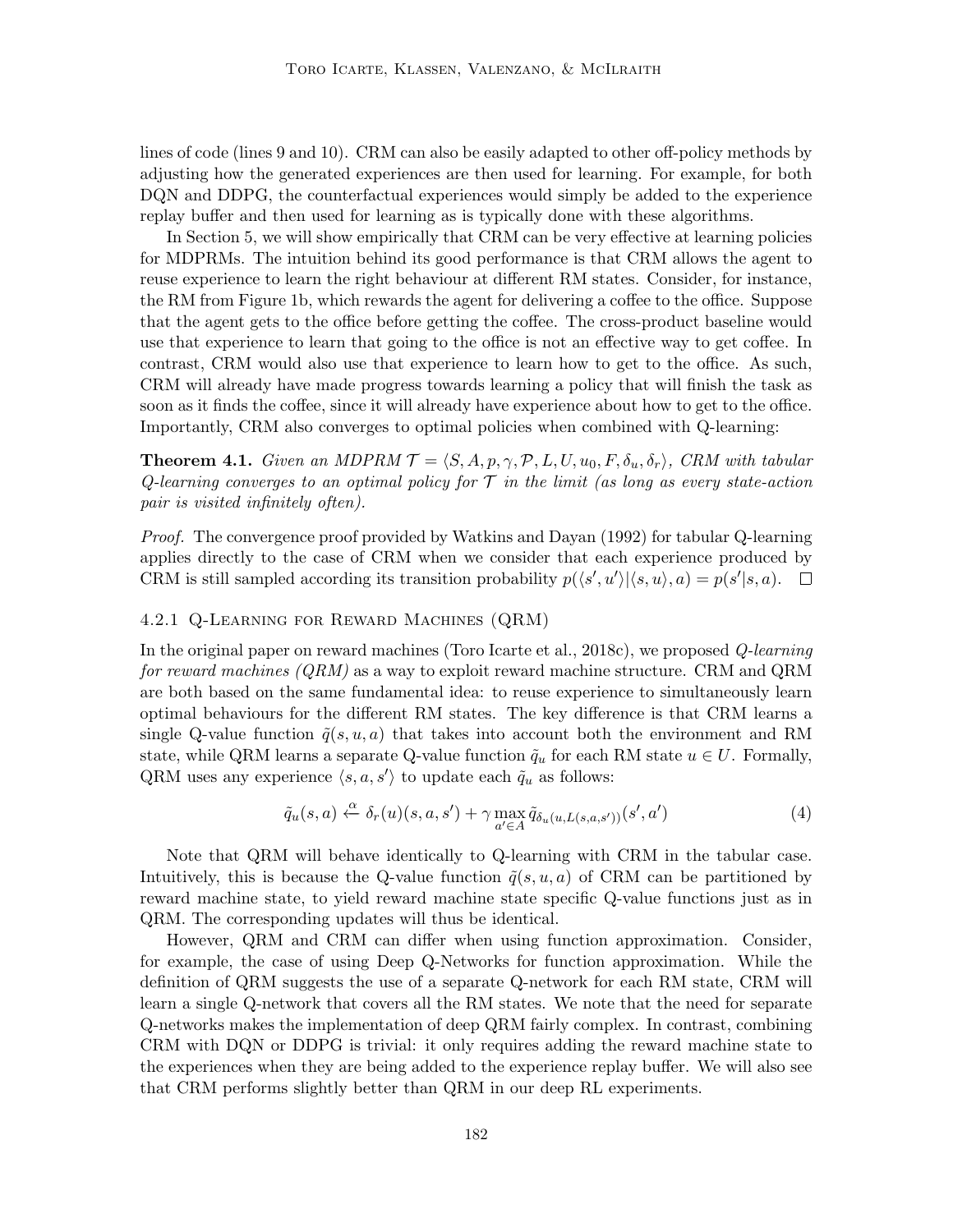#### 4.3 Hierarchical Reinforcement Learning for Reward Machines (HRM)

Our second approach to exploit the structure of a reward machine is based on hierarchical reinforcement learning (HRL), in particular, the options framework (Sutton et al., 1999). The overall idea is to decompose the problem into subproblems, called *options*, that are potentially simpler to solve. Formally, an option is a triple  $\langle \mathcal{I}, \pi, \beta \rangle$ , where I is the initiation set (the subset of the state space in which the option can be started),  $\pi$  is the policy that chooses actions while the option is being followed, and  $\beta$  gives the probability that the option will terminate in each state.

In our case, the agent will learn a set of options for the cross-product MDP, that focus on learning how to move from one RM state to another RM state. Then, a higher-level policy will learn how to select among those options in order to collect reward.

As an example, consider the reward machine shown in Figure 2b. This machine rewards the agent when it delivers a coffee and the mail to the office. To do so, the agent might first get the coffee, then the mail, and go to the office. Alternatively, the agent might get the mail first, then the coffee, and then go to the office. For this reward machine, our hierarchical RL method will learn one option per edge for a total of nine options: five for the transitions between different RM states, and four corresponding to the self-loop transitions that remain in the same RM state. That is, the method will learn one policy to get a coffee before getting the mail (moving from  $u_0$  to  $u_1$ ), one policy to get the mail before getting a coffee (moving from  $u_0$  to  $u_2$ ), one policy to get a coffee (moving from  $u_2$  to  $u_3$ ), one policy to get the mail (moving from  $u_1$  to  $u_3$ ), one policy to go to the office (moving from  $u_3$  to the terminal state), and one policy for each possible transition that remains in the same RM state (from  $u_i$  to  $u_i$  for all i). The role of the high-level policy is to decide which option to execute next among these available options. For instance, if the RM state is in  $u_0$ , the high-level policy will decide whether to get a coffee first (moving to  $u_1$ ), the mail (moving to  $u_2$ ), or neither (staying in  $u_0$ ). To make this decision, it will consider the current environment state and, thus, it can learn to get the coffee or mail depending on which one is closer to the agent.

More generally, we learn one option for each pair of RM states  $\langle u, u_t \rangle$  that are connected in the RM, including self-loop edges where  $u = u_t$ . We will name the options with the pairs of RM states  $\langle u, u_t \rangle$  that they correspond to. This means that the set of options is  $\mathcal{A} = \{ \langle u, \delta_u(u, \sigma) \rangle \mid u \in U, \sigma \in 2^{\mathcal{P}} \}.$  The option  $\langle u, u_t \rangle$  will have its initiation set defined to contain all the states in the cross-product MDP where the RM state is u:  $\mathcal{I}_{\langle u, u_t \rangle} = \{\langle s, u \rangle :$  $s \in S$ . The termination condition is then defined as follows:

$$
\beta_{\langle u, u_t \rangle}(s', u') = \begin{cases} 1 & \text{if } u' \neq u \text{ or } s' \text{ is terminal} \\ 0 & \text{otherwise} \end{cases}
$$
(5)

That is, the option  $\langle u, u_t \rangle$  terminates (deterministically) when a new RM state is reached or a terminal environment state is reached. Since  $\langle u, u_t \rangle$  can only be executed when the RM state is  $u$ , its policy can be described in terms of the environment state  $s$  only. As such, we refer to the option policy as  $\pi_{u, u_t}(a|s)$ .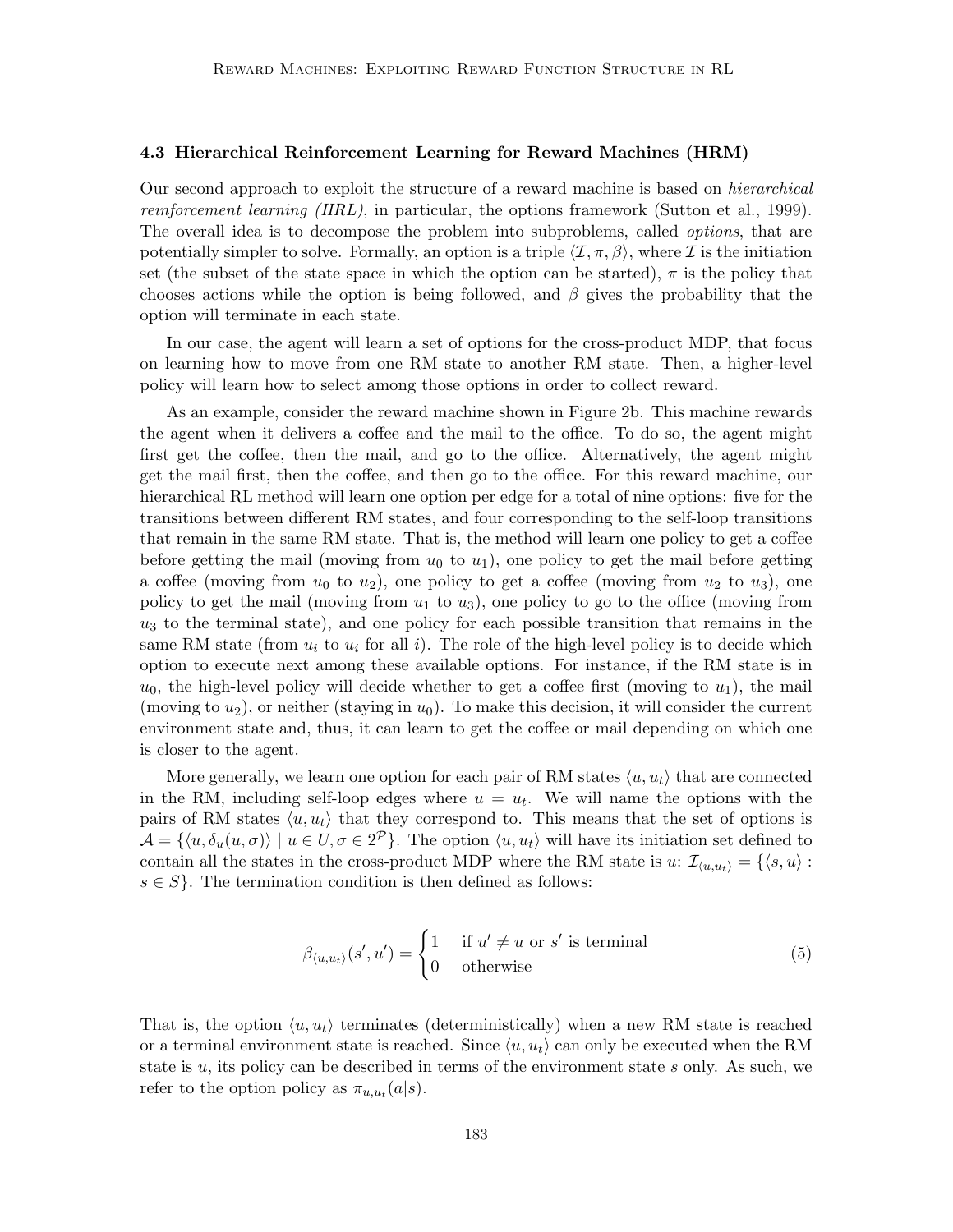

Figure 2: Two more reward machines for the office gridworld

Since the objective of option  $\pi_{u,u_t}$  is to induce the reward machine to transition to  $u_t$  as soon as possible, we train the option policy  $\pi_{u,u_t}(a|s)$  using the following reward function:

$$
r_{u,u_t}(s,a,s') = \begin{cases} \delta_r(u)(s,a,s') + r^+ & \text{if } u_t \neq u \text{ and } u_t = \delta_u(u,L(s,a,s'))\\ \delta_r(u)(s,a,s') + r^- & \text{if } u_t \neq u \text{ and } u_t \neq \delta_u(u,L(s,a,s'))\\ \delta_r(u)(s,a,s') & \text{otherwise} \end{cases}
$$
(6)

where  $r^+$  and  $r^-$  are hyperparameters. This reward function states that the policy  $\pi_{u,u_t}$  gets the usual reward  $\delta_r(u)(s, a, s')$  plus an additional reward of  $r^+$  (a bonus) when the transition  $(s, a, s')$  causes the RM state to move from u to  $u_t$  (unless  $u = u_t$ ) and an additional reward of  $r^-$  (a penalization) when it causes the RM state to move from u to some other state  $\bar{u} \notin \{u, u_t\}.$  Crucially, the policies for all the options will be learned simultaneously, using off-policy RL and counterfactual experience generation.

The high-level policy decides which option to execute next from the set of available options. The policy  $\pi(u_t|s, u)$  being learned will determine the probability of executing each option  $\langle u, u_t \rangle \in \mathcal{A}$  given the current environment state s and RM state u. We note that this high-level policy can only choose among the options that start at the current RM state u. To train this policy, we use the reward coming from the reward machine.

Algorithm 3 shows pseudocode for this approach, which we call hierarchical reinforcement learning for reward machines (HRM), when using tabular Q-learning. Tabular Qlearning could be replaced by any other off-policy method such as DQN or DDPG. The algorithm begins by initializing one Q-value estimate  $\tilde{q}(s, u, u_t)$  for the high-level policy and one Q-value estimate  $\tilde{q}_{u,u_t}(s, a)$  for each option  $\langle u, u_t \rangle \in \mathcal{A}$ . At every step, the agent first checks if a new option has to be selected and then does so using  $\tilde{q}(s, u, u_t)$  (lines 8–10). This option takes the control of the agent until it reaches a terminal transition. The current option selects the next action  $a \in A$ , executes it, and reaches the next state s' (lines 11–12). The experience  $(s, a, s')$  is used to compute the next RM state  $u' = \delta_u(u, L(s, a, s'))$ and reward  $r = \delta_r(u)(s, a, s')$  (line 13), and also to update the option policies by giving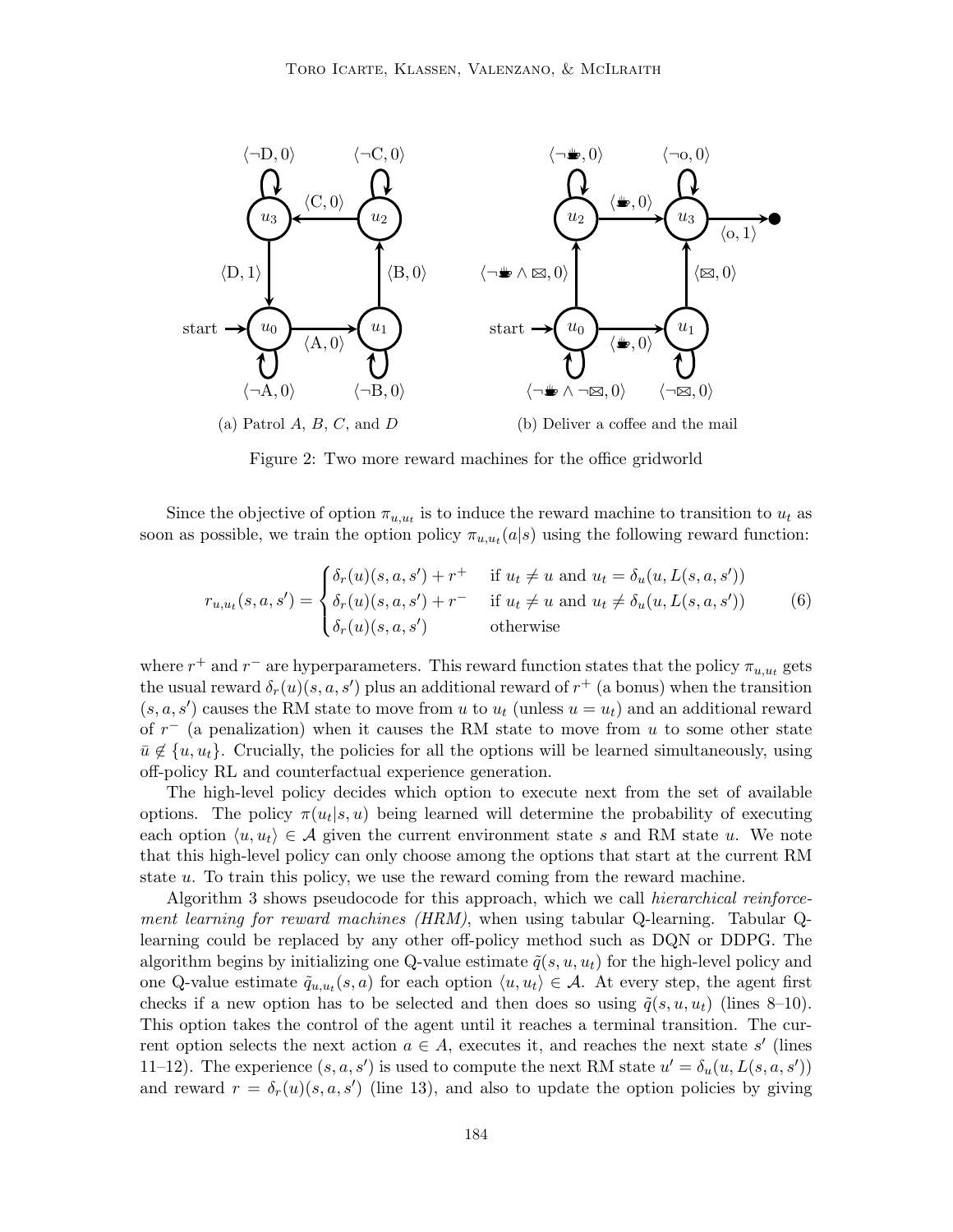1: **Input:**  $S, A, \gamma \in (0, 1], \alpha \in (0, 1], \epsilon \in (0, 1], \mathcal{P}, L, U, u_0, F, \delta_u, \delta_r$ . 2:  $\mathcal{A}(u) \leftarrow \{u_t \mid u_t = \delta_u(u, \sigma) \text{ for some } u_t \in U \cup F, \sigma \in 2^{\mathcal{P}}\}\)$  for all  $u \in U$ 3: For all  $s \in S$ ,  $u \in U$ , and  $u_t \in \mathcal{A}(u)$ , initialize the high-level  $\tilde{q}(s, u, u_t)$  arbitrarily 4: For all  $s \in S$ ,  $u \in U$ ,  $u_t \in \mathcal{A}(u)$ , and  $a \in A$ , initialize option  $\tilde{q}_{u,u_t}(s,a)$  arbitrarily 5: for  $l \leftarrow 0$  to num episodes do 6: Initialize  $u \leftarrow u_0$ ,  $s \leftarrow \text{EnvInitialState}()$ , and  $u_t \leftarrow \emptyset$ 7: while s is not terminal and  $u \notin F$  do 8: if  $u_t = \emptyset$  then 9: Choose option  $u_t \in \mathcal{A}(u)$  using policy derived from  $\tilde{q}$  (e.g.,  $\epsilon$ -greedy) 10: Set  $r_t \leftarrow 0$  and  $t \leftarrow 0$ 11: Choose action a from s using policy derived from  $\tilde{q}_{u, u_t}$  (e.g.,  $\epsilon$ -greedy) 12: Take action  $a$  and observe the next state  $s'$ 13: Compute the reward  $r \leftarrow \delta_r(u)(s, a, s')$  and next RM state  $u' \leftarrow \delta_u(u, L(s, a, s'))$ 14: for  $\bar{u} \in U, \bar{u}_t \in \mathcal{A}(\bar{u})$  do 15: **if**  $\delta_u(\bar{u}, L(s, a, s')) \neq u$  or s' is terminal **then** 16:  $\tilde{q}_{\bar{u},\bar{u}_t}(s,a) \xleftarrow{\alpha} r_{\bar{u},\bar{u}_t}(s,a,s')$ 17: else 18:  $\tilde{q}_{\bar{u},\bar{u}_t}(s,a) \xleftarrow{\alpha} r_{\bar{u},\bar{u}_t}(s,a,s') + \gamma \max_{a' \in A} \tilde{q}_{\bar{u},\bar{u}_t}(s',a')$ 19: **if** s' is terminal **or**  $u' \neq u$  **then** 20: **if** s' is terminal **or**  $u' \in F$  then 21:  $\tilde{q}(s, u, u_t) \stackrel{\alpha}{\leftarrow} r_t + \gamma^t r$ 22: else 23:  $\tilde{q}(s, u, u_t) \xleftarrow{\alpha} r_t + \gamma^t r + \gamma^{t+1} \max_{u'_t \in \mathcal{A}(u')} \tilde{q}(s', u', u'_t)$ 24: Set  $u_t \leftarrow \emptyset$ 25: Update  $s \leftarrow s'$  and  $u \leftarrow u'$ 26: Update  $r_t \leftarrow r_t + \gamma^t r$ 27: Update  $t \leftarrow t + 1$ 

Algorithm 3 Tabular hierarchical RL for reward machines (HRM).

a reward of  $r_{\bar{u},\bar{u}_t}(s, a, s')$  to each option  $\langle \bar{u}, \bar{u}_t \rangle \in \mathcal{A}$  (lines 14–18). Finally, the high-level policy is updated when the option ends (lines 19–24) and the loop starts over from  $\langle s', u' \rangle$ .

HRM can be very effective at quickly learning good policies for MDPRMs. Its strength comes from its ability to learn policies for all of the options simultaneously through offpolicy learning. However, it might converge to sub-optimal solutions, even in the tabular case. This is because the option-based approach is myopic: the learned option policies will always try to transition as quickly as possible without considering how that will affect performance after the transition occurs. An example of this behaviour is shown in Figure 1. The task consists of delivering a coffee to the office. As such, the optimal high-level policy will correctly learn to go for the coffee at state  $u_0$  and then go to the office at state  $u_1$ . However, the optimal option policy for getting the coffee will move to the closest coffee station (following the sub-optimal red path in Figure 1a) because (i) that option gets a large reward when it reaches the coffee, and (ii) optimal policies will always prefer to collect such a reward *as soon as* possible. As a result, HRM will converge to a sub-optimal policy.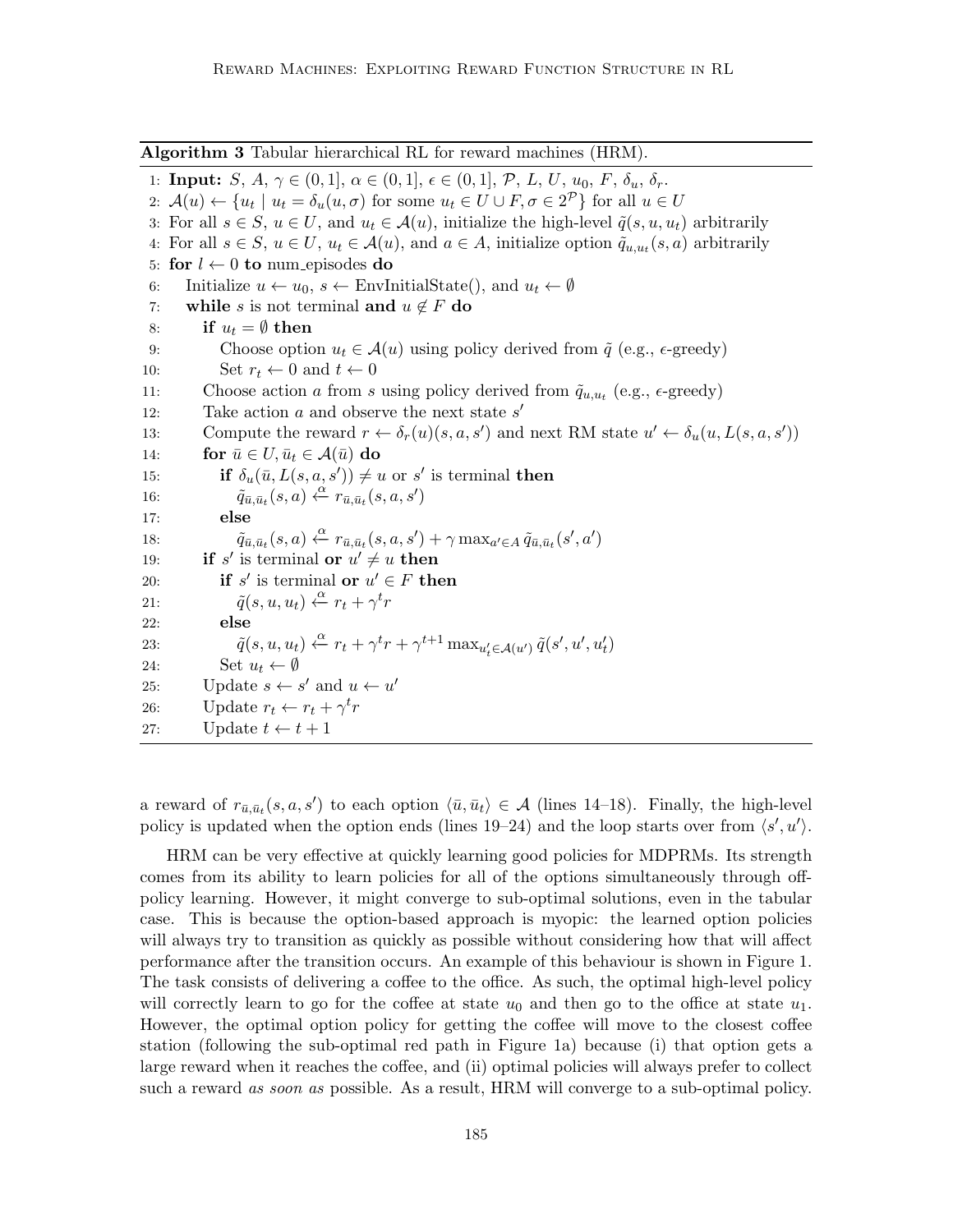We note that HRM can use prior knowledge about the environment to prune useless options. For example, in our experiments we do not learn options for the self-loops, since no optimal high-level policy would need to self-loop in our domains. We also do not learn options that lead to "bad" terminal states, such as breaking decorations in Figure 1b.

#### 4.4 Automated Reward Shaping (RS)

Our last method for exploiting reward machines builds on the idea of potential-based reward shaping (Ng et al., 1999). The intuition behind reward shaping is that some reward functions are easier to learn policies for than others, even if those functions have the same optimal policy. Typically, this involves providing some intermediate rewards as the agent gets closer to completing the task. To that end, Ng et al. (1999) formally showed that given any MDP  $\mathcal{M} = \langle S, A, r, p, \gamma \rangle$  and function  $\Phi : S \to \mathbb{R}$ , changing the reward function of M to

$$
r'(s, a, s') = r(s, a, s') + \gamma \Phi(s') - \Phi(s)
$$
\n(7)

will not change the set of optimal policies. Thus, if we find a function  $\Phi$  – referred to as a potential function – that allows us to learn optimal policies more quickly, we are guaranteed that the found policies are still optimal with respect to the original reward function.

In this section, we consider the use of *value iteration* over the RM states as a way to compute a potential function. Intuitively, the idea is to approximate the expected discounted return of being in any RM state by treating the RM itself as an MDP. As a result, a potential will be assigned to each RM state over which equation (7) will be used to define a shaped reward function that will encourage the agent to make progress towards solving the task. This method works only for simple reward machines since it does not use information from the environment states S and actions A.

Formally, given a simple RM  $\langle U, u_0, F, \delta_u, \delta_r \rangle$ , we construct an MDP  $\mathcal{M} = \langle S, A, r, p, \gamma \rangle$ , where  $S = U \cup F$ ,  $A = 2^{\mathcal{P}}$ ,  $r(u, \sigma, u') = \delta_r(u, \sigma)$  if  $u \in U$  (zero otherwise),  $\gamma < 1$ , and

$$
p(u'|u,\sigma) = \begin{cases} 1 & \text{if } u \in F \text{ and } u' = u \\ 1 & \text{if } u \in U \text{ and } u' = \delta_u(u,\sigma) \\ 0 & \text{otherwise} \end{cases}
$$
(8)

Intuitively, this is an MDP where every transition in the RM corresponds to a deterministic action. We can then compute the value of each state  $v^*(u) = \max_{\sigma} q^*(u, \sigma)$  in this MDP when using the optimal policy, using a method such as value iteration. This is shown for a given U, F, P,  $\delta_u$ ,  $\delta_r$ , and  $\gamma$  in Algorithm 4. Here, the computed state-value estimates v are guaranteed to be equal to  $v^*$  by the well-known convergence properties of value iteration.

Once we have computed  $v^*$ , we then define the potential function as  $\Phi(s, u) = -v^*(u)$ for every environment state s and RM state  $u$ . As we will see below, the use of negation encourages the agent to transition towards RM states that correspond to task completion.

To make this approach clearer, consider the example task of delivering coffee to the office while avoiding decorations from Figure 1b. What makes this task difficult for an RL agent is the sparsity of the reward. The agent only gets  $a + 1$  reward by completing the whole task. Recall that one of the typical goals of reward shaping is to provide some intermediate rewards as the agent gets closer to completing the task. In this case, passing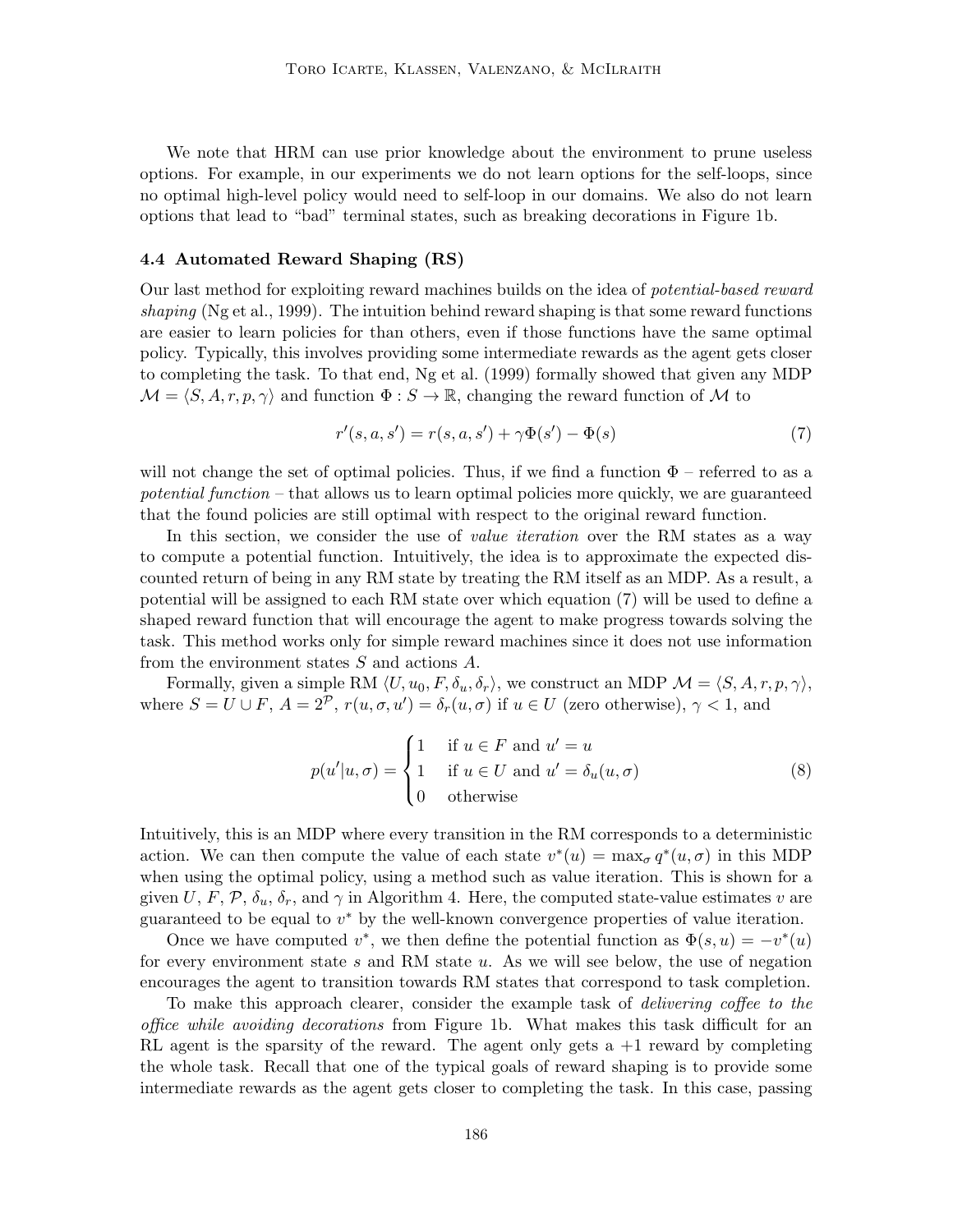Algorithm 4 Value iteration for automated reward shaping

1: Input:  $U, F, P, \delta_u, \delta_r, \gamma$ 2: for  $u \in U \cup F$  do 3:  $v(u) \leftarrow 0$  {initializing v-values} 4:  $e \leftarrow 1$ 5: while  $e > 0$  do 6:  $e \leftarrow 0$ 7: for  $u \in U$  do 8:  $v' \leftarrow \max\{\delta_r(u,\sigma) + \gamma v(\delta_u(u,\sigma)) \mid \forall \sigma \in 2^{\mathcal{P}}\}\$ 9:  $e = \max\{e, |v(u) - v'|\}$ 10:  $v(u) \leftarrow v'$ 11:  $return$   $v$ 



Figure 3: Reward shaping example with  $\gamma = 0.9$ .

this simple reward machine through Algorithm 4 with  $\gamma = 0.9$  results in the potential-based function shown in Figure 3. In the figure, nodes represent RM states, and each state has been labelled with the computed potential in red (the potential of terminal states is always zero). Each transition has also been labelled by a pair  $\langle c, r + rs \rangle$ , where c is a logical condition to transition between the states, r is the reward that the agent receives for the transition according to  $\delta_r$ , and rs is the extra reward given by equation (7). Note that, with reward shaping, the agent is given a reward of 0.09 for self-looping before getting a coffee and a reward of 0.1 for self-looping after getting the coffee. This gives an incentive for collecting coffee and, as such, making progress on the overall task. In addition, we know that the optimal policy is preserved since we are using equation (7) to shape the rewards.

Finally, we would like to make two observations about this approach. First, the potentials of all terminal states are set to zero and, thus, moving to any terminal state will give a positive reward to the agent (as long as the RM has non-negative rewards only), even if that terminal state is a bad terminal state. For instance, the agent will receive a reward of 0.9 or 1.0 when breaking a decoration in Figure 3. Unfortunately, we cannot define different potentials for good and bad terminal states because potential-based reward shaping works under the assumption that the potentials of all terminal states are set to the same value (Ng et al., 1999). The second observation is that we are computing the potentials by solving a deterministic MDP using value iteration. However, there exist faster methods to solve deterministic MDPs (e.g., Post & Ye, 2015; Bertram et al., 2018).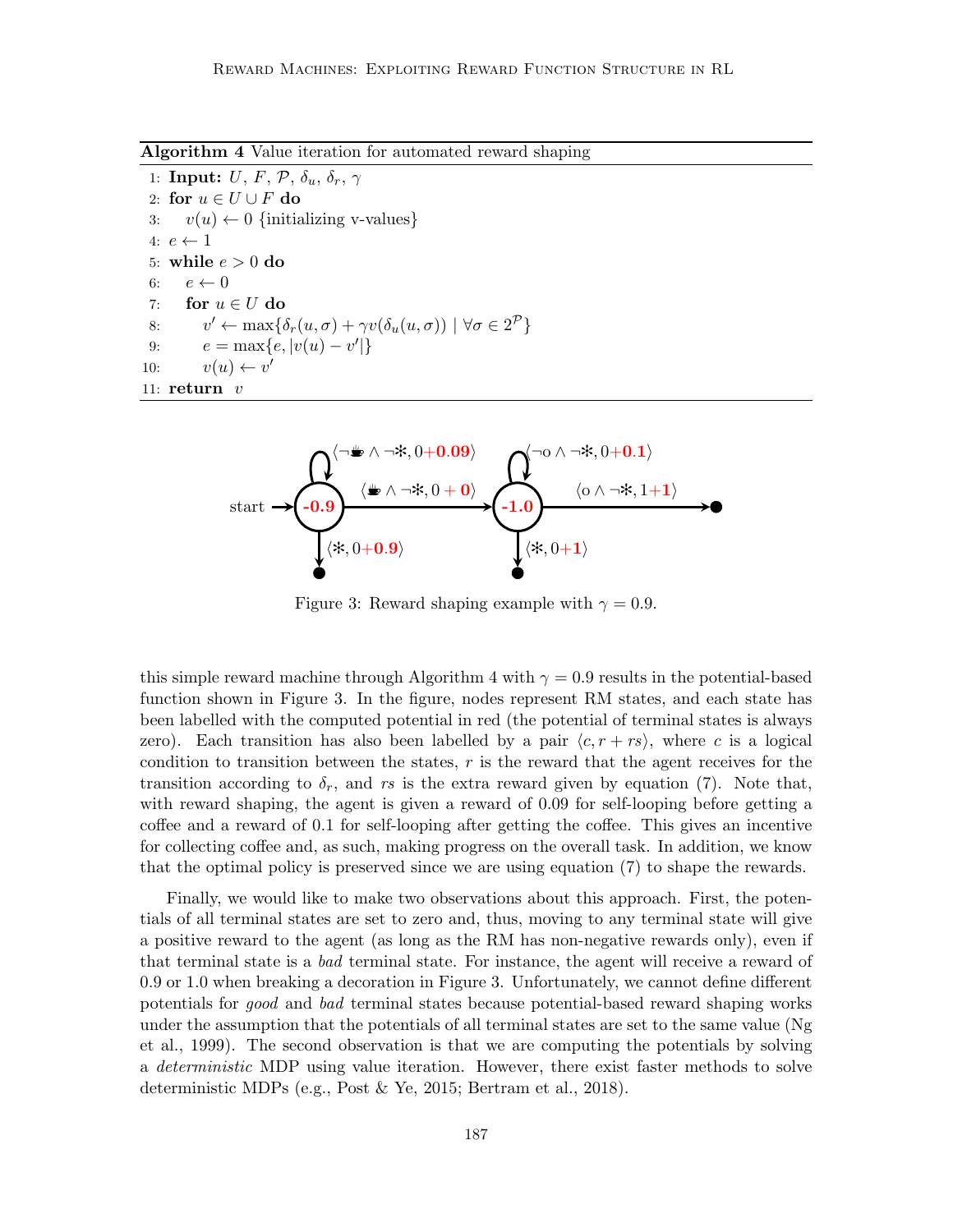Table 1: Tasks for the office world.

#### # Description

- 1 deliver coffee to the office without breaking any decoration
- 2 deliver mail to the office without breaking any decoration
- 3 patrol locations  $A, B, C$ , and  $D$ , without breaking any decoration
- 4 deliver a coffee and the mail to the office without breaking any decoration

# 5. Experimental Evaluation

In this section, we provide an empirical evaluation of our methods in domains with a variety of characteristics: discrete states, continuous states, and continuous action spaces. Some domains include multitask learning and single task learning. Most of the tasks considered have been expressed using simple reward machines, though those used in Section 5.3 require the full formulation as we describe below. As a brief summary, our results show the following:

- 1. CRM and HRM outperform the cross-product baselines in all our experiments.
- 2. CRM converges to the best policies in all but one experiment.
- 3. HRM tends to initially learn faster than CRM but converges to suboptimal policies.
- 4. The gap between CRM/HRM and the cross-product baseline increases when learning in a multitask setting.
- 5. Reward shaping helps in discrete domains but it does not in continuous domains.

# 5.1 Results on Discrete Domains

We evaluated our methods on two gridworlds. Since these are tabular domains, we use tabular Q-learning as the core off-policy learning method for all the approaches. Specifically, we tested Q-learning alone over the cross-product (QL), Q-learning with reward shaping (QL+RS), Q-learning with counterfactual experiences (CRM), Q-learning with CRM and reward shaping (CRM+RS), and our hierarchical RL method with and without reward shaping (HRM and HRM+RS). We do not report results for QRM since it is equivalent to CRM in tabular domains. We use  $\epsilon = 0.1$  for exploration,  $\gamma = 0.9$ , and  $\alpha = 0.5$ . We also used optimistic initialization of the Q-values by setting the initial Q-value of any state-action pair to be 2. For the hierarchical RL methods, we use  $r^+ = 1$  and  $r^- = 0$ .

The first domain is the office world described in Section 3 and Figure 1a. This is a multitask domain, consisting of the four tasks described in Table 1. We begin by evaluating how long it takes the agents to learn a policy that can solve those four tasks. The agent will iterate through the tasks, changing from one to the next at the completion of each episode. Note that CRM and HRM are good fits for this problem setup because they can use experience from solving one task to update the policies for solving the other tasks.

We ran 60 independent trials and report the average reward per step across the four tasks in Figure 4-left. We normalized the average reward per step to be 1 for an optimal policy (which we pre-computed using value iteration) and show the median performance over those 60 runs, as well as the 25th and 75th percentiles in the shadowed area. The results show that CRM and CRM+RS quickly learn to optimally solve all the tasks – largely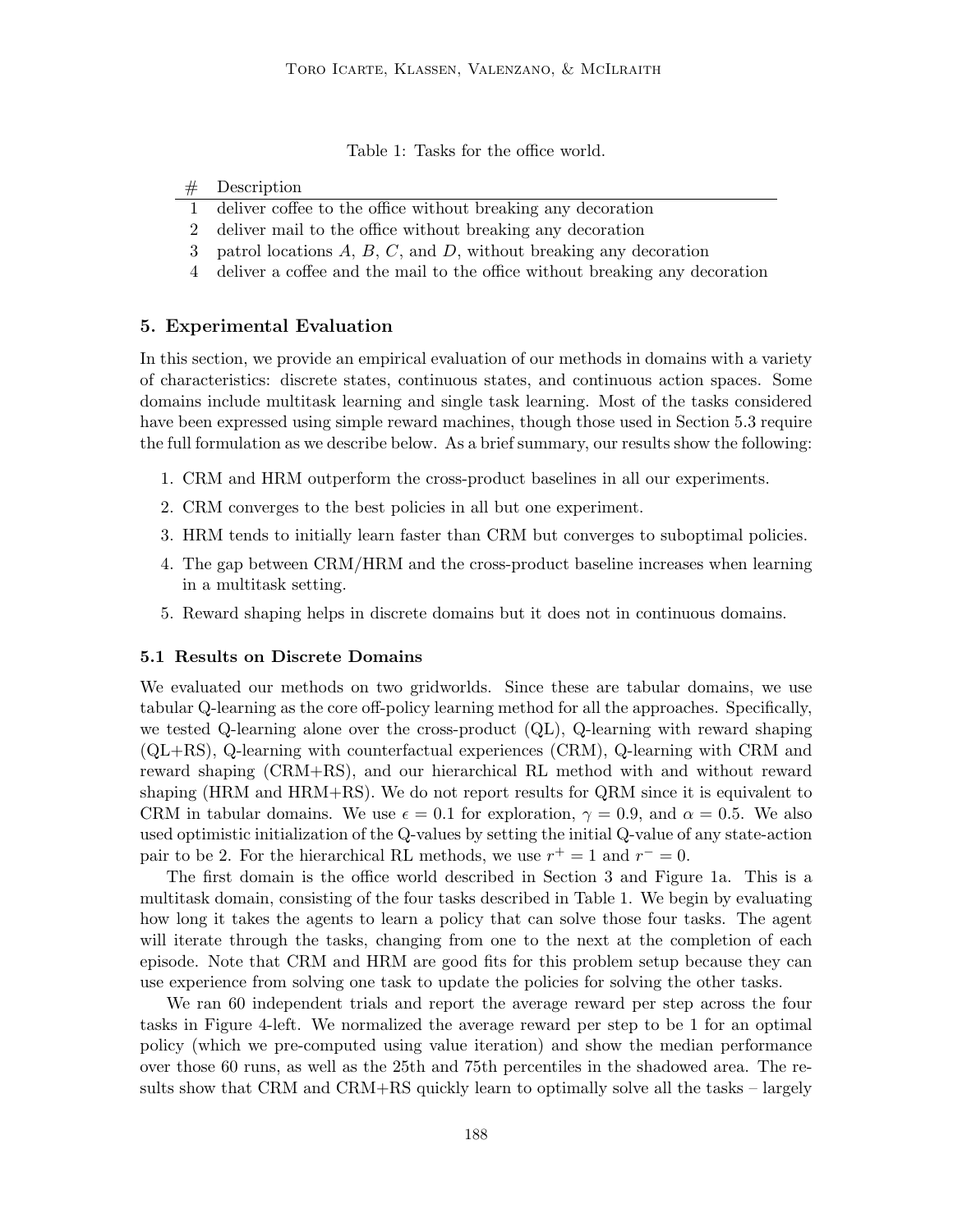

Figure 4: Results on the office gridworld.

outperforming the cross-product baseline (QL). HRM also outperforms QL and initially learns faster than CRM, but converges to suboptimal policies. Finally, we note that adding reward shaping improves the performance of CRM and QL but decreases the performance of HRM. We are not certain about why reward shaping decreases the performance of HRM. Some further experiments showed that HRM+RS can slightly outperform HRM under certain combinations of values for  $r^{+}$  and Q-value initialization. However, HRM outperforms HRM+RS under most hyperparameter selections, just as reported in Figure 4.

We also ran a single-task experiment in the office world. We took the hardest task available (task 4), and ran 60 new independent runs where the agent had to solve only that task. The results are shown in Figure 4-right. We note that CRM still outperforms the other methods, though the gap between CRM and QL decreased. HRM learns faster than CRM (without reward shaping), but is overtaken since it converges to a suboptimal policy.

Our second tabular domain is the Minecraft-like gridworld introduced by Andreas et al. (2017). In this world, the grid contains raw materials that the agent can extract and use to make new objects. Andreas et al. defined 10 tasks to solve in this world that consist of making an object by following a sequence of sub-goals (called a sketch). For instance, the task make a bridge consists of get iron, get wood, and use factory. We note that sketches require a total ordering of the subgoals. For instance, we could define a sketch for the above example that would require the agent first get iron and then get wood, or we can define a sketch that requires the agent to *get wood* and then *get iron*. However, sketches do not allow for interleaving subtasks, which would allow an agent to decide to achieve different subgoals in whatever order they see fit. Reward machines do allow for such partially ordered tasks and, as such, we removed any unnecessary orderings when encoding these tasks as reward machines for our experiments. For example, the reward machine for the above task would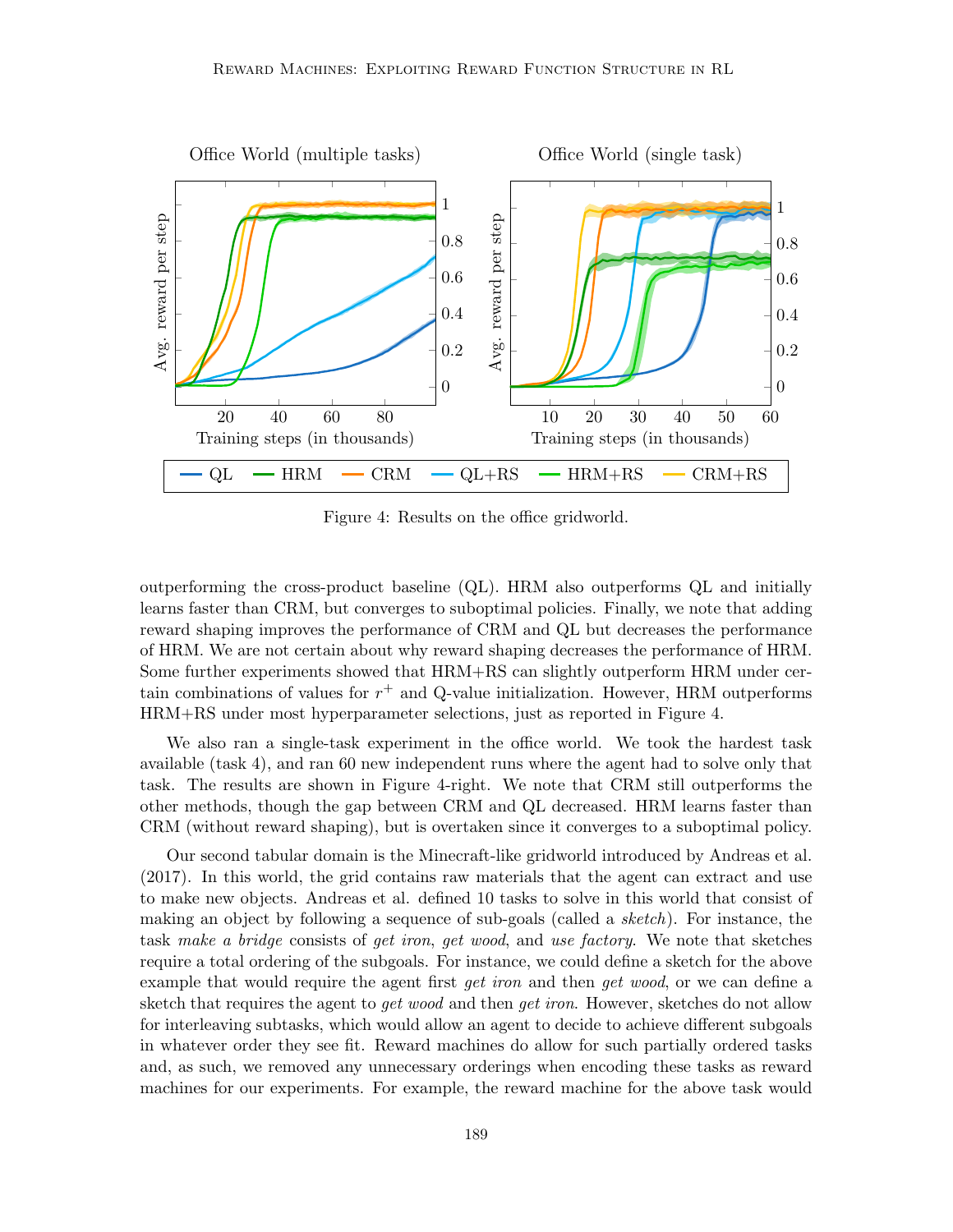Table 2: Tasks for the Minecraft domain. Each task is described as a sequence of events.

| #  | Task name   | Description                                                      |
|----|-------------|------------------------------------------------------------------|
| 1  | make plank  | get wood, use toolshed                                           |
| 2  | make stick  | get wood, use workbench                                          |
| 3  | make cloth  | get grass, use factory                                           |
| 4  | make rope   | get grass, use toolshed                                          |
| 5  | make bridge | get iron, get wood, use factory                                  |
|    |             | (the iron and wood can be gotten in any order)                   |
| 6  | make bed    | get wood, use toolshed, get grass, use workbench                 |
|    |             | (the grass can be gotten at any time before using the workbench) |
|    | make axe    | get wood, use workbench, get iron, use toolshed                  |
|    |             | (the iron can be gotten at any time before using the toolshed)   |
| 8  | make shears | get wood, use workbench, get iron, use workbench                 |
|    |             | (the iron can be gotten at any time before using the workbench)  |
| 9  | get gold    | get iron, get wood, use factory, use bridge                      |
|    |             | (the iron and wood can be gotten in any order)                   |
| 10 | get gem     | get wood, use workbench, get iron, use toolshed, use axe         |
|    |             | (the iron can be gotten at any time before using the toolshed)   |
|    |             |                                                                  |



Figure 5: Results on the Minecraft-like gridworld.

allow for get wood and get iron to be done in any order. The original tasks and the partial orderings allowed in the new encodings are shown in Table 2.

Figure 5 shows performance over 10 randomly generated maps, with 6 trials per map. We report results for multitask and single task learning. From these results, we can draw similar conclusions as for the office world. However, notice that the gap between methods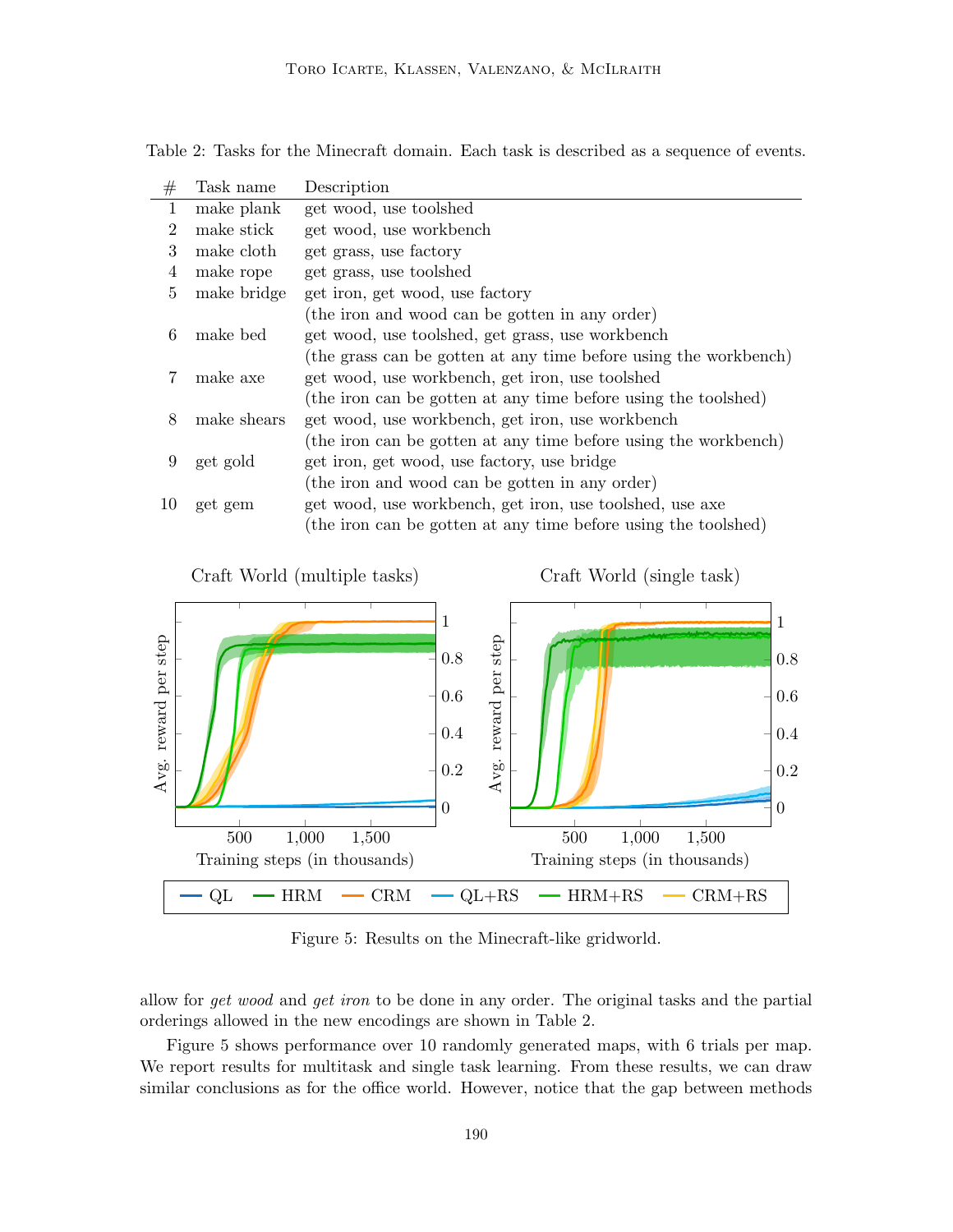

Figure 6: Water world domain and an examplary task. The events R, G, B, C, Y, and M represent touching a red ball, green ball, blue ball, cyan ball, yellow ball, and magenta ball, respectively. The label o/w stands for *otherwise*. The RM encodes task 10 from Table 3.

that exploit the structure of the reward machine (CRM and HRM) and methods that do not (QL) is much larger in the Minecraft domain. The reason is that the Minecraft domain is more complex and the reward sparser – making the use of Q-learning alone hopeless.

Overall, the results on these two domains show that exploiting the RM structure can greatly increase the performance in tabular domains for single task and multitask learning. CRM seems to be the best compromise between performance and convergence guarantees. HRM can find good policies quickly, but it often converges to suboptimal solutions. Finally, note that reward shaping helped CRM and Q-learning but did not help HRM.

#### 5.2 Results on Continuous State Domains

We tested our approaches in a continuous state space problem called the *water world* (Sidor, 2016; Karpathy, 2015). This environment consists of a two dimensional box with balls of different colors in it (see Figure 6 for an example). Each ball moves in one direction at a constant speed and bounces when it collides with the box's edges. The agent, represented by a white ball, can increase its velocity in any of the four cardinal directions. As the ball positions and velocities are real numbers, this domain cannot be tackled using tabular RL.

We defined a set of 10 tasks for the water world over the events of touching a ball of a certain color. For instance, one simple task consists of touching a cyan ball after a blue ball. Other more complicated tasks include touching a sequence of balls, such as red, green, and blue, in a strict order, such that the agent fails if it touches a ball of a different color than the next one in the sequence. The complete list of tasks can be found in Table 3.

In these experiments, we replaced Q-learning with Double DQN. Concretely, we evaluated double DQN over the cross-product (DDQN), DDQN with counterfactual experiences (CRM), our hierarchical RL method (HRM), and their variants using reward shaping (DDQN+RS, CRM+RS, and HRM+RS). For all approaches other than HRM, we used a feed-forward network with 3 hidden layers and 1024 relu units per layer. We trained the networks using a learning rate of 10<sup>-5</sup>. On every step, we updated the Q-functions using 32n sampled experiences from a replay buffer of size 50000n, where  $n = 1$  for DDQN and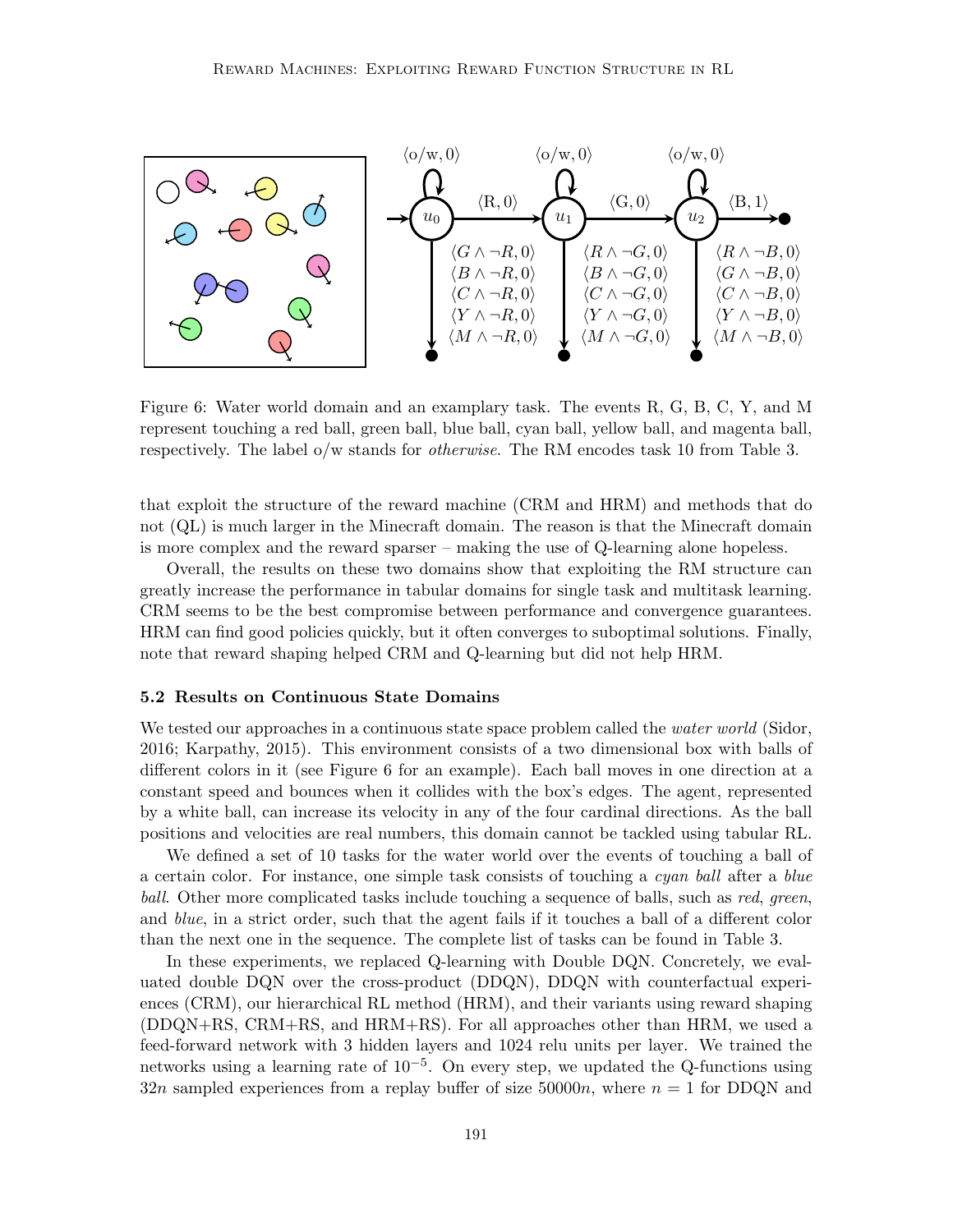Table 3: Tasks for the water world. By "(color1 then color2)" we mean the task of touching a ball of color1 and then touching a ball of color2. A task like "(color1 then color2 then color3)" is similar but with three types of balls to touch. By "(subtask1) and (subtask2)" we mean that the agent must complete the tasks described by subtask1 and subtask2, but in any order. By "(color1 strict-then color2)" we mean the task which is like "(color1 then color2)" but where the agent is not allowed to touch balls of other colors during execution.

# Description 1 (red then green) 2 (blue then cyan) 3 (magenta then yellow) 4 (red then green) and (blue then cyan) 5 (blue then cyan) and (magenta then yellow) 6 (red then green) and (magenta then yellow) 7 (red then green) and (blue then cyan) and (magenta then yellow) 8 (red then green then blue) and (cyan then magenta then yellow) 9 (cyan strict-then magenta strict-then yellow) 10 (red strict-then green strict-then blue) Water World (multiple tasks) Water World (single task) 0.8 reward per step Avg. reward per step 0.6



 $DDQN$  – HRM – CRM –  $DDQN+RS$  – HRM+RS – CRM+RS

Avg.

500 1,000 1,500

Training steps (in thousands)

0

0.2

0.4

0.6

0.8

1

0.2

0.4

500 1,000 1,500

Avg. reward per step

Avg. reward per step

Training steps (in thousands)

 $n = |U|$  for CRM. The target networks were updated every 100 training steps and the discount factor  $\gamma$  was 0.9. For HRM, we use the same feed-forward network and hyperparameters to train the option's policies (although  $n = |\mathcal{A}|$  in this case). The high-level policy was learned using DDQN but, since the high-level decision problem is simpler, we used a smaller network (2 layers with 256 relu units) and a larger learning rate (10<sup>-3</sup>). Our DDQN implementation was based on the code from OpenAI Baselines (Hesse et al., 2017).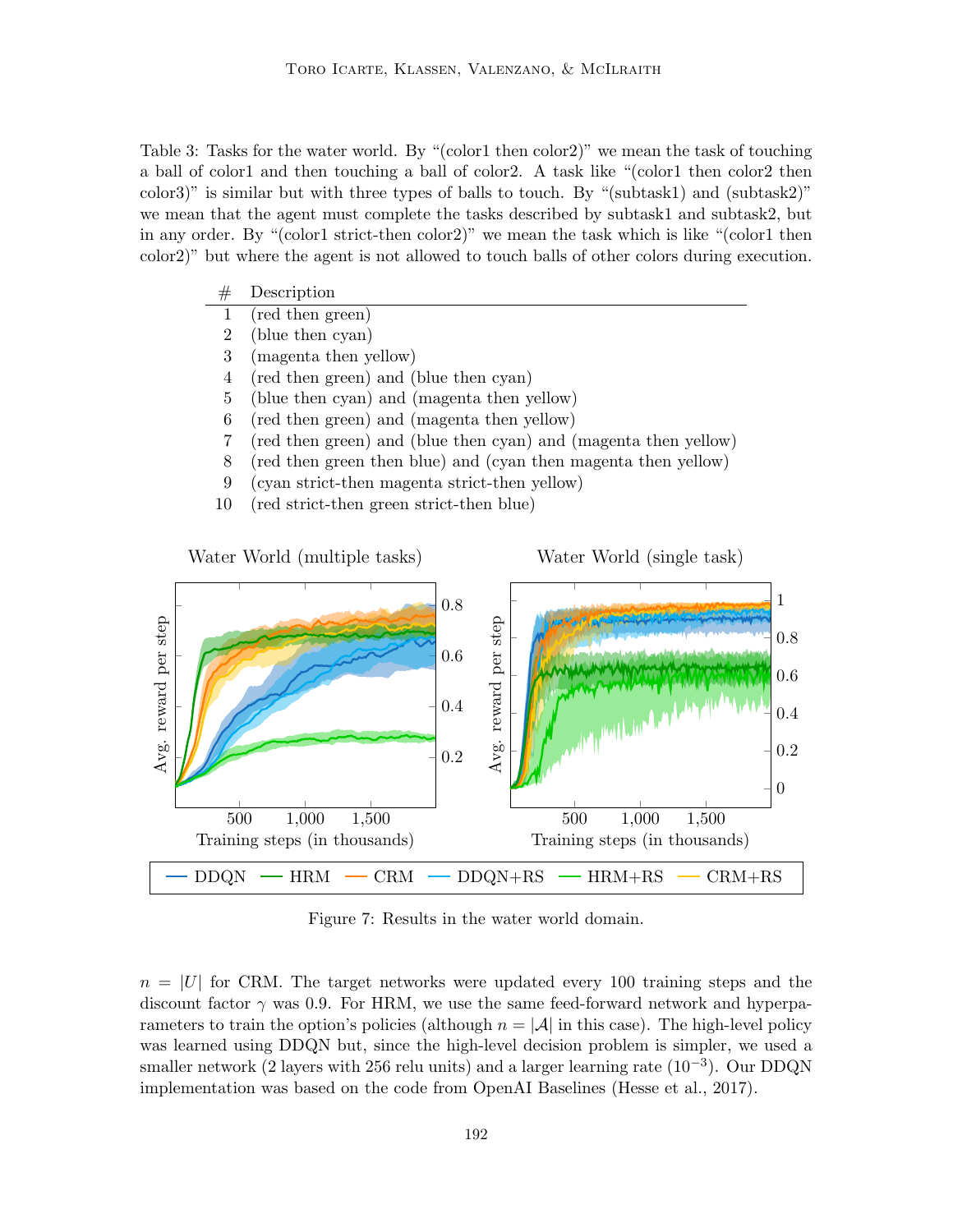

Figure 8: Results in the water world domain.

We ran experiments in multitask and single task settings. In the multitask setting, all the approaches learned one policy (i.e., network) to solve all the tasks. Figure 7 shows the results on 10 randomly generated water world maps, with 2 trials per map. We normalized the average reward per step using the run that got the highest average reward across all the approaches. In the multitask experiments, CRM performs the best. HRM initially learns faster than CRM but converged to suboptimal policies and adding reward shaping decreased the performance of all the approaches. In the single task experiment, we evaluated the performance of all the approaches when trying to solve task 10 only (see Table 3). In this case, CRM also converged to better policies.

Finally, we compare the performance of CRM and QRM. As discussed in Section 4.2, CRM and QRM are not equivalent when using function approximation. The most notable difference is that CRM uses a large network to learn a single policy  $\pi(a|s, u)$  for all RM states whereas QRM uses a set of small networks, one to learn a policy  $\pi_u(a|s)$  for each RM state  $u \in U$ . The results in Figure 8 show that CRM and QRM have comparable performance on the water world. However, to do so CRM requires using a larger network. In this experiment, QRM is learning networks of 6 layers with 64 relu units  $(6L/64N)$  – which are the same size as the networks used by Toro Icarte et al. (2018c). To get to the same performance as QRM, CRM has to use a network of 3 layers with 1024 relu units per layer. We leave it to future work to further investigate the trade-offs of using multiple small networks to solve a task (as in QRM) versus one network per task (as in CRM). That said, CRM has the added advantage of being trivial to implement. In fact, we do not have results for QRM in the next section because it is unclear how to integrate QRM with DDPG.

#### 5.3 Results on Continuous Control Tasks

Our final set of experiments considers the case where the action space is continuous. We ran experiments on the HalfCheetah-v3 environment (Brockman et al., 2016), shown in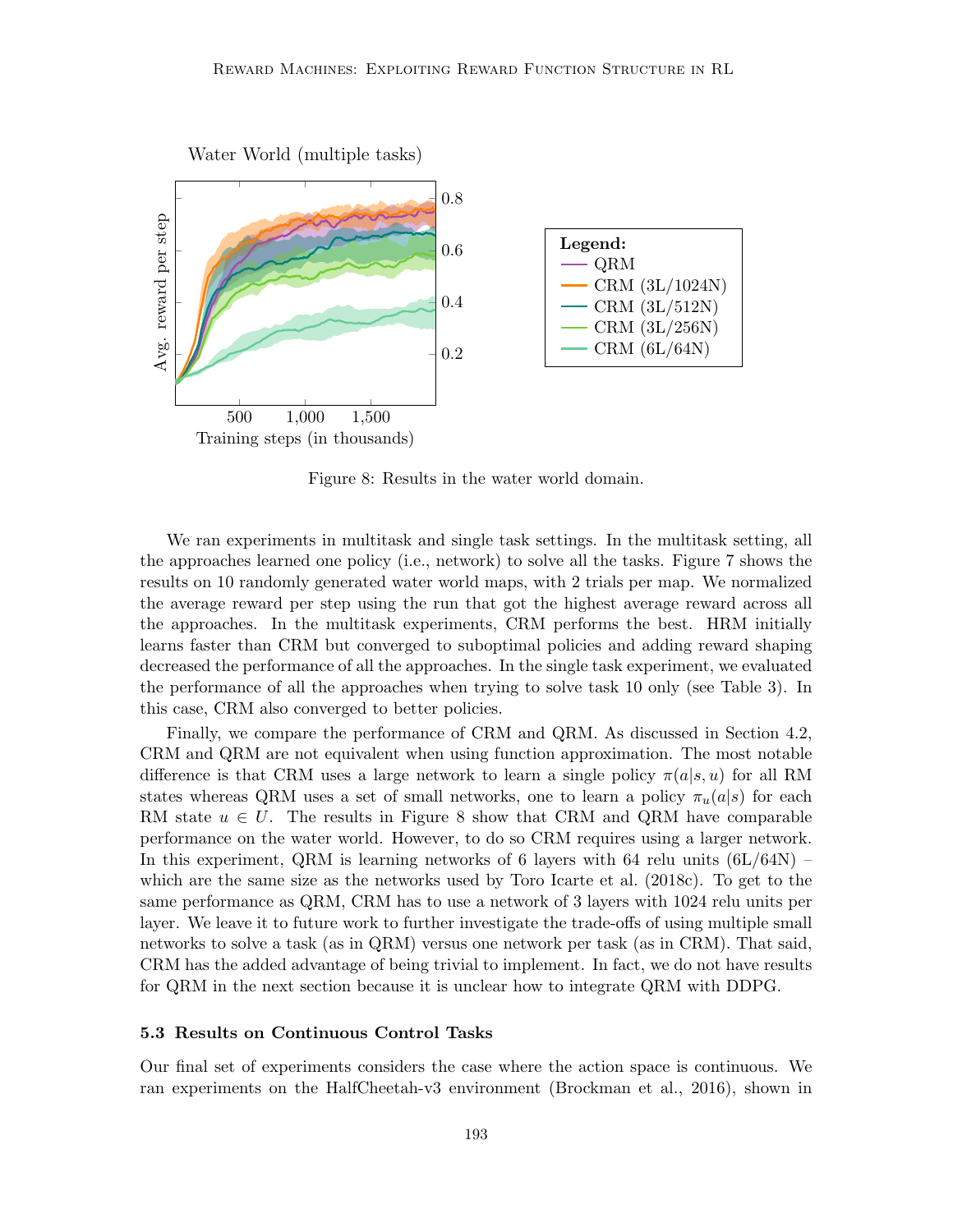

Figure 9: HalfCheetah-v3 domain. The first task consists of going from A to B and back as many times as possible. The second task consists of reaching F as soon as possible.

Figure 9. In this environment, the agent is a cheetah-like robot. This agent has 6 joints that it must learn to control in order to move forward or backwards. At each time step, the agent chooses how much force to apply to each joint, making the action space infinite. The state space is also continuous, including the location and velocities of each joint.

We evaluated the performance of our approaches in two tasks (independently). All the approaches use DDPG as the underlying off-policy learning approach. In the case of HRL, the option policies are learned using DDPG but the high-level policy uses DQN. All the approaches use a feed-forward network with 2 layers and 256 relu units per layer. The batch size was 100n (where  $n = 1$  in DDPG,  $n = |U|$  in CRM, and  $n = |A|$  in HRM) and the rest of the hyperparameters were set to their default values (Hesse et al., 2017).

Figure 10-left shows average results over 20 runs for the first task. This task consists of moving back and forth from point A to point B (shown in Figure 9) as many times as possible given a time limit of 1000 steps. The corresponding reward machine gives a reward of 1000 every time the agent completes a lap. The agent also receives a small *control penalization* on every step – which is a standard penalization that discourages the agent from applying large forces into its joints (it is a quadratic penalization over the agent's actions).

We note that this is a continuing task, and is also an example of a reward machine with loops and no terminal states. The inclusion of the control penalty means that the reward received depends on the current state, not just the reward machine transition taken. This task – as well as the second used in this section – is therefore not specified as a simple RM.

The results show that CRM largely outperforms the other approaches, completing 9 laps on average by the end of learning. HRM also performs well, completing around 6 laps per episode by the end of learning. As before, the problem with HRM is that it optimizes for reaching the next subgoal (A or B) without considering what has to be done next. While CRM learns to slow down before reaching A or B so it can quickly jump back afterwards, HRM learns to run full speed until reaching A or B and, as a result, keeps advancing a few steps before being able to slow down and start moving in the opposite direction.

Note that the strength of CRM relies on being able to effectively share experience among different RM states. Being able to achieve one task while trying to achieve a different one (for example, reaching point A while trying to get to point B) allows CRM to learn efficiently. If that sort of behaviour cannot happen, then CRM would not help much since the shared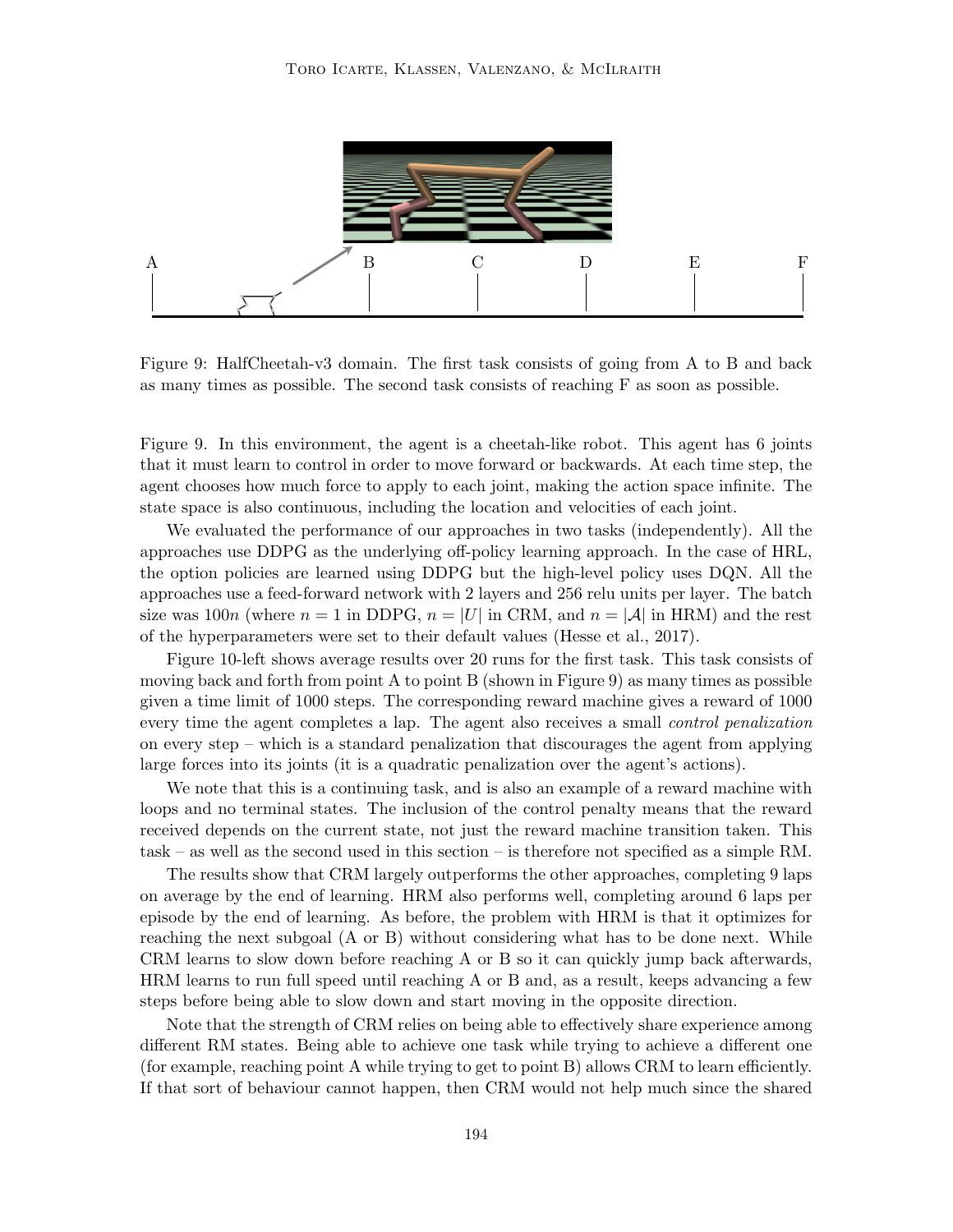

Figure 10: Results in the HalfCheetah-v3 domain.

$$
\langle \neg B, CP \rangle \qquad \langle \neg C, CP \rangle \qquad \langle \neg D, CP \rangle \qquad \langle \neg E, CP \rangle \qquad \langle \neg F, CP \rangle
$$
\n
$$
\longrightarrow \text{start} \longrightarrow \text{tr}(u_0) \qquad \text{tr}(u_1) \qquad \text{tr}(u_2) \qquad \text{tr}(u_3) \qquad \text{tr}(u_4) \qquad \text{tr}(v_5, 1000) \qquad \text{tr}(v_5, 1000) \qquad \text{tr}(v_6, 1000) \qquad \text{tr}(v_7, 1000) \qquad \text{tr}(v_7, 1000) \qquad \text{tr}(v_7, 1000) \qquad \text{tr}(v_7, 1000) \qquad \text{tr}(v_7, 1000) \qquad \text{tr}(v_7, 1000) \qquad \text{tr}(v_7, 1000) \qquad \text{tr}(v_7, 1000) \qquad \text{tr}(v_7, 1000) \qquad \text{tr}(v_7, 1000) \qquad \text{tr}(v_7, 1000) \qquad \text{tr}(v_7, 1000) \qquad \text{tr}(v_7, 1000) \qquad \text{tr}(v_7, 1000) \qquad \text{tr}(v_7, 1000) \qquad \text{tr}(v_7, 1000) \qquad \text{tr}(v_7, 1000) \qquad \text{tr}(v_7, 1000) \qquad \text{tr}(v_7, 1000) \qquad \text{tr}(v_7, 1000) \qquad \text{tr}(v_7, 1000) \qquad \text{tr}(v_7, 1000) \qquad \text{tr}(v_7, 1000) \qquad \text{tr}(v_7, 1000) \qquad \text{tr}(v_7, 1000) \qquad \text{tr}(v_7, 1000) \qquad \text{tr}(v_7, 1000) \qquad \text{tr}(v_7, 1000) \qquad \text{tr}(v_7, 1000) \qquad \text{tr}(v_7, 1000) \qquad \text{tr}(v_7, 1000) \qquad \text{tr}(v_7, 100
$$

Figure 11: Reward machine for the second task on the HalfCheetah-v3 domain. CP represents the control penalty usually used in this domain.

experience would not provide new insights into how to solve the problem. In contrast, HRM performs the best in tasks where its problem decomposition preserves optimal policies. To provide a complete view of the strengths and weaknesses of these approaches, we designed a second task for HalfCheetah-v3 that is ideal for HRM and difficult for CRM.

This second task consists of reaching F (shown in Figure 9) and it is represented by the RM from Figure 11. This RM is a chain of 6 states that advances as the agent reaches B, C, D, E, and F. The agent gets a reward of 1000 when it reaches F and the control penalization (CP) otherwise. This is a challenging task for DDPG because the reward is very sparse. Adding CRM can make the reward less sparse if the probability that some RM state gets a positive reward increases by adding counterfactual experiences. This was the case in the first task, but it is not in this second task. On the other hand, HRM is a good fit for this problem for two reasons. First, the reward is less sparse for HRM since the agent gets some reward signal every time B, C, D, E, or F are reached. And second, the policy that results from composing optimal option policies is close to globally optimal.

The average results over 20 runs for the second task are shown in Figure 10-right. As expected, HRM is the approach that performs best, as it is able to reach F in less than 90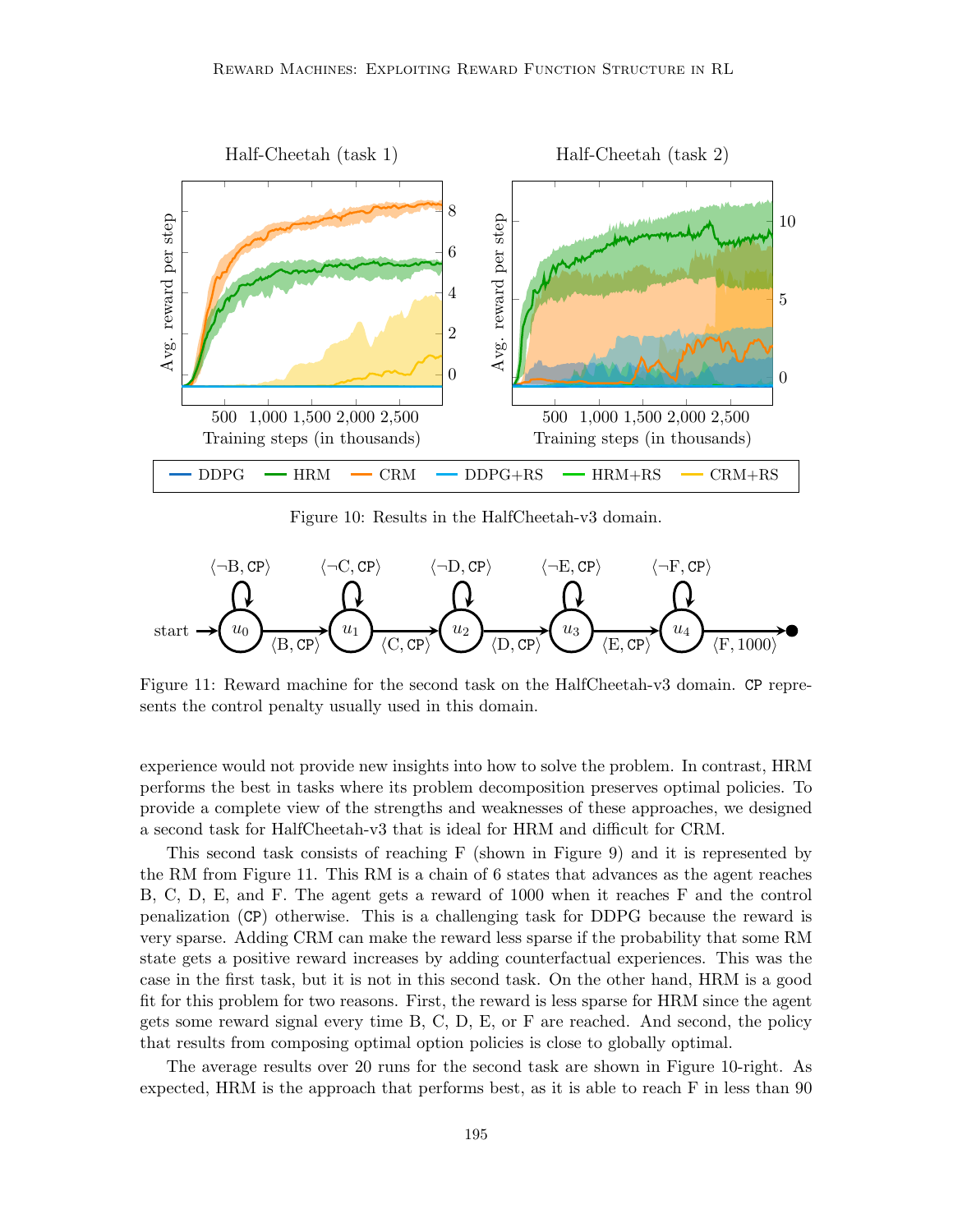steps. Interestingly, adding CRM to DDPG did help a bit, allowing the agent to reach F in 120 steps in some runs, but its performance was unreliable.

#### 5.4 Runtime Comparison

The strong sample efficiency of CRM and HRM comes with a caveat, though. These two approaches are more computationally expensive than the cross-product baseline. In fact, Table 4 shows the average runtime for each approach in our domains. Generally speaking, the most computationally expensive approach is HRM followed by CRM (and there is almost no difference between adding or not reward shaping). The results on the Office and Craft domains were computed using one core on an Intel(R) Xeon(R) Gold 6148 processor. The results on the Water and Half-Cheetah domains were computed using one Tesla P100 GPU.

These results are not surprising. In tabular RL, CRM performs one Q-update per RM state and HRM performs one Q-update per RM edge in every iteration. In contrast, the cross-product baseline performs only one Q-update per iteration. In the case of deep RL, CRM and HRM have the overhead of creating the counterfactual experiences, adding them to the replay buffer, and updating the network's weights using larger mini-batches. Note that a reason CRM and HRM have more overhead in the multitask setting is that counterfactual experiences are generated for every state in every task, not just the current task.

The good news is that the Q-updates performed by CRM and HRM can be done in parallel to reduce their runtimes. In fact, our implementations of CRM and HRM with deep RL exploit some degree of parallelism as the computation of gradients using larger mini-batches is parallelized by TensorFlow. Therefore, the gap between the cross-product baseline, CRM, and HRM, can be reduced by using a stronger GPU.

Finally, note that the advantages of using CRM or HRM go beyond improving sample efficiency. They decrease the sparsity of the reward signal and, as such, CRM and HRM might find good policies in problems where the cross-product baseline would have a hard time just finding any reward. This is the case for task 1 in the Half-Cheetah environment and its consequence is that the cross-product baseline is unlikely to solve such a problem regardless of how long it runs. In fact, we ran DDPG for 30 millions steps (over 3 days of computation) and was still unable to find a better-than-random policy for task 1.

# 5.5 Code

Our code is available at github.com/RodrigoToroIcarte/reward\_machines, including our environments, raw results, and implementations of the cross-product baseline, automated reward shaping, CRM, and HRM using tabular Q-learning, DDQN, and DDPG. For the experiments with QRM, we use the following implementation: bitbucket.org/RToroIcarte/ qrm. Our methods are fully integrated with the OpenAI Gym API (Brockman et al., 2016).

# 6. Related Work

In this section, we discuss existing works on the topic of reward machines and how this paper fits within that body of literature. We then discuss how reward machines relate more generally with approaches for reward specifications and knowledge exploitation in RL.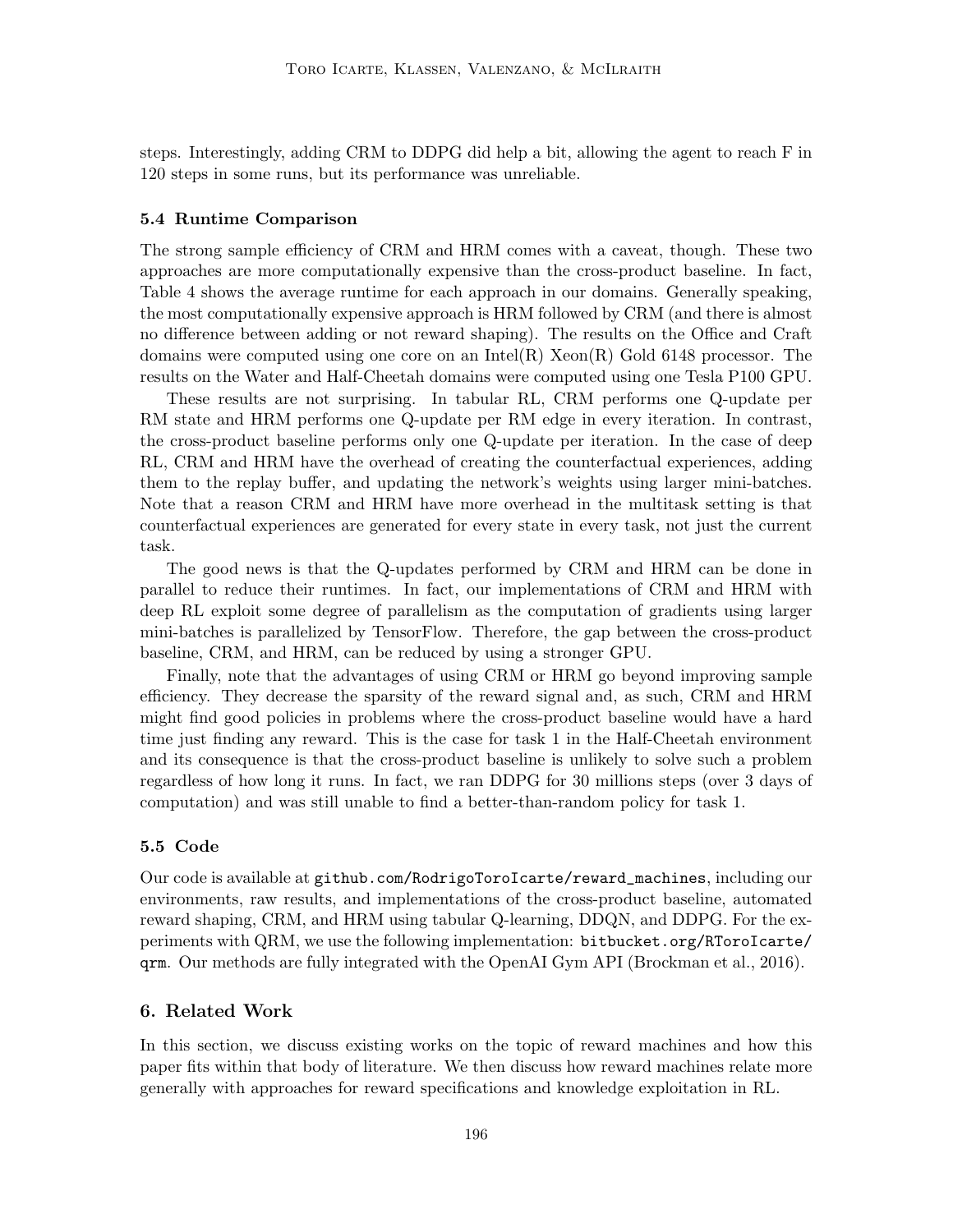Table 4: Runtime comparison. We use CP to denote the cross-product baseline (which is either Q-learning, DDQN, or DDPG, depending on the domain). The setup can be ST (single task), MT (multiple tasks), T1 (task 1), or T2 (task 2). We report average runtime and its standard deviation across all random seeds and maps per domain and approach.

| Domain       | Setup          | CP            | $CP+RS$       | <b>HRM</b>     | $HRM+RS$       | <b>CRM</b>     | $CRM+RS$       |
|--------------|----------------|---------------|---------------|----------------|----------------|----------------|----------------|
| Office World | <b>ST</b>      | $2.5 \pm 0.1$ | $3.3 \pm 0.1$ | $16.1 \pm 0.5$ | $17.7 \pm 0.4$ | $11.9 \pm 0.3$ | $12.1 \pm 0.4$ |
| (in seconds) | MТ             | $2.9 \pm 0.1$ | $3.7 \pm 0.1$ | $38.6 \pm 0.5$ | $40.6 \pm 0.7$ | $32.1 \pm 0.9$ | $32.3 \pm 0.9$ |
| Craft World  | <b>ST</b>      | $0.9 \pm 0.0$ | $1.1 \pm 0.0$ | $8.8 \pm 0.2$  | $9.4 \pm 0.4$  | $6.3 \pm 0.1$  | $6.4 \pm 0.3$  |
| (in minutes) | МT             | $1.3 \pm 0.0$ | $1.6 \pm 0.0$ | $62.4 \pm 1.5$ | $64.1 \pm 2.4$ | $49.2 \pm 2.5$ | $50.3 \pm 2.2$ |
| Water World  | <b>ST</b>      | $3.1 \pm 0.1$ | $3.0 \pm 0.1$ | $3.8 \pm 0.2$  | $3.7 \pm 0.2$  | $3.4 \pm 0.2$  | $3.5 \pm 0.2$  |
| (in hours)   | MТ             | $3.1 \pm 0.2$ | $3.1 \pm 0.1$ | $37.1 \pm 3.0$ | $36.4 \pm 2.8$ | $23.4 \pm 2.8$ | $21.1 \pm 0.4$ |
| Half-Cheetah | T1             | $7.7 \pm 0.1$ | $6.9 \pm 0.5$ | $5.2 \pm 0.2$  | $4.8 \pm 0.5$  | $6.4 \pm 0.2$  | $6.2 \pm 0.8$  |
| (in hours)   | T <sub>2</sub> | $7.1 \pm 0.7$ | $6.8 \pm 0.5$ | $5.7 \pm 0.2$  | $6.3 \pm 0.5$  | $7.4 \pm 0.6$  | $6.9 \pm 0.4$  |

#### 6.1 Reward Machine Research

We originally proposed reward machines in an ICML publication (Toro Icarte et al., 2018c). At that time, there had also been work on using Linear Temporal Logic (LTL) or related languages to reward agents in MDPs (e.g., Bacchus et al., 1996; Lacerda et al., 2014, 2015; Camacho et al., 2017; Brafman et al., 2018) and RL (e.g., Aksaray et al., 2016; Littman et al., 2017; Li et al., 2017, 2018; Hasanbeig et al., 2018). A popular approach was to translate the LTL specification into a finite state machine, reward the agent when the machine hits an accepting state, and learn policies using the cross-product baseline. In contrast, prior to our reward machine work, we had proposed a novel approach to RL with LTL rewards, called LPOPL, that did not exploit automata but rather exploited the structure of LTL natively to learn policies faster than existing methods (Toro Icarte et al., 2018b). LPOPL is QRM's predecessor as it relies on the same learning principle: It decomposes the LTL tasks into many subtasks and learns policies for them in parallel via off-policy learning.

The main contributions of our ICML paper were to introduce RMs and QRM (Toro Icarte et al., 2018c). QRM generalizes LPOPL and also outperforms the cross-product baseline and Hierarchical RL. Since then, RMs have been used for solving problems in planning (Illanes et al., 2019, 2020), robotics (Shah et al., 2020; Shah & Shah, 2020; DeFazio & Zhang, 2021; Camacho et al., 2020, 2021), multi-agent systems (Neary et al., 2021), lifelong RL (Zheng et al., 2021), and partial observability (Toro Icarte et al., 2019a). De Giacomo et al. (2020) also considered both Mealy and Moore versions of RMs, though theirs only output numbers (like our simple RMs) instead of reward functions. Finally, there has been prominent work on how to learn RMs from experience (e.g., Toro Icarte et al., 2019a, 2019b, 2021; Xu et al., 2020a, 2020b; Furelos-Blanco et al., 2020a, 2020b; Rens & Raskin, 2020; Hasanbeig et al., 2021; Velasquez et al., 2021)

Since our previous work, we have gained practical experience and new theoretical insights about reward machines – which were reflected in this paper. In particular, we provided a cleaner definition of reward machines and QRM. On the RM side, we changed  $\delta_r$  from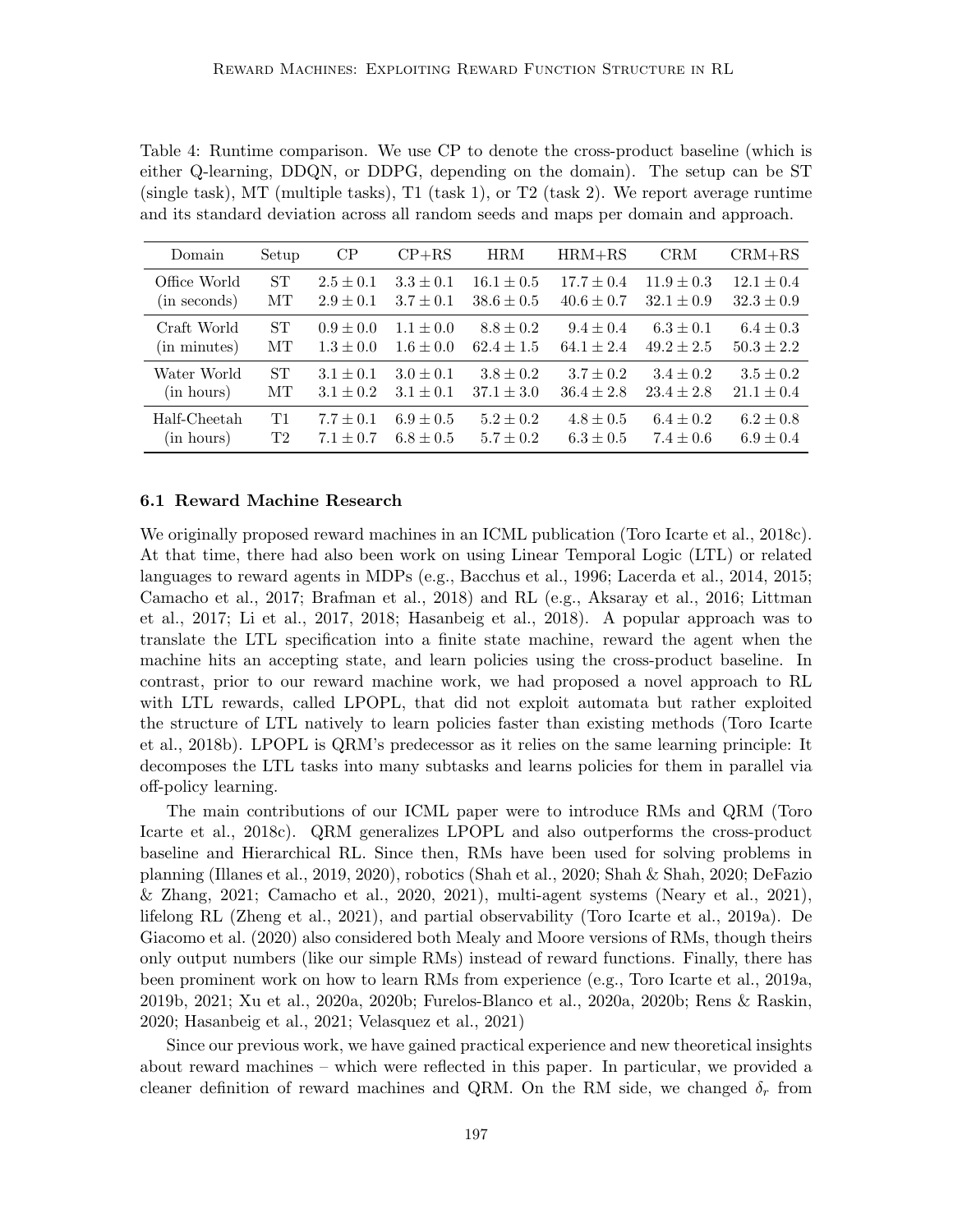returning a reward function on each transition to returning a reward function on each state (i.e., changed from a Mealy to Moore formulation). As discussed in Section 3, this is as expressive as before but simpler. We also added terminal states to reward machines because terminal states naturally arise in most practical applications. On the QRM side, we proposed CRM as a novel view of QRM that is simpler to understand and implement. Another improvement was the addition of HRM. In our ICML paper, hierarchical RL was a baseline. We hand-picked the set of options and learned policies following recommendations from Sutton et al. (1999) and Kulkarni et al. (2016). The key difference between HRM and our previous HRL baseline is that HRM automatically extracts the set of options from the reward machine. Our new experiments have demonstrated the effectiveness of this approach, and thus we consider HRM itself to be a general HRL-based method for solving MDPRMs.

The experimental evaluation in this paper also improves upon that first described in the original reward machine work. First, we have used a better performance metric: the average reward per step instead of the normalized discounted reward (see discussion below). Second, we have added experiments on a continuous control environment. These are the first known results on continuous control for reward machines. And third, we include single-task experiments. Our ICML paper only had multitask experiments, which created the misconception that QRM only worked for multitask learning. We addressed those concerns in this paper. Finally, we reimplemented our code and made it fully compatible with OpenAI Gym. We hope this will facilitate future research on reward machines.

#### 6.1.1 Average Reward Per Step vs Normalized Discounted Return

The reason to prefer average reward per step (ARPS) over normalized discounted reward (NDR) is that NDR is a metric that penalizes suboptimal steps exponentially and depends on the chosen value of  $\gamma$ . For instance, let's consider problems that gives a reward of 1 for completing a task and zero otherwise (as in most of our experiments). Imagine that an optimal policy solves a certain task in 100 steps and that HRM, which converges to suboptimal solutions, solves it in 104 steps. Then, the NDR performance of HRM will be  $\gamma^4$ . Meanwhile, the performance of CRM will converge to 1.0 since CRM converges to optimal policies in tabular domains. The problem with NDR is that  $\gamma^4$  can go from zero to one depending on the value of  $\gamma$ . If  $\gamma = 0.9$ , the HRM performance will be 0.66. If  $\gamma = 0.8$ , it will be 0.41. In contrast, the ARPS performance of HRM will always be 0.96 in this experiment, regardless of the value of  $\gamma$ . This makes ARPS results easier to interpret than the NDR in our setting.

#### 6.2 Reward Specification

There has been significant interest in using formal languages to specify tasks, constraints, and advice in reinforcement learning (e.g., Li et al., 2017; Littman et al., 2017; Toro Icarte et al., 2017, 2018a, 2018b; Hasanbeig et al., 2018, 2019a, 2019a, 2019b, 2019b, 2020, 2020; Li & Belta, 2019; Li et al., 2019; Ringstrom & Schrater, 2019; Quint et al., 2019; Jothimurugan et al., 2019; Bozkurt et al., 2020; Koroglu & Sen, 2019; Gaon & Brafman, 2020; Yuan et al., 2019; Shah et al., 2020; Shah & Shah, 2020; Ghasemi et al., 2020; De Giacomo et al., 2020; Li, 2020; Leon et al., 2020; Jiang et al., 2021; Bozkurt et al., 2021; Hammond et al., 2021;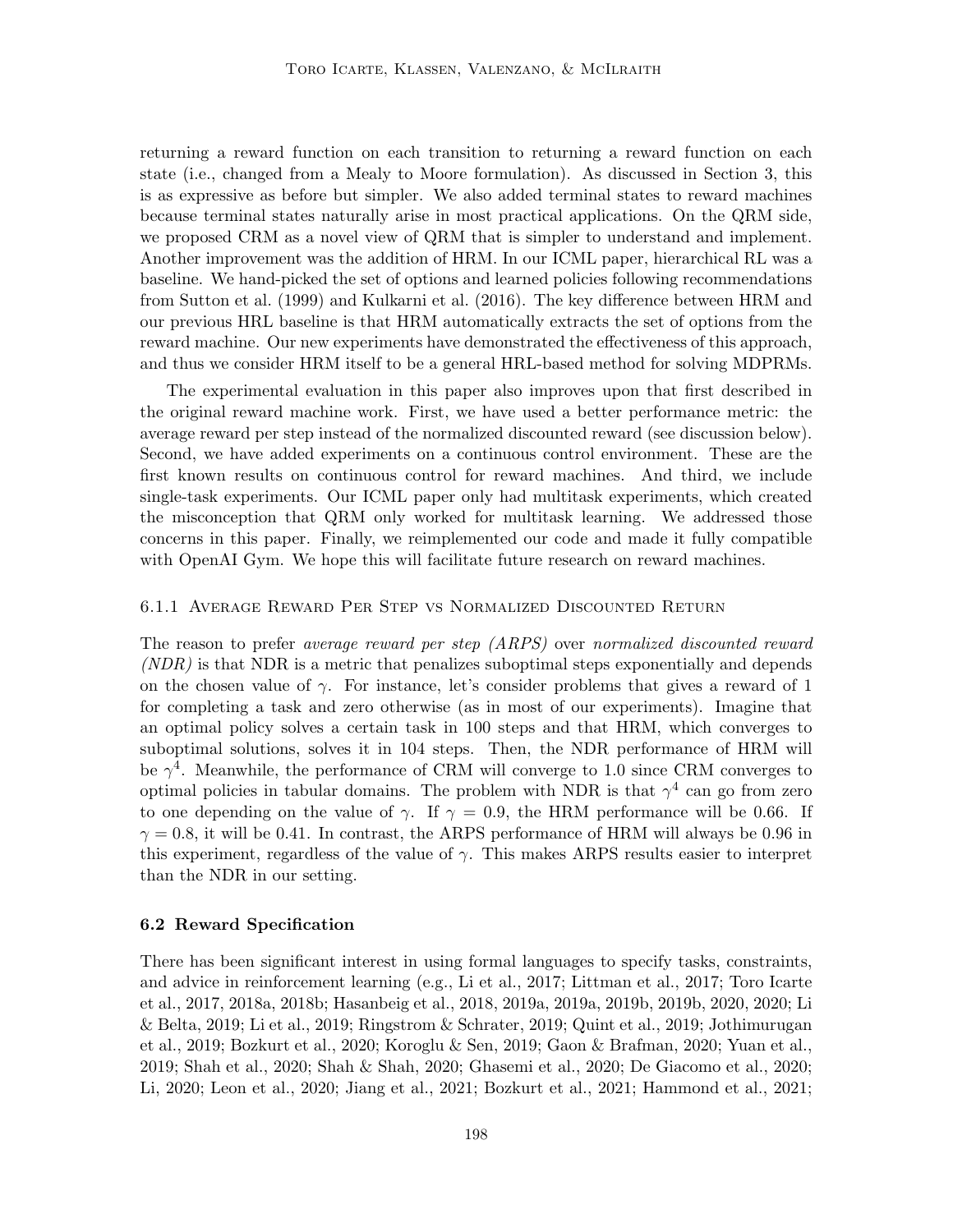Luo & Zavlanos, 2021; Araki et al., 2021; Cai et al., 2021; Vaezipoor et al., 2021). We hope to see more research in this direction in the next years.

The use of formal languages may facilitate specification of reward functions for RL in complex systems. Further, formal languages typically have compositional structure that RL agents could, in principle, exploit to learn policies more efficiently. That said, creating learning methods tailored to the myriad of languages people might wish to employ – LTL, LDL (Linear Dynamic Logic), and so on – is labour intensive. To mitigate this, Camacho et al. (2019) proposed specifying reward functions in the developer's language of choice and using reward machines as a normal form representation for learning. This allows us to focus our efforts on two subproblems: (i) understanding how to translate particular languages into equivalent RMs and (ii) understanding how to exploit the RM structure to learn policies faster. We have made progress toward both problems. While this paper presents methods for exploiting RM structure in learning, Camacho et al. (2019) present a way of translating a number of popular formal languages into RMs by leveraging wellunderstood relationships between languages and automata, and Middleton et al. (2020) developed a tool that supports a subset of these translations.

That said, we note that designing reward functions that lead to the intended behavior can be difficult. The designer may neglect to penalize some undesirable changes in the environment, resulting in policies that are optimal with respect to the specification but that have negative side effects. More generally, the agent may find unintended ways to maximize reward (Amodei et al., 2016). Hadfield-Menell et al. (2017) have asserted that manually designed reward functions should merely be viewed as evidence relating to what the designer actually intended. Reward machines in general do not address this problem, though they may make it easier to specify temporally extended behaviors.

Some alternatives to manually designed reward functions are demonstrations (e.g., Ng  $\&$  Russell, 2000; Abbeel  $\&$  Ng, 2004; Ziebart et al., 2008; Fu et al., 2018), positive and negative feedback (e.g., Thomaz et al., 2006; Knox & Stone, 2008; MacGlashan et al., 2017), and trajectory preferences (e.g., Akrour et al., 2012; Christiano et al., 2017). When using demonstrations, tasks are specified using a set of expert traces. Then, inverse reinforcement learning (IRL) is used to transform traces into reward functions. Positive and negative feedback which comes from an expert who observes the agent during training is also an alternative to specifying a reward function in advance. Trajectory preferences are another form of feedback that require the expert to just compare trajectories created by the agent and say which they prefer. Demonstrations and feedback are a useful proxy for task specifications, but unlike reward machines they do not specify the task itself. Future work could look at ways to combine demonstrations and feedback with RMs. For example, the user could specify the graphical structure of an RM and then use IRL to learn the state-reward function of each RM state.

# 6.3 Exploiting Prior Knowledge

Our approaches for exploiting RM structure are inspired by methods for exploiting prior knowledge in RL. In particular, prior knowledge has been used for problem decomposition (Parr & Russell, 1998; Dietterich, 2000; Mann et al., 2015), data augmentation (Andrychowicz et al., 2017; Pitis et al., 2020), and reward shaping (Ng et al., 1999).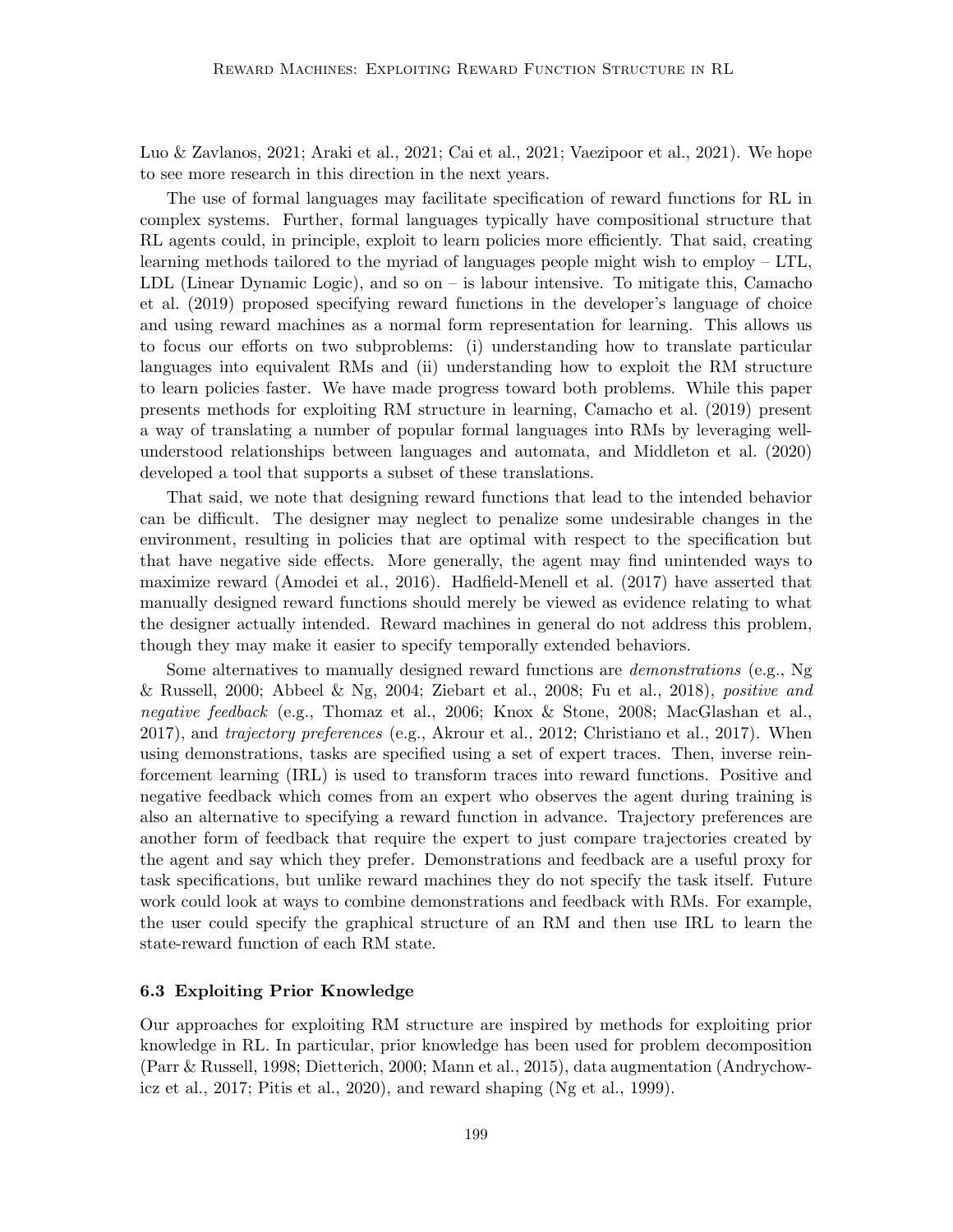Hierarchical reinforcement learning is the most successful methodology to exploit decompositions in RL. Some foundational HRL works include H-DYNA (Singh, 1992a), MAXQ (Dietterich, 2000), HAMs (Parr & Russell, 1998), and Options (Sutton et al., 1999). The role of the hierarchy is to decompose the task into a set of sub-tasks that are reusable and easier to learn. However, these methods cannot guarantee convergence to optimal policies because hierarchies constrain the policy space and, hence, might prune optimal policies. An RM can be viewed as a form of hierarchy that also defines the reward function. This allows us to define methods that can speed up learning and still guarantee convergence to optimal policies (e.g., QRM, CRM, or RS). We also proposed HRM, which automatically extracts an option-based hierarchy from an RM to solve MDPRMs faster (although it inherits the possibility of convergence to suboptimal policies from the option framework).

Singh (1992a, 1992b) proposed an alternative to HRL which defines tasks as sequences of sub-goals. Independent policies are trained to achieve each sub-goal, and then a gating function learns to switch from one policy to the next. The same idea was exploited by *policy* sketches (Andreas et al., 2017) but without the need for an external signal when a sub-goal is reached. In contrast, reward machines are considerably more expressive than sub-goal sequences and sketches, as they allow for interleaving, loops, and compositions of entire reward functions. Indeed, regular expressions can be captured in finite state machines.

CRM exploits a similar learning principle as Hindsight Experience Replay (HER) and Counterfactual Data Augmentation (CoDA). HER was proposed by Andrychowicz et al. (2017) and, like CRM, relies on relabelling experiences to learn policies faster. However, CRM relabels experiences using the RM and HER uses goal states. One advantage of CRM is that RMs can encode temporally extended behaviours that cannot be encoded using HER, such as reaching a goal state while avoiding some objects (tasks 9 and 10 in Section 5.2) or loopy behaviours (task 1 in Section 5.3). That said, an advantage of HER is that it can learn policies that generalize to unseen goal states. Currently, it is unclear how to achieve a similar behaviour using RMs (i.e., to learn a policy that generalizes to unseen RMs).

CRM is also related to CoDA (Pitis et al., 2020). CoDA is a recently proposed technique for generating counterfactual experiences in RL. This approach consists of combining two experiences to generate new counterfactual experiences by exploiting locally independent causal factors. In contrast, CRM exploits the RM to generate multiple counterfactual experiences from one single environment experience. Further exploring synergies between RMs, HER, and CoDA is a promising direction for future work.

Our method for automated reward shaping was inspired by Camacho et al. (2018). In that work, Camacho et al. proposed an approach for automated reward shaping over automata in service of finding a policy for a fully specified MDP with an LTL-specified reward function. To do so, they defined a potential-based function that considered the distance between each automata state and its closest accepting state. In this paper, we extended Camacho et al.'s approach to work over simple reward machines.

# 7. Concluding Remarks

In this paper we introduced the notion of reward machines – a form of finite state machine that can be used to specify the reward function of an RL agent. Reward machines support the specification of arbitrary rewards, including sparse rewards and rewards for temporally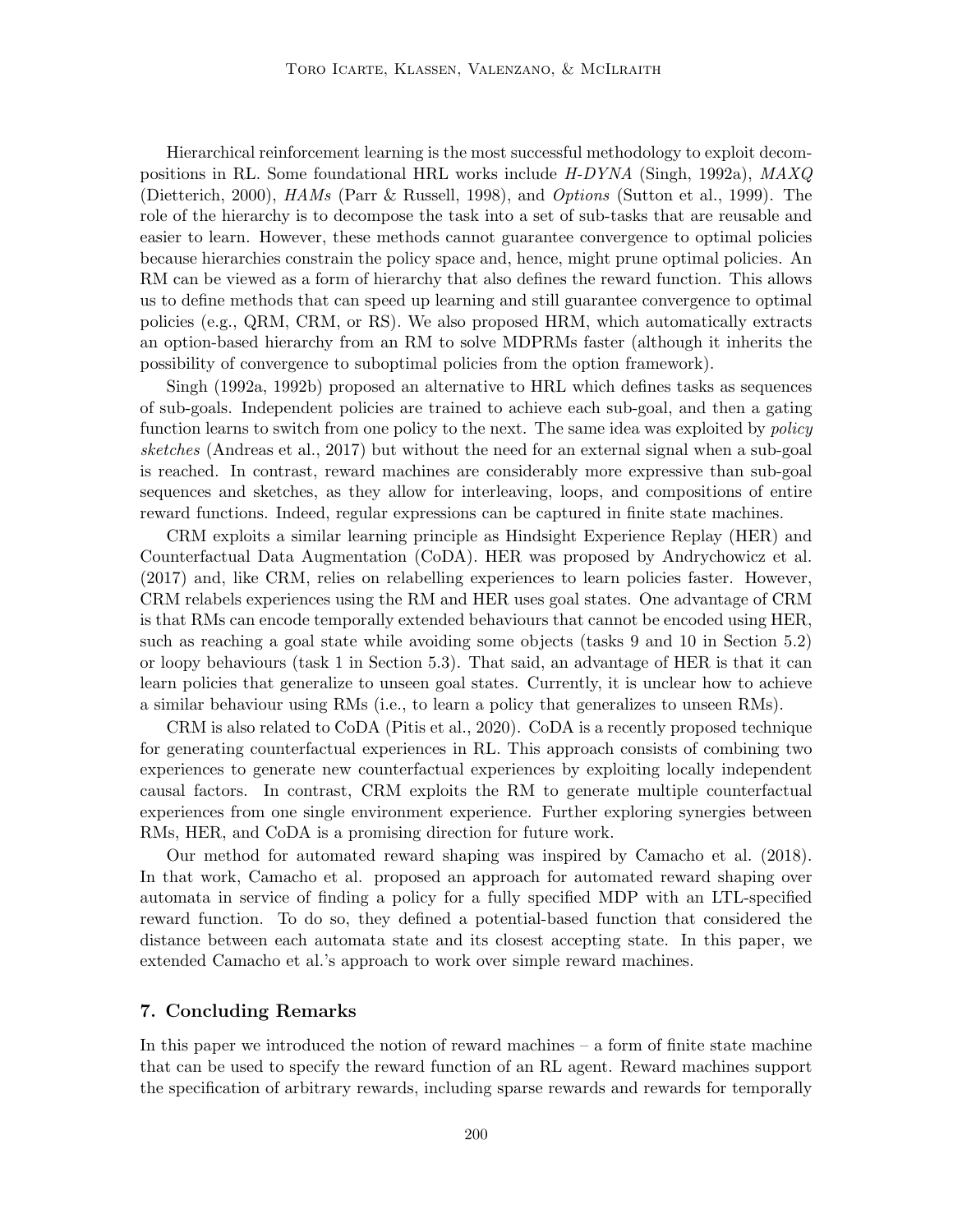extended behaviors. Reward machines expose structure in the reward function and, in doing so, can significantly improve the sample complexity of learning, as demonstrated in our experiments. Our methods enable us to find solutions faster and, more importantly, to solve problems that could not otherwise be solved given limited interaction with the environment. We proposed three different methodologies to exploit reward machine structure in learning: automated reward shaping, counterfactual reasoning, and decomposition methods. We discussed the convergence guarantees of these approaches in the tabular case and empirically evaluated their effectiveness in discrete and continuous domains.

Many questions remain open regarding reward machines. For instance, we know how to learn reward machines from experience (Toro Icarte et al., 2019a, 2019b; Xu et al., 2020a, 2020b; Furelos-Blanco et al., 2020a, 2020b; Rens & Raskin, 2020), but all these methods assume access to a correct labelling function. How to learn RMs and a labelling function at the same time remains unknown. Similarly, it is unclear how to deal with noisy labelling functions. Here, we assume that the *event detectors* that define the labelling function work perfectly, but this is unrealistic in many real world problems. If we know that a detector fails with certain probability, it is unclear what the next state of the reward machine should be. Recently, we proposed a method that learns a policy that generalize to unseen tasks defined in LTL (Vaezipoor et al., 2021) but we do not know how to achieve a similar behaviour using RMs. Finally, our work focused on approaches to exploit the RM structure when using model-free RL methods but it seems likely that similar ideas could be exploited in model-based RL. We note that defining a differentiable version of RMs might be necessary to make progress in all these future work directions, since it will allow us to tackle these problems using gradient-based optimization techniques.

Finally, we see many opportunities for using formal languages to define correct reward specification via reward machines and defining novel RL methodologies to exploit the knowledge within reward machines – resulting in agents that can understand humans' instructions and use them to solve problems faster. To keep pushing in this direction, it might be worth exploring the potential benefits of ascending the Chomsky hierarchy and studying combinations of reward machines with context-free and context-sensitive grammars.

# Acknowledgments

We gratefully acknowledge funding from the Natural Sciences and Engineering Research Council of Canada (NSERC), the Canada CIFAR AI Chairs Program, and Microsoft Research. Resources used in preparing this research were provided, in part, by the Province of Ontario, the Government of Canada through CIFAR, and companies sponsoring the Vector Institute for Artificial Intelligence www.vectorinstitute.ai/partners. We also acknowledge the rich multi-disciplinary research environment at the Schwartz Reisman Institute. This work was done while the first author was a Ph.D. student at the University of Toronto.

# References

Abbeel, P., & Ng, A. Y. (2004). Apprenticeship learning via inverse reinforcement learning. In Proceedings of the 21st International Conference on Machine Learning (ICML).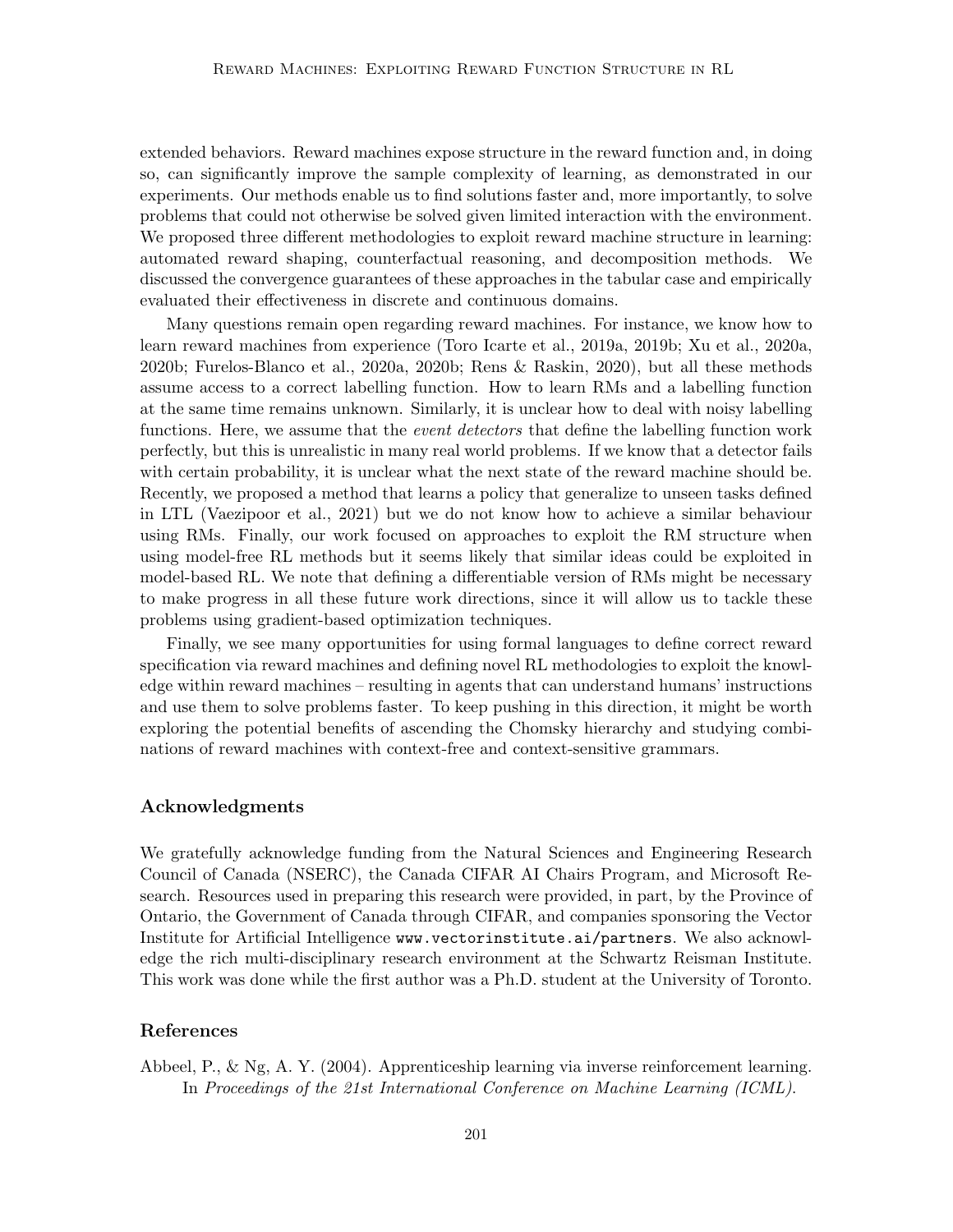- Akrour, R., Schoenauer, M., & Sebag, M. (2012). APRIL: Active preference learning-based reinforcement learning. In Machine Learning and Knowledge Discovery in Databases - European Conference, ECML PKDD 2012, Vol. 7524 of Lecture Notes in Computer Science, pp. 116–131. Springer.
- Aksaray, D., Jones, A., Kong, Z., Schwager, M., & Belta, C. (2016). Q-learning for robust satisfaction of signal temporal logic specifications. In *Proceedings of the 55th IEEE* Conference on on Decision and Control (CDC), pp. 6565–6570.
- Amodei, D., Olah, C., Steinhardt, J., Christiano, P. F., Schulman, J., & Mané, D. (2016). Concrete problems in AI safety. CoRR, abs/1606.06565.
- Andreas, J., Klein, D., & Levine, S. (2017). Modular multitask reinforcement learning with policy sketches. In Proceedings of the 34th International Conference on Machine Learning (ICML), pp. 166–175.
- Andrychowicz, M., Wolski, F., Ray, A., Schneider, J., Fong, R., Welinder, P., McGrew, B., Tobin, J., Abbeel, O. P., & Zaremba, W. (2017). Hindsight experience replay. In Proceedings of the 30th Conference on Advances in Neural Information Processing Systems (NIPS), pp. 5048–5058.
- Araki, B., Li, X., Vodrahalli, K., Decastro, J., Fry, M., & Rus, D. (2021). The logical options framework. In Proceedings of the 38th International Conference on Machine Learning  $(ICML)$ , Vol. 139, pp. 307–317.
- Bacchus, F., Boutilier, C., & Grove, A. J. (1996). Rewarding behaviors. In Proceedings of the 13th National Conference on Artificial Intelligence (AAAI), pp. 1160–1167.
- Bertram, J. R., Yang, X., & Wei, P. (2018). Fast online exact solutions for deterministic MDPs with sparse rewards. CoRR, abs/1805.02785.
- Bozkurt, A. K., Wang, Y., & Pajic, M. (2021). Learning optimal strategies for temporal tasks in stochastic games. CoRR, abs/2102.04307.
- Bozkurt, A. K., Wang, Y., Zavlanos, M. M., & Pajic, M. (2020). Control synthesis from linear temporal logic specifications using model-free reinforcement learning. In Proceedings of the 2020 IEEE International Conference on Robotics and Automation  $(ICRA)$ , pp. 10349–10355.
- Brafman, R. I., De Giacomo, G., & Patrizi, F. (2018). LTLf/LDLf non-Markovian rewards. In Proceedings of the 32nd AAAI Conference on Artificial Intelligence (AAAI), pp. 1771–1778.
- Brockman, G., Cheung, V., Pettersson, L., Schneider, J., Schulman, J., Tang, J., & Zaremba, W. (2016). OpenAI gym. *CoRR*, *abs/1606.01540*.
- Cai, M., Hasanbeig, M., Xiao, S., Abate, A., & Kan, Z. (2021). Modular deep reinforcement learning for continuous motion planning with temporal logic. CoRR,  $abs/2102.12855$ .
- Camacho, A., Chen, O., Sanner, S., & McIlraith, S. A. (2017). Non-Markovian rewards expressed in LTL: Guiding search via reward shaping. In *Proceedings of the 10th* Symposium on Combinatorial Search (SOCS), pp. 159–160.
- Camacho, A., Chen, O., Sanner, S., & McIlraith, S. A. (2018). Non-Markovian rewards expressed in LTL: Guiding search via reward shaping (extended version). In 1st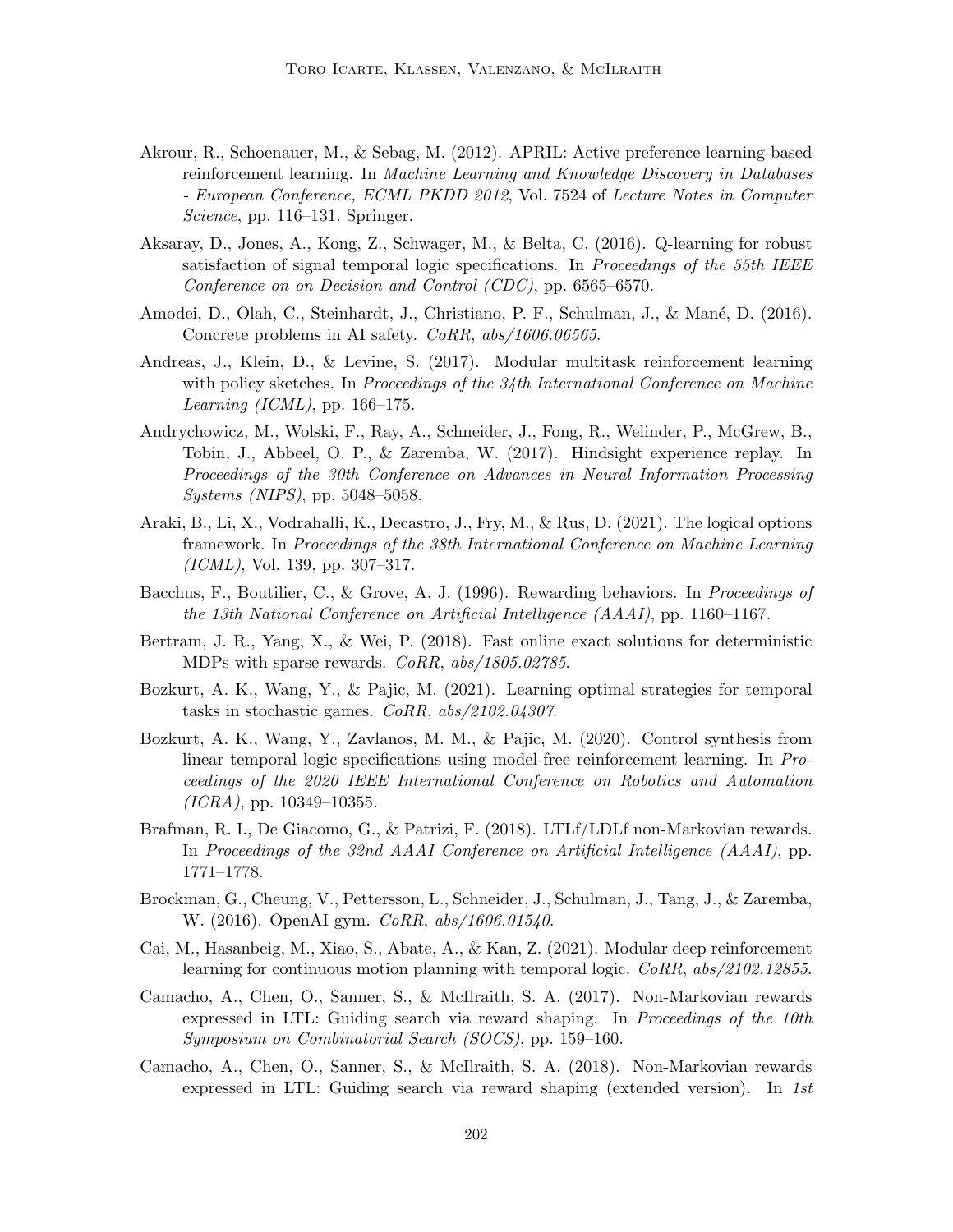Workshop on Goal Specifications for Reinforcement Learning. Workshop held jointly at ICML, IJCAI, and AAMAS 2018.

- Camacho, A., Toro Icarte, R., Klassen, T. Q., Valenzano, R., & McIlraith, S. A. (2019). LTL and beyond: Formal languages for reward function specification in reinforcement learning. In Proceedings of the 28th International Joint Conference on Artificial Intelligence  $(IJCAI)$ , pp. 6065–6073.
- Camacho, A., Varley, J., Jain, D., Iscen, A., & Kalashnikov, D. (2020). Disentangled planning and control in vision based robotics via reward machines. CoRR, abs/2012.14464.
- Camacho, A., Varley, J., Zeng, A., Jain, D., Iscen, A., & Kalashnikov, D. (2021). Reward machines for vision-based robotic manipulation. In *Proceedings of the 2021 IEEE* International Conference on Robotics and Automation (ICRA), pp. 14284–14290.
- Christiano, P. F., Leike, J., Brown, T. B., Martic, M., Legg, S., & Amodei, D. (2017). Deep reinforcement learning from human preferences. In Advances in Neural Information Processing Systems 30: Annual Conference on Neural Information Processing Systems 2017, pp. 4299–4307.
- De Giacomo, G., Favorito, M., Iocchi, L., Patrizi, F., & Ronca, A. (2020). Temporal logic monitoring rewards via transducers. In *Proceedings of the 17th International Confer*ence on Knowledge Representation and Reasoning (KR), pp. 860–870.
- De Giacomo, G., Iocchi, L., Favorito, M., & Patrizi, F. (2019). Foundations for restraining bolts: Reinforcement learning with LTLf/LDLf restraining specifications. In Proceedings of the 29th International Conference on Automated Planning and Scheduling (ICAPS), pp. 128–136.
- De Giacomo, G., Iocchi, L., Favorito, M., & Patrizi, F. (2020). Restraining bolts for reinforcement learning agents.. In Proceedings of the 34th AAAI Conference on Artificial Intelligence  $(AAAI)$ , pp. 13659–13662.
- DeFazio, D., & Zhang, S. (2021). Learning quadruped locomotion policies with reward machines. CoRR, abs/2107.10969.
- Dietterich, T. G. (2000). Hierarchical reinforcement learning with the MAXQ value function decomposition. Journal of Artificial Intelligence Research, 13, 227–303.
- Fu, J., Luo, K., & Levine, S. (2018). Learning robust rewards with adverserial inverse reinforcement learning. In 6th International Conference on Learning Representations, ICLR 2018. OpenReview.net.
- Furelos-Blanco, D., Law, M., Jonsson, A., Broda, K., & Russo, A. (2020a). Induction and exploitation of subgoal automata for reinforcement learning.  $CoRR$ ,  $abs/2009.03855$ .
- Furelos-Blanco, D., Law, M., Russo, A., Broda, K., & Jonsson, A. (2020b). Induction of subgoal automata for reinforcement learning.. In Proceedings of the 34th AAAI Conference on Artificial Intelligence (AAAI), pp. 3890–3897.
- Gaon, M., & Brafman, R. (2020). Reinforcement learning with non-Markovian rewards. In Proceedings of the 34th AAAI Conference on Artificial Intelligence (AAAI), pp. 3980–3987.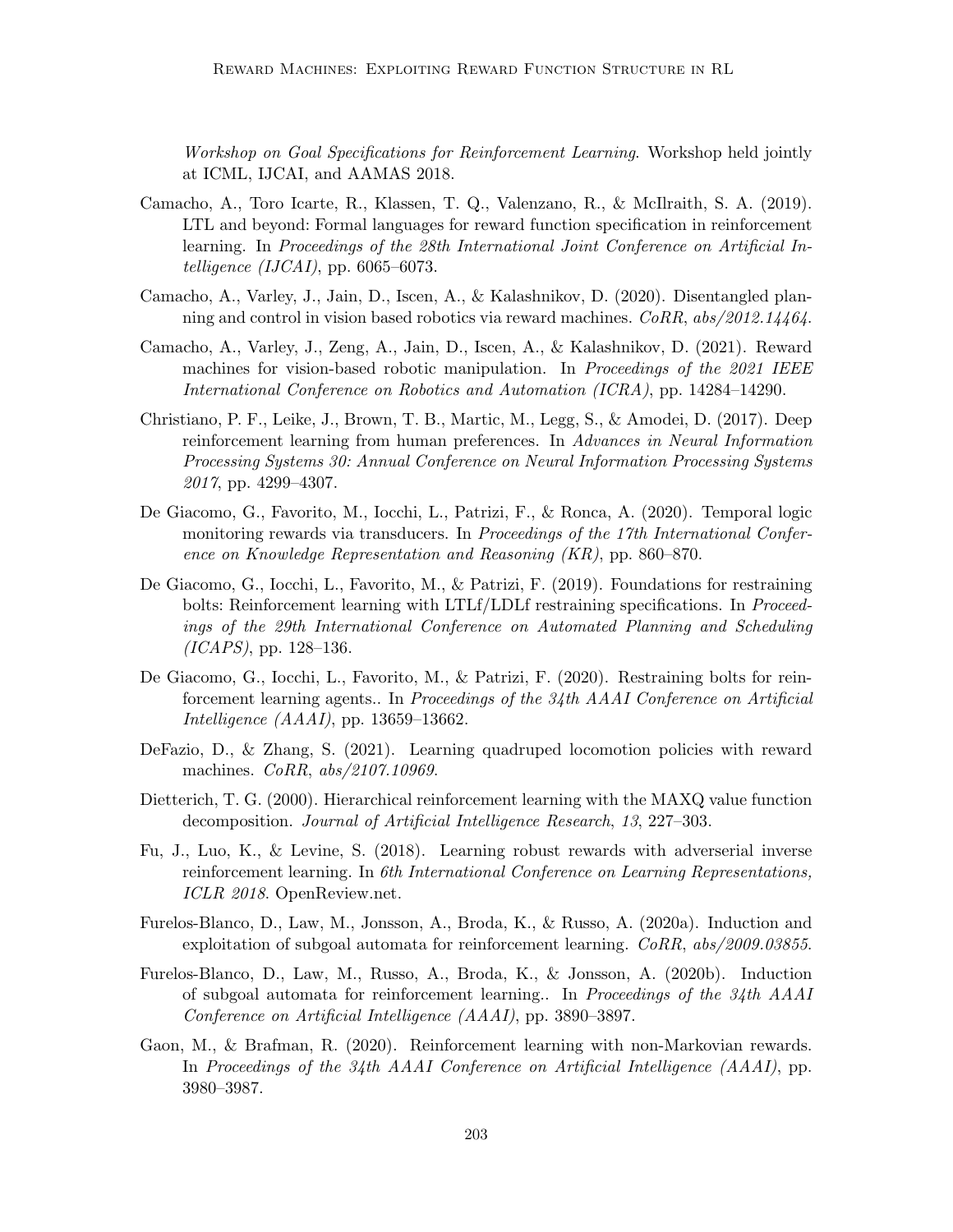- Ghasemi, M., Bulgur, E. A., & Topcu, U. (2020). Task-oriented active perception and planning in environments with partially known semantics. In Proceedings of the 37th International Conference on Machine Learning (ICML).
- Hadfield-Menell, D., Milli, S., Abbeel, P., Russell, S. J., & Dragan, A. D. (2017). Inverse reward design. In Proceedings of the 30th Conference on Advances in Neural Information Processing Systems (NIPS), pp. 6765–6774.
- Hammond, L., Abate, A., Gutierrez, J., & Wooldridge, M. (2021). Multi-agent reinforcement learning with temporal logic specifications. In Proceedings of the 20th International Conference on Autonomous Agents and Multiagent Systems (AAMAS), pp. 583–592.
- Hasanbeig, M., Abate, A., & Kroening, D. (2018). Logically-constrained reinforcement learning. CoRR, abs/1801.08099.
- Hasanbeig, M., Abate, A., & Kroening, D. (2019a). Certified reinforcement learning with logic guidance. CoRR, abs/1902.00778.
- Hasanbeig, M., Abate, A., & Kroening, D. (2019b). Logically-constrained neural fitted Qiteration. In Proceedings of the 18th International Conference on Autonomous Agents and Multiagent Systems (AAMAS), pp. 2012–2014.
- Hasanbeig, M., Abate, A., & Kroening, D. (2020). Cautious reinforcement learning with logical constraints. In Proceedings of the 19th International Conference on Autonomous Agents and Multiagent Systems (AAMAS), pp. 483–491.
- Hasanbeig, M., Jeppu, N. Y., Abate, A., Melham, T., & Kroening, D. (2021). DeepSynth: Automata synthesis for automatic task segmentation in deep reinforcement learning. In Proceedings of the 35th AAAI Conference on Artificial Intelligence (AAAI), pp. 7647–7656.
- Hasanbeig, M., Kantaros, Y., Abate, A., Kroening, D., Pappas, G. J., & Lee, I. (2019a). Reinforcement learning for temporal logic control synthesis with probabilistic satisfaction guarantees. In Proceedings of the 58th IEEE Conference on on Decision and Control (CDC), pp. 5338–5343.
- Hasanbeig, M., Kroening, D., & Abate, A. (2019b). Towards verifiable and safe model-free reinforcement learning. In Proceedings of the 1st Workshop on Artificial Intelligence and Formal Verification, Logic, Automata, and Synthesis (OVERLAY), pp. 1–9.
- Hasanbeig, M., Kroening, D., & Abate, A. (2020). Deep reinforcement learning with temporal logics. In Proceedings of the 18th International Conference on Formal Modeling and Analysis of Timed Systems (FORMATS), pp. 1–22.
- Hesse, C., Plappert, M., Radford, A., Schulman, J., Sidor, S., & Wu, Y. (2017). OpenAI baselines. https://github.com/openai/baselines.
- Hopcroft, J. E., & Ullman, J. D. (1979). Introduction to Automata Theory, Languages and Computation. Addison-Wesley.
- Illanes, L., Yan, X., Toro Icarte, R., & McIlraith, S. A. (2019). Symbolic planning and model-free reinforcement learning: Training taskable agents. In *Proceedings of the 4th* Multi-disciplinary Conference on Reinforcement Learning and Decision (RLDM), pp. 191–195.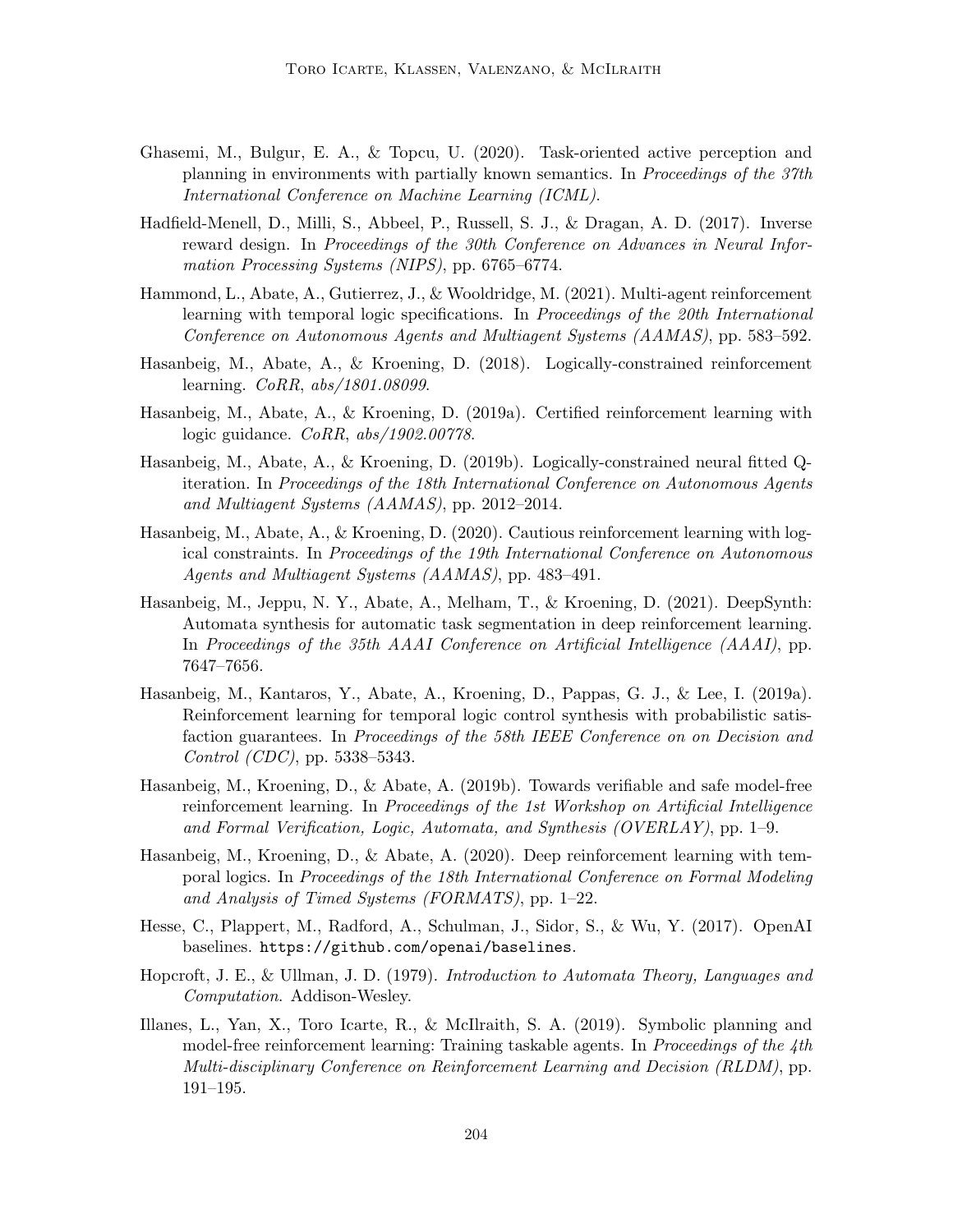- Illanes, L., Yan, X., Toro Icarte, R., & McIlraith, S. A. (2020). Symbolic plans as highlevel instructions for reinforcement learning. In Proceedings of the 30th International Conference on Automated Planning and Scheduling (ICAPS), pp. 540–550.
- Jiang, Y., Bharadwaj, S., Wu, B., Shah, R., Topcu, U., & Stone, P. (2021). Temporal-logicbased reward shaping for continuing reinforcement learning tasks. In Proceedings of the 35th AAAI Conference on Artificial Intelligence (AAAI), pp. 7995–8003.
- Jothimurugan, K., Alur, R., & Bastani, O. (2019). A composable specification language for reinforcement learning tasks. In Proceedings of the 32nd Conference on Advances in Neural Information Processing Systems (NeurIPS), pp. 13041–13051.
- Karpathy, A. (2015). REINFORCEjs: WaterWorld demo. http://cs.stanford.edu/people/karpathy/reinforcejs/waterworld.html.
- Knox, W. B., & Stone, P. (2008). Tamer: Training an agent manually via evaluative reinforcement. In Proceedings of the 7th IEEE International Conference on Development and Learning (ICDL), pp. 292–297.
- Koroglu, Y., & Sen, A. (2019). Reinforcement learning-driven test generation for Android GUI applications using formal specifications. CoRR, abs/1911.05403.
- Kulkarni, T. D., Narasimhan, K., Saeedi, A., & Tenenbaum, J. (2016). Hierarchical deep reinforcement learning: Integrating temporal abstraction and intrinsic motivation. In Proceedings of the 29th Conference on Advances in Neural Information Processing Systems (NIPS), pp. 3675–3683.
- Lacerda, B., Parker, D., & Hawes, N. (2014). Optimal and dynamic planning for Markov decision processes with co-safe LTL specifications. In Proceedings of the 2014 IEEE/RSJ International Conference on Intelligent Robots and Systems (IROS), pp. 1511–1516.
- Lacerda, B., Parker, D., & Hawes, N. (2015). Optimal policy generation for partially satisfiable co-safe LTL specifications. In Proceedings of the 24th International Joint Conference on Artificial Intelligence (IJCAI), pp. 1587–1593.
- Leon, B. G., Shanahan, M., & Belardinelli, F. (2020). Systematic generalisation through task temporal logic and deep reinforcement learning. CoRR, abs/2006.08767.
- Li, X. (2020). A formal methods approach to interpretability, safety and composability for reinforcement learning. Ph.D. thesis, Boston University.
- Li, X., & Belta, C. (2019). Temporal logic guided safe reinforcement learning using control barrier functions. CoRR, abs/1903.09885.
- Li, X., Ma, Y., & Belta, C. (2018). A policy search method for temporal logic specified reinforcement learning tasks. In Proceedings of the 2018 Annual American Control Conference (ACC), pp. 240–245.
- Li, X., Serlin, Z., Yang, G., & Belta, C. (2019). A formal methods approach to interpretable reinforcement learning for robotic planning. Science Robotics,  $\frac{1}{3}$ (37).
- Li, X., Vasile, C. I., & Belta, C. (2017). Reinforcement learning with temporal logic rewards. In Proceedings of the 2017 IEEE/RSJ International Conference on Intelligent Robots and Systems (IROS), pp. 3834–3839.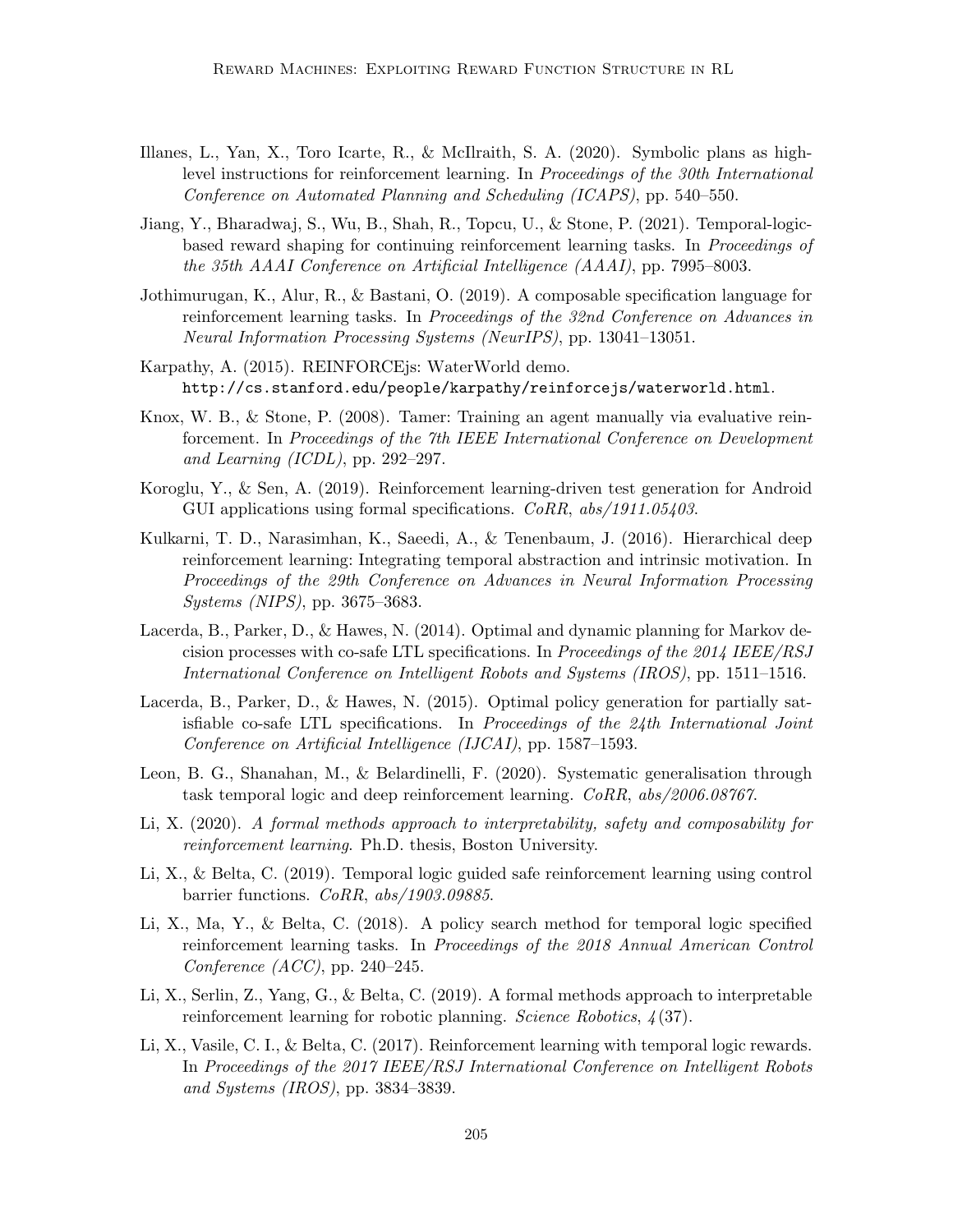- Lillicrap, T. P., Hunt, J. J., Pritzel, A., Heess, N., Erez, T., Tassa, Y., Silver, D., & Wierstra, D. (2016). Continuous control with deep reinforcement learning. In Bengio, Y., & LeCun, Y. (Eds.), Proceedings of the 4th International Conference on Learning Representations (ICLR).
- Littman, M. L., Topcu, U., Fu, J., Isbell, C., Wen, M., & MacGlashan, J. (2017). Environment-independent task specifications via GLTL. CoRR, abs/1704.04341.
- Luo, X., & Zavlanos, M. M. (2021). Temporal logic task allocation in heterogeneous multirobot systems. CoRR, abs/2101.05694.
- MacGlashan, J., Ho, M. K., Loftin, R. T., Peng, B., Wang, G., Roberts, D. L., Taylor, M. E., & Littman, M. L. (2017). Interactive learning from policy-dependent human feedback. In Proceedings of the 34th International Conference on Machine Learning  $(ICML)$ , pp. 2285–2294.
- Mann, T. A., Mannor, S., & Precup, D. (2015). Approximate value iteration with temporally extended actions. Journal of Artificial Intelligence Research, 53, 375–438.
- Middleton, J., Klassen, T. Q., Baier, J. A., & McIlraith, S. A. (2020). FL-AT: A formal language–automaton transmogrifier. System demonstration at The 30th International Conference on Automated Planning and Scheduling (ICAPS).
- Mnih, V., Kavukcuoglu, K., Silver, D., Rusu, A. A., Veness, J., Bellemare, M. G., Graves, A., Riedmiller, M., Fidjeland, A. K., Ostrovski, G., et al. (2015). Human-level control through deep reinforcement learning. Nature, 518 (7540), 529–533.
- Neary, C., Xu, Z., Wu, B., & Topcu, U. (2021). Reward machines for cooperative multiagent reinforcement learning. In Proceedings of the 20th International Conference on Autonomous Agents and Multiagent Systems (AAMAS), pp. 934–942.
- Ng, A. Y., Harada, D., & Russell, S. J. (1999). Policy invariance under reward transformations: Theory and application to reward shaping. In Proceedings of the 16th International Conference on Machine Learning (ICML), pp. 278–287.
- Ng, A. Y., & Russell, S. J. (2000). Algorithms for inverse reinforcement learning. In Proceedings of the 17th International Conference on Machine Learning (ICML), pp. 663–670.
- Parr, R., & Russell, S. J. (1998). Reinforcement learning with hierarchies of machines. In Proceedings of the 11th Conference on Advances in Neural Information Processing Systems (NIPS), pp. 1043–1049.
- Pitis, S., Creager, E., & Garg, A. (2020). Counterfactual data augmentation using locally factored dynamics. Proceedings of the 33rd Conference on Advances in Neural Information Processing Systems (NeurIPS), 33.
- Post, I., & Ye, Y. (2015). The simplex method is strongly polynomial for deterministic Markov decision processes. Mathematics of Operations Research,  $40(4)$ , 859–868.
- Quint, E., Xu, D., Dogan, H., Hakguder, Z., Scott, S., & Dwyer, M. (2019). Formal language constraints for Markov decision processes. CoRR, abs/1910.01074.
- Rens, G., & Raskin, J.-F. (2020). Learning non-Markovian reward models in MDPs. CoRR, abs/2001.09293.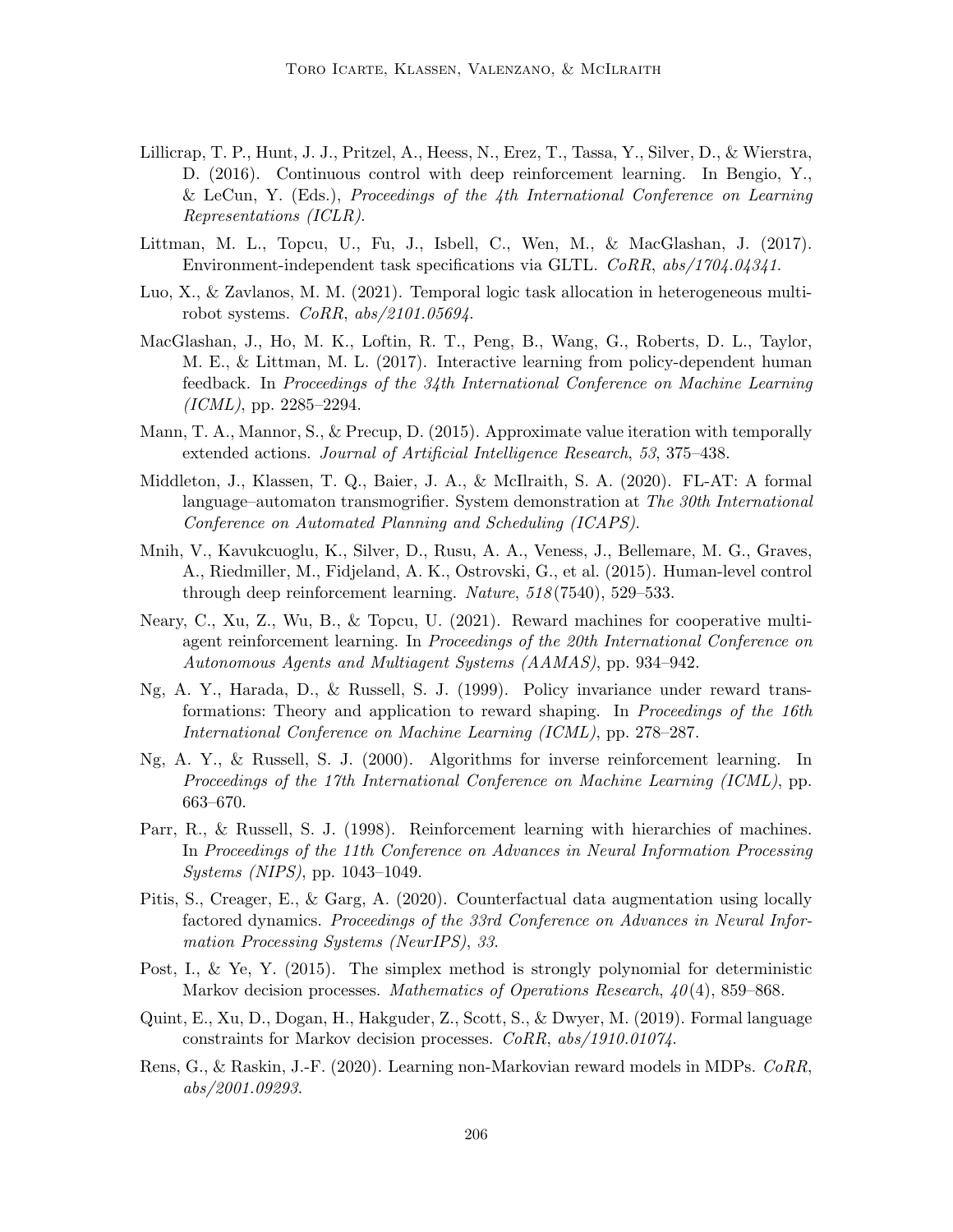- Ringstrom, T. J., & Schrater, P. R. (2019). Constraint satisfaction propagation: nonstationary policy synthesis for temporal logic planning. CoRR, abs/1901.10405.
- Shah, A., Li, S., & Shah, J. (2020). Planning with uncertain specifications (PUnS). IEEE Robotics and Automation Letters, 5 (2), 3414–3421.
- Shah, A., & Shah, J. (2020). Interactive robot training for non-Markov tasks.  $CORR$ . abs/2003.02232.
- Sidor, S. (2016). Reinforcement learning with natural language signals. Ph.D. thesis, Massachusetts Institute of Technology.
- Singh, S. (1992a). Reinforcement learning with a hierarchy of abstract models. In Proceedings of the 10th National Conference on Artificial Intelligence (AAAI), pp. 202–207.
- Singh, S. (1992b). Transfer of learning by composing solutions of elemental sequential tasks. Machine Learning, 8(3-4), 323–339.
- Sutton, R. S., & Barto, A. G. (1998). Reinforcement learning an introduction. Adaptive computation and machine learning. MIT Press.
- Sutton, R. S., Precup, D., & Singh, S. (1999). Between MDPs and semi-MDPs: A framework for temporal abstraction in reinforcement learning. Artificial intelligence,  $112(1-2)$ , 181–211.
- Thomaz, A. L., Hoffman, G., & Breazeal, C. (2006). Reinforcement learning with human teachers: Understanding how people want to teach robots. In Proceedings of the 15th IEEE International Symposium on Robot and Human Interactive Communication  $(ROMAN)$ , pp. 352–357.
- Toro Icarte, R., Klassen, T. Q., Valenzano, R., & McIlraith, S. A. (2017). Using advice in model-based reinforcement learning. In Proceedings of the 3rd Multi-disciplinary Conference on Reinforcement Learning and Decision (RLDM), pp. 199–203.
- Toro Icarte, R., Klassen, T. Q., Valenzano, R., & McIlraith, S. A. (2018a). Advice-based exploration in model-based reinforcement learning. In Proceedings of the 31st Canadian Conference on Artificial Intelligence (Canadian AI), pp. 72–83.
- Toro Icarte, R., Klassen, T. Q., Valenzano, R., & McIlraith, S. A. (2018b). Teaching multiple tasks to an RL agent using LTL. In Proceedings of the 17th International Conference on Autonomous Agents and Multiagent Systems (AAMAS). 452–461.
- Toro Icarte, R., Klassen, T. Q., Valenzano, R., & McIlraith, S. A. (2018c). Using reward machines for high-level task specification and decomposition in reinforcement learning. In Proceedings of the 35th International Conference on Machine Learning (ICML), pp. 2112–2121.
- Toro Icarte, R., Waldie, E., Klassen, T. Q., Valenzano, R., Castro, M. P., & McIlraith, S. A. (2021). Learning reward machines: A study in partially observable reinforcement learning. CoRR, abs/2112.09477.
- Toro Icarte, R., Waldie, E., Klassen, T. Q., Valenzano, R., Castro, M. P., & McIlraith, S. A. (2019a). Learning reward machines for partially observable reinforcement learning. In Proceedings of the 32nd Conference on Advances in Neural Information Processing Systems (NeurIPS), pp. 15497–15508.